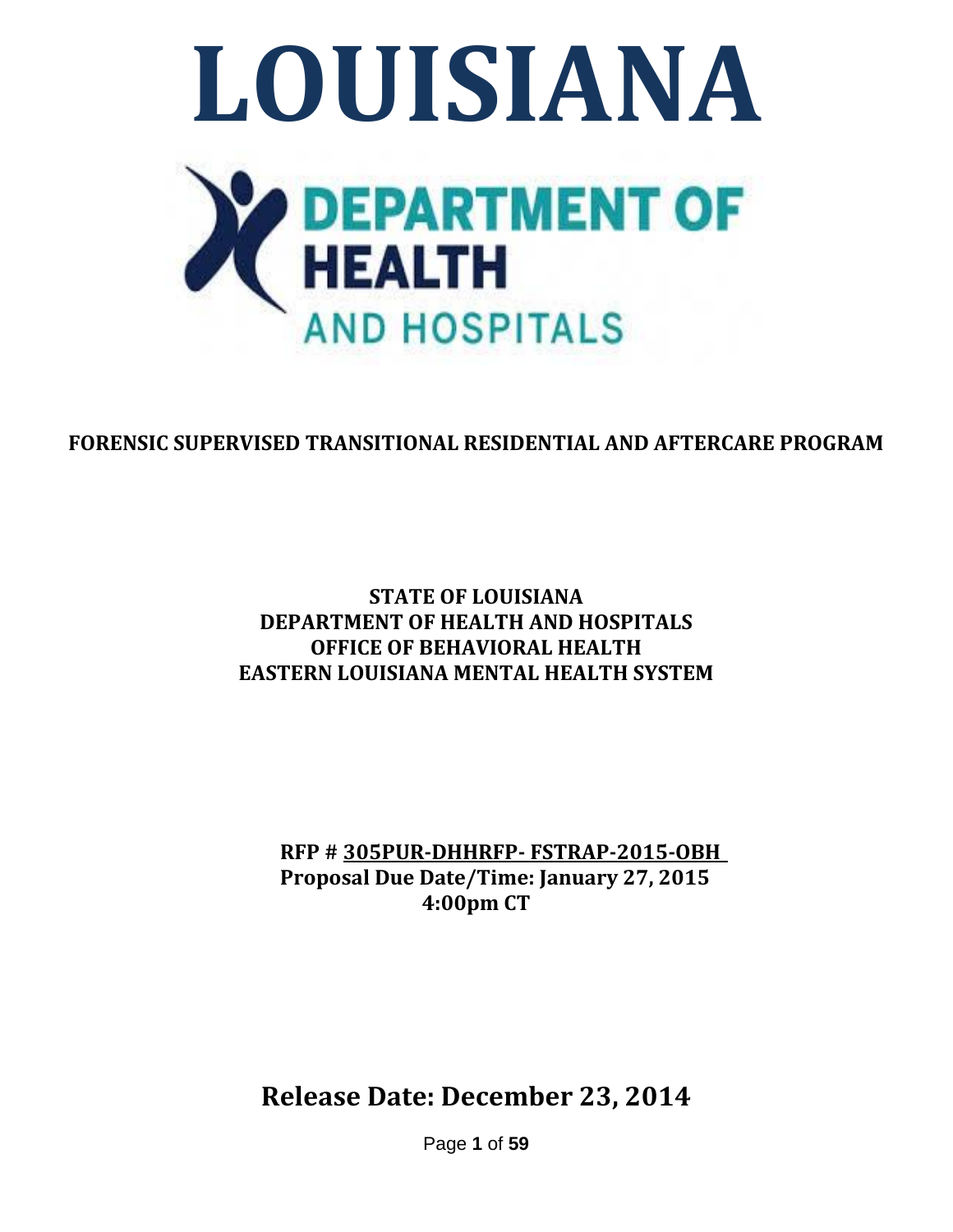#### **TABLE OF CONTENTS**

| <b>Section</b> | Content                                            | Page           |
|----------------|----------------------------------------------------|----------------|
|                | Glossary                                           | 4              |
| I              | <b>GENERAL INFORMATION</b>                         | 5              |
| A              | Background                                         | 5              |
| $\bf{B}$       | Purpose of RFP                                     | 6              |
| $\mathbf{C}$   | <b>Invitation to Propose</b>                       | 6              |
| D              | RFP Addenda                                        | 6              |
| $\mathbf{I}$   | <b>ADMINISTRATIVE INFORMATION</b>                  | $\overline{7}$ |
| $\mathbf{A}$   | <b>RFP Coordinator</b>                             | $\overline{7}$ |
| B              | Proposer Inquiries                                 | $\overline{7}$ |
| $\mathbf{C}$   | Pre-Proposal Conference                            | $\overline{7}$ |
| D              | Schedule of Events                                 | 8              |
| III            | <b>SCOPE OF WORK</b>                               | 8              |
| A              | Project Overview                                   | 8              |
| $\bf{B}$       | Deliverables                                       | 9              |
| $\mathbf C$    | <b>Liquidated Damages</b>                          | 23             |
| D              | Fraud and Abuse                                    | 24             |
| E              | <b>Technical Requirements</b>                      | 24             |
| F              | Subcontracting                                     | 25             |
| G              | Compliance With Civil Rights Laws                  | 26             |
| H              | <b>Insurance Requirements</b>                      | 26             |
| $\mathbf{I}$   | Resources Available to Contractor                  | 28             |
|                | <b>Contract Monitor</b>                            | 28             |
| $\bf K$        | Term of Contract                                   | 29             |
| L              | <b>Payment Terms</b>                               | 30             |
| IV             | <b>PROPOSALS</b>                                   | 30             |
| A              | <b>General Information</b>                         | 30             |
| B              | <b>Contact After Solicitation Deadlines</b>        | 30             |
| $\mathbf{C}$   | Code of Ethics                                     | 30             |
| D              | Rejection and Cancellation                         | 31             |
| E              | <b>Contract Award and Execution</b>                | 31             |
| F              | Assignments                                        | 32             |
| G              | Determination of Responsibility                    | 32             |
|                | <b>H</b>   Proposal and Contract Preparation Costs | 32             |
| $\mathbf{I}$   | <b>Errors and Omissions</b>                        | 33             |
|                | Ownership of Proposal                              | 33             |
| $\bf K$        | Procurement Library/Resources To Proposer          | 33             |
| L              | Proposal Submission                                | 33             |
| M              | Proprietary and/or Confidential Information        | 34             |
| N              | Proposal Format                                    | 34             |
| $\bf{0}$       | <b>Requested Proposal Outline</b>                  | 34             |
| ${\bf P}$      | Proposal Content                                   | 34             |
| Q              | Waiver of Administrative Informalities             | 39             |
| $\bf R$        | Withdrawal of Proposal                             | 39             |
| $\mathbf{V}$   | <b>EVALUATION AND SELECTION</b>                    | 40             |
| A              | <b>Evaluation Criteria</b>                         | 40             |
| B              | Best and Final Offer                               | 41             |
| $\mathbf{C}$   | <b>Evaluation Team</b>                             | 41             |
| D              | Administrative and Mandatory Screening             | 41             |
| E              | <b>Clarification of Proposals</b>                  | 41             |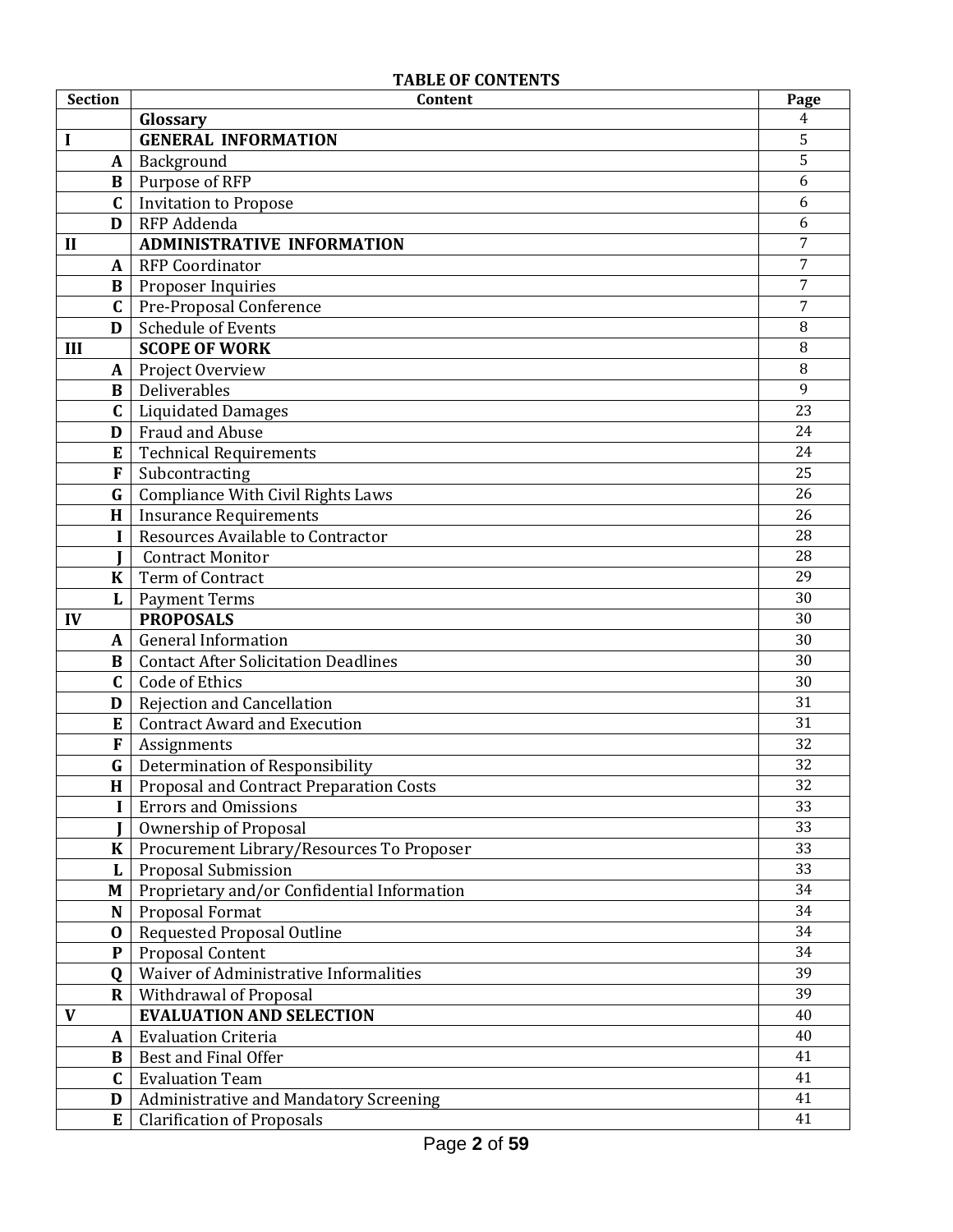| F            | Announcement of Award                       |                                         |                                              | 41 |
|--------------|---------------------------------------------|-----------------------------------------|----------------------------------------------|----|
| VI           | SUCCESSUFL CONTRACTOR REQUIREMENTS          |                                         |                                              | 42 |
| A            |                                             | <b>Confidentiality of Data</b>          |                                              | 42 |
| <sub>B</sub> | Taxes                                       |                                         |                                              | 43 |
| C.           | <b>Fund Use</b>                             |                                         |                                              | 43 |
| <b>VII</b>   |                                             | <b>CONTRACTUAL INFORMATION</b>          |                                              | 43 |
| A            | Contract                                    |                                         |                                              | 43 |
| B            |                                             | Mutual Obligations and Responsibilities |                                              | 45 |
|              | Retainage/Performance Bond/Letter of Credit |                                         |                                              | 45 |
| D            | Indemnification and Limitation of Liability |                                         |                                              | 46 |
| E.           | Termination                                 |                                         |                                              | 47 |
| F            | <b>Independent Assurances</b>               |                                         | 48                                           |    |
|              | <b>Attachments</b>                          |                                         |                                              |    |
|              |                                             | Veteran and Hudson Initiatives          | <b>IV.</b> HIPAA Business Associate Addendum |    |
|              | Ш.                                          | <b>Certification Statement</b>          | <b>V.</b> Cost Template                      |    |
|              | III.                                        | DHH Standard Contract Form (CF-1)       |                                              |    |
|              |                                             |                                         |                                              |    |
|              |                                             |                                         |                                              |    |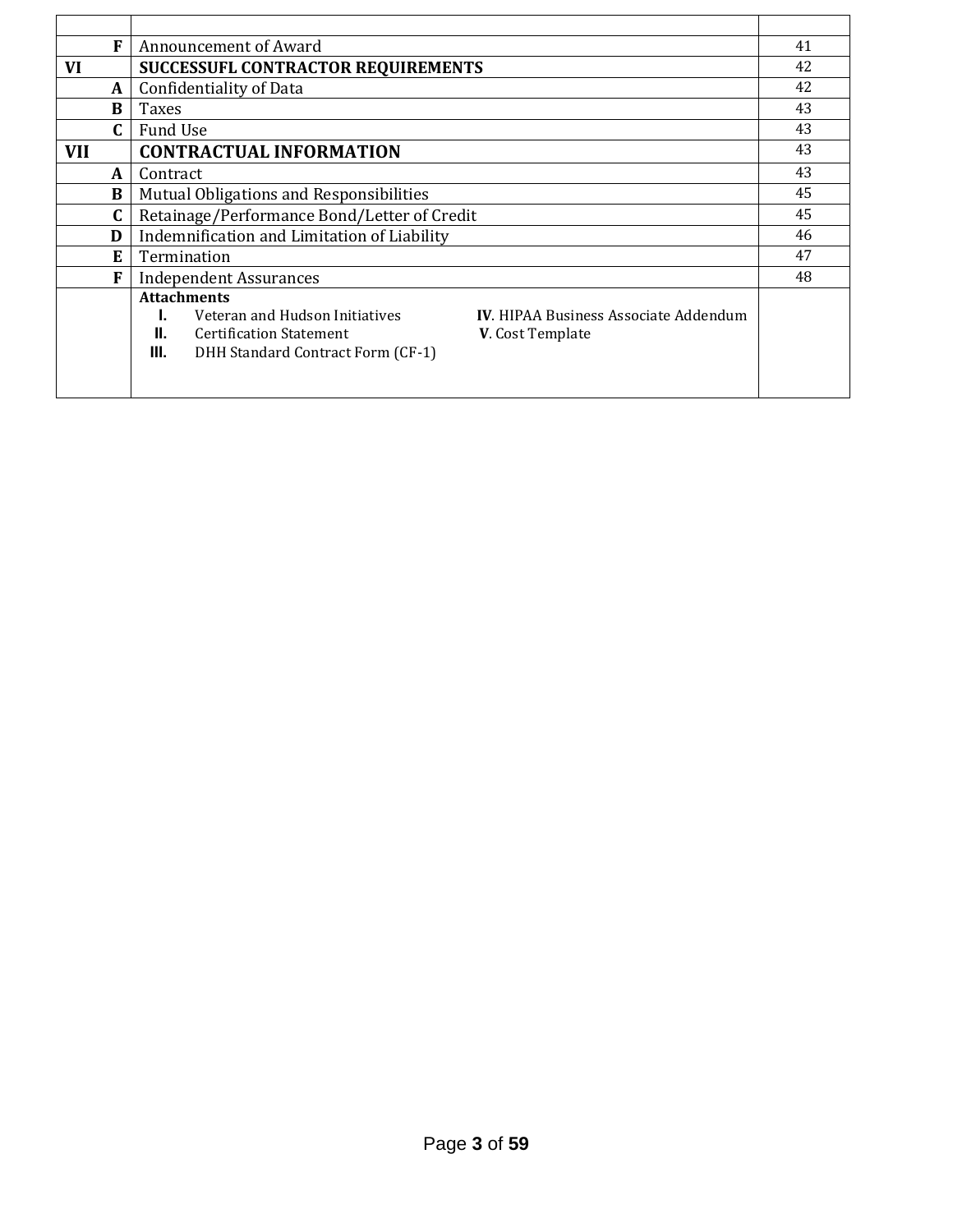# **Glossary**

648B: Irrestorably Incompetent

CFS: Community Forensic Services

Contractor: successful proposer who has been awarded and entereding into a contract with OBH to provide services outlined in this RFP

DSM-V: Diagnostic and Statistical Manual of Mental Disorders – Volume V (text revision) published by the American Psychiatric Association

DHH or Department: Department of Health and Hospitals

ELMHS: Eastern Louisiana Mental Health System

Emergency Discharge: Any discharge resulting from an individual's failure to comply with the requirements of the FSTRA

FAC: Forensic Aftercare Clinic

FSTRA: Forensic Supervised Transitional Residential and Aftercare Program

IST/IPT: Incompetent to Stand/Proceed to Trial

LOCUS: Level of Care Utilization System: clinical tool that evaluates and determines level of care placements for psychiatric services

NGBRI: Not Guilty by Reason of Insanity

Original: Must be signed in ink

Planned Discharge: Any discharge to a less restrictive setting resulting from the client meeting individual service plan goals, or any discharge to a more restrictive setting resulting from a determination that the client is not benefitting from the current placement

Proposer: An individual or organization submitting a proposal in response to an RFP

Redacted Proposal: The removal of confidential and/or proprietary information from one copy of the proposal for public records purposes.

Shall, Will, Must: Denotes a mandatory requirement - failure to include is grounds for disqualification of the entire proposal

Should, May, Can: Denotes a preference, but not a mandatory requirement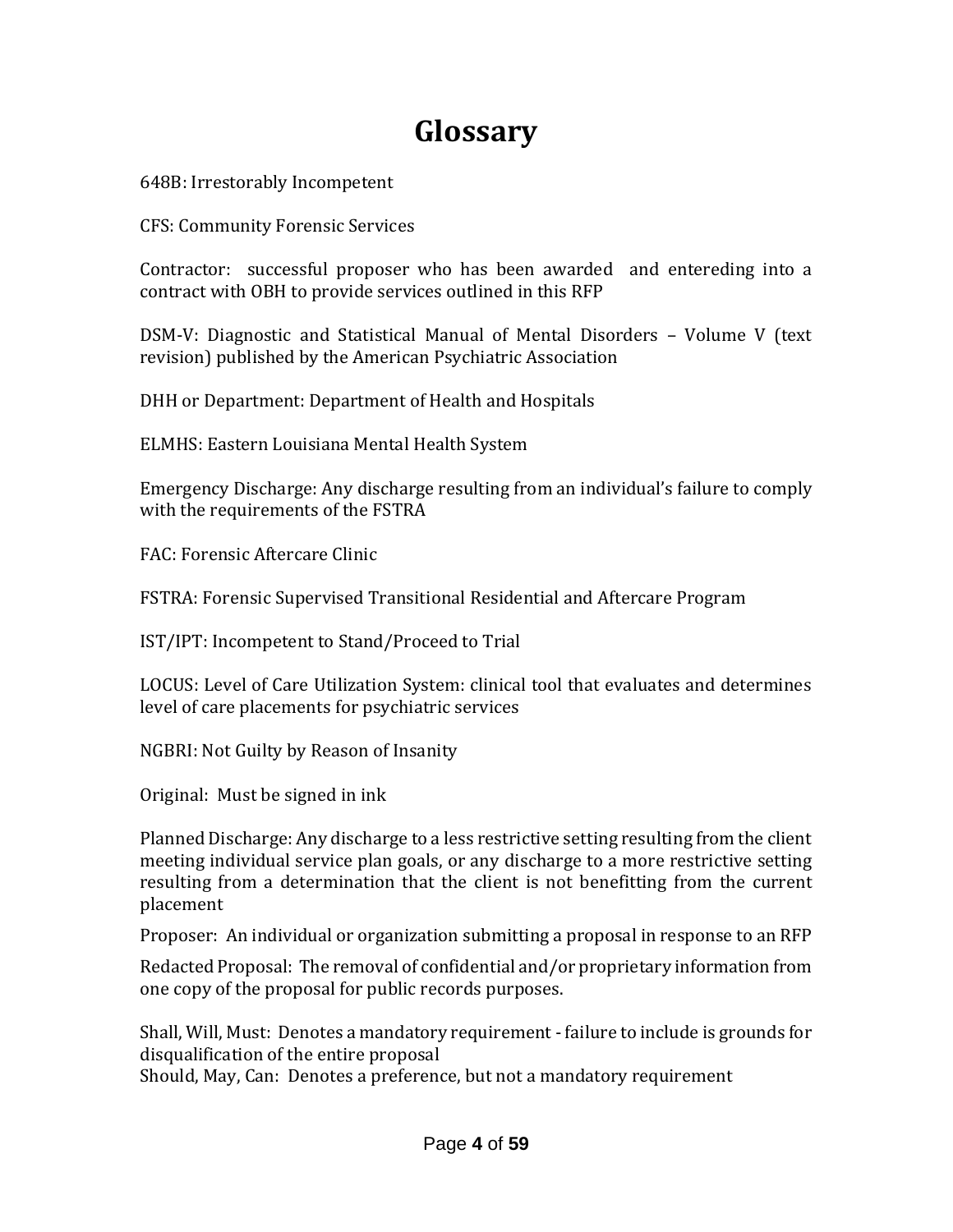#### **I. GENERAL INFORMATION**

#### **A. Background**

- **1.** The mission of the Department of Health and Hospitals (DHH) is to protect and promote health and to ensure access to medical, preventive, and rehabilitative services for all citizens of the State of Louisiana. The Department of Health and Hospitals is dedicated to fulfilling its mission through direct provision of quality services, the development and stimulation of services of others, and the utilization of available resources in the most effective manner.
- **2.** DHH is comprised of the Medical Vendor Administration (Medicaid), the Office for Citizens with Developmental Disabilities, the Office of Behavioral Health, the Office of Aging and Adult Services, and the Office of Public Health. Under the general supervision of the Secretary, these principal offices perform the primary functions and duties assigned to DHH.
- **3.** DHH, in addition to encompassing the program offices, has an administrative office known as the Office of the Secretary, a financial office known as the Office of Management and Finance, and various bureaus and boards. The Office of the Secretary is responsible for establishing policy and administering operations, programs, and affairs.
- **4.** The mission of the Office of Behavioral Health (OBH) is to advance a Resiliency, Recovery and Consumer focused system of person centered care utilizing best practices and evidence based practices that are effective and efficient as supported by data from measuring outcomes, quality and accountability. The Eastern Louisiana Mental Health System (ELMHS) is a twenty-four hour a day mental health care system, with over 570 licensed hospital beds on two campuses, an outpatient aftercare clinic, and a statewide network that monitors approximately 350 conditionally discharged forensic clients.

#### **B. Purpose of RFP**

**1.** The purpose of this RFP is to solicit proposals from qualified proposers to provide a provide a DHH Licensed, Shelter care Group Home located in DHH Region 2 for the severely/persistently mentally ill (S/PMI) adult male population with an array of services to clients discharged from ELMHS. Services shall include: 24 hour supervision with a 1:10 ratio, 1 staff to 10 clients, from 8:00AM - 5:00PM and a 1:20 ratio, 1 staff to 20 clients, from 5:00PM – 8:00AM. Other services are community groups, independent living skills (meal preparation, shopping, household chores), crisis services, medication monitoring, and transportation to appointments, recreational outings and other social activities for adult males with severe and persistent mental illness.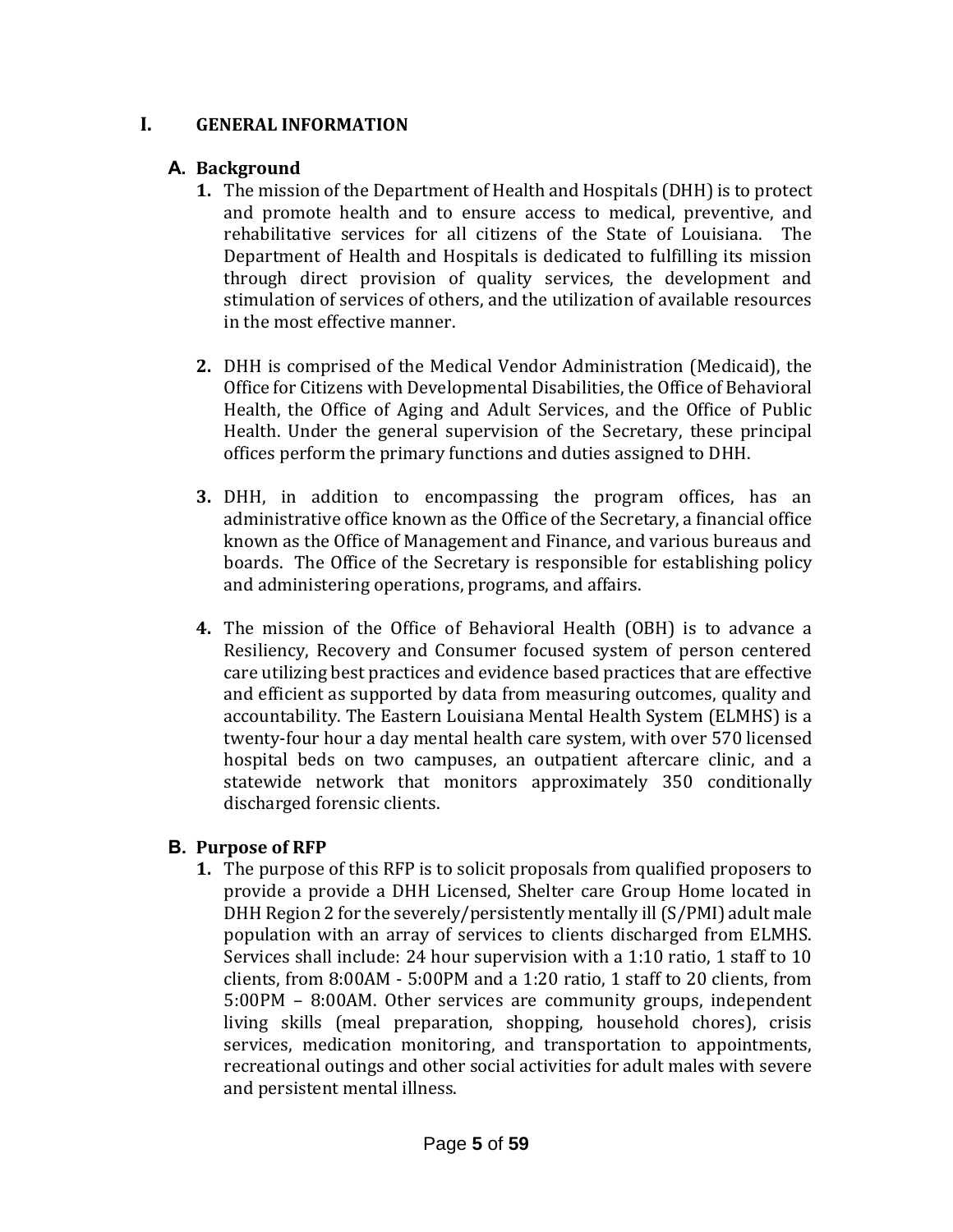**2.** Contractor shall secure supervised living arrangements in Louisiana's Greater New Orleans Metropolitan Area, for approximatley 22 – 28 clients with forensic involvement; of which 6 may be female clients. Living arrangements must provide, at a minimum, assistance in development of daily living skills and pre-vocational adjustment in preparation for stepdown to a less secure setting one year after admission and independent living eighteen months after admission. The resident's care shall be guided by individualized, person-centered service plan which is a part of the conditions of court-ordered discharges or diversion from hospital or jail setting. The ultimate goal for the resident shall be successful completion of the requirements of conditional release and transition to the community of the resident's choice, as appropriate. Cooperation/communication with Community Forensic Services (CFS) and the District Forensic Coordinators (DFC) must be an integral part of the client's treatment.

#### **C. Invitation to Propose**

DHH/OBH/ELMHS invites qualified individuals and firms to submit proposals to provide a Forensic Supervised Transitional Residential and Aftercare Program in accordance with the specifications and conditions set forth herein.

#### **D. RFP Addenda**

In the event it becomes necessary to revise any portion of the RFP for any reason, the Department shall post addenda, supplements, and/or amendments to all potential proposers known to have received the RFP. Additionally, all such supplements shall be posted at the following web address:

<http://wwwprd1.doa.louisiana.gov/OSP/LaPAC/pubMain.cfm> May also be posted at: <http://new.dhh.louisiana.gov/index.cfm/newsroom/category/47>

#### *It is the responsibility of the proposer to check the DOA website for addenda to the RFP, if any.*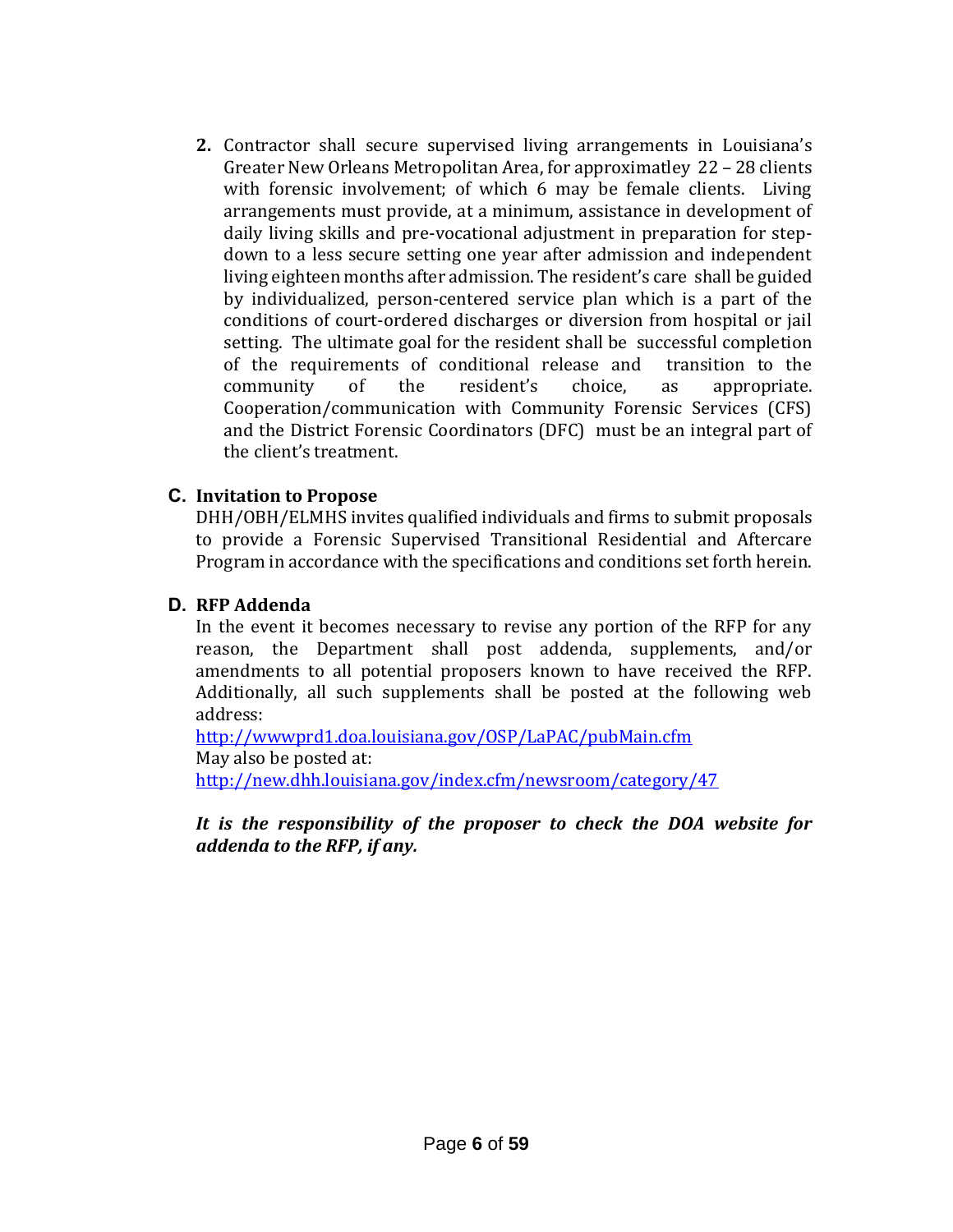#### **II. ADMINISTRATIVE INFORMATION**

#### **A. RFP Coordinator**

**1.** Requests for copies of the RFP and written questions or inquiries must be directed to the RFP coordinator listed below:

**Tara T. Talbert Department of Health and Hospitals Office of Behavioral Health 628 N 4th Street, 4th Floor Baton Rouge, LA 70802 Email: tara.talbert@la.gov Fax: (225)342-8912**

- **2.** All communications relating to this RFP must be directed to the DHH RFP Coordinator person named above. All communications between Proposers and other DHH staff members concerning this RFP shall be strictly prohibited. Failure to comply with these requirements shall result in proposal disqualification.
- **3.** This RFP is available in pdf at the following web links: <http://wwwprd1.doa.louisiana.gov/OSP/LaPAC/pubMain.cfm> <http://new.dhh.louisiana.gov/index.cfm/newsroom/category/47>

#### **B. Proposer Inquiries**

**1.** The Department will consider written inquiries regarding the requirements of the RFP or Scope of Services receieved before the date specified in the Schedule of Events. To be considered, written inquiries and requests for clarification of the content of this RFP must be received at the above address or via email address by the date specified in the Schedule of Events. Any and all questions directed to the RFP coordinator will be deemed to require an official response and a copy of all questions and answers will be posted by the date specified in the Schedule of Events to the following web link:

<http://wwwprd1.doa.louisiana.gov/OSP/LaPAC/pubMain.cfm> May also be posted at: <http://new.dhh.louisiana.gov/index.cfm/newsroom/category/47>

**2.** Action taken as a result of verbal discussion shall not be binding on the Department. Only written communication and clarification from the RFP Coordinator shall be considered binding.

#### **C. Pre-Proposal Conference**

Not required for this RFP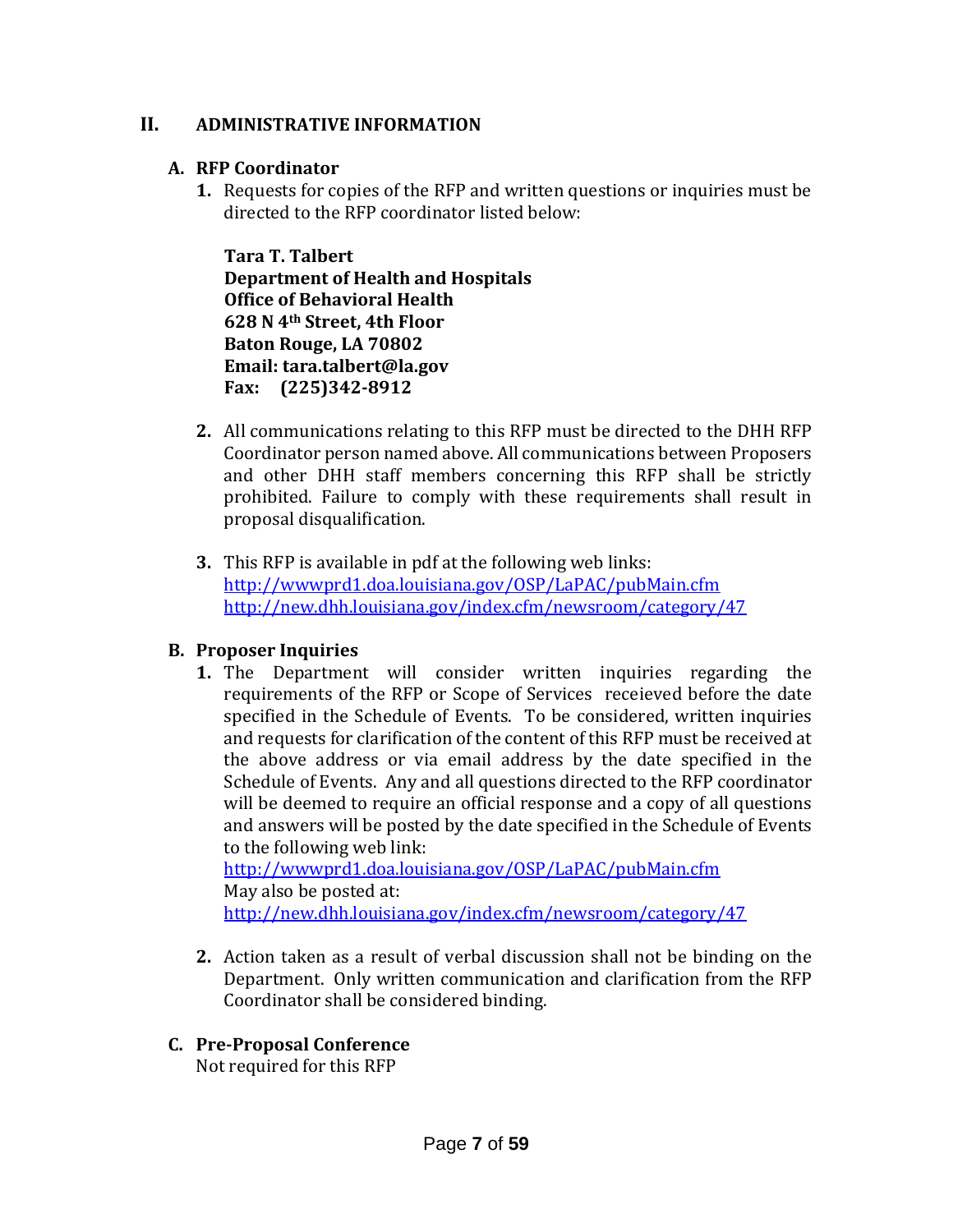#### **D. Schedule of Events**

DHH reserves the right to deviate from this Schedule of Events

| <b>Schedule of Events</b>                 |                          |  |
|-------------------------------------------|--------------------------|--|
| <b>Public Notice of RFP</b>               | <b>Tuesday</b>           |  |
|                                           | <b>December 23, 2014</b> |  |
| Deadline for Receipt of Written Questions | <b>Monday</b>            |  |
|                                           | <b>January 5, 2015</b>   |  |
| <b>Response to Written Questions</b>      | Friday                   |  |
|                                           | <b>January 9, 2015</b>   |  |
| Deadline for Receipt of Written Proposals | <b>Tuesday</b>           |  |
|                                           | <b>January 27, 2015</b>  |  |
|                                           | 4:00pm CT                |  |
| <b>Contract Award Announced</b>           | Wednesday                |  |
|                                           | <b>February 11, 2015</b> |  |
| <b>Contract Begins</b>                    | <b>March 1, 2015</b>     |  |

#### **III. SCOPE OF WORK**

#### **A. Project Overview**

Persons suffering from mental illness and who have been ordered to Eastern Louisiana Mental Health System by the courts for treatment often are limited as to options for placement when a conditional release may be possible. Many of these clients remain at the hospital for extended periods of time after reaching maximum benefit, therefore occupying a needed bed. In turn, the forensic clients in jails throughout the state who are in need of inpatient services must wait longer for a bed to open. Due to this situation, a Forensic Supervised Transitional Residential Aftercare program with an array of services is needed to provide options for these clients to obtain a conditional release from the courts and to prepare them for transition to a less restrictive environment. Although many of these clients may be very functional when their mental illness is being managed, the courts are most often reluctant to grant a full release prior to the client being observed in a supervised setting.

The purpose of this program is to provide appropriate, supervised housing while continuing with such services as daily living skills, symptoms management, legal rights, etc. Cooperation/communication with Community Forensic Services (CFS) and the District Forensic Coordinators (DFC) must be an integral part of the client's treatment.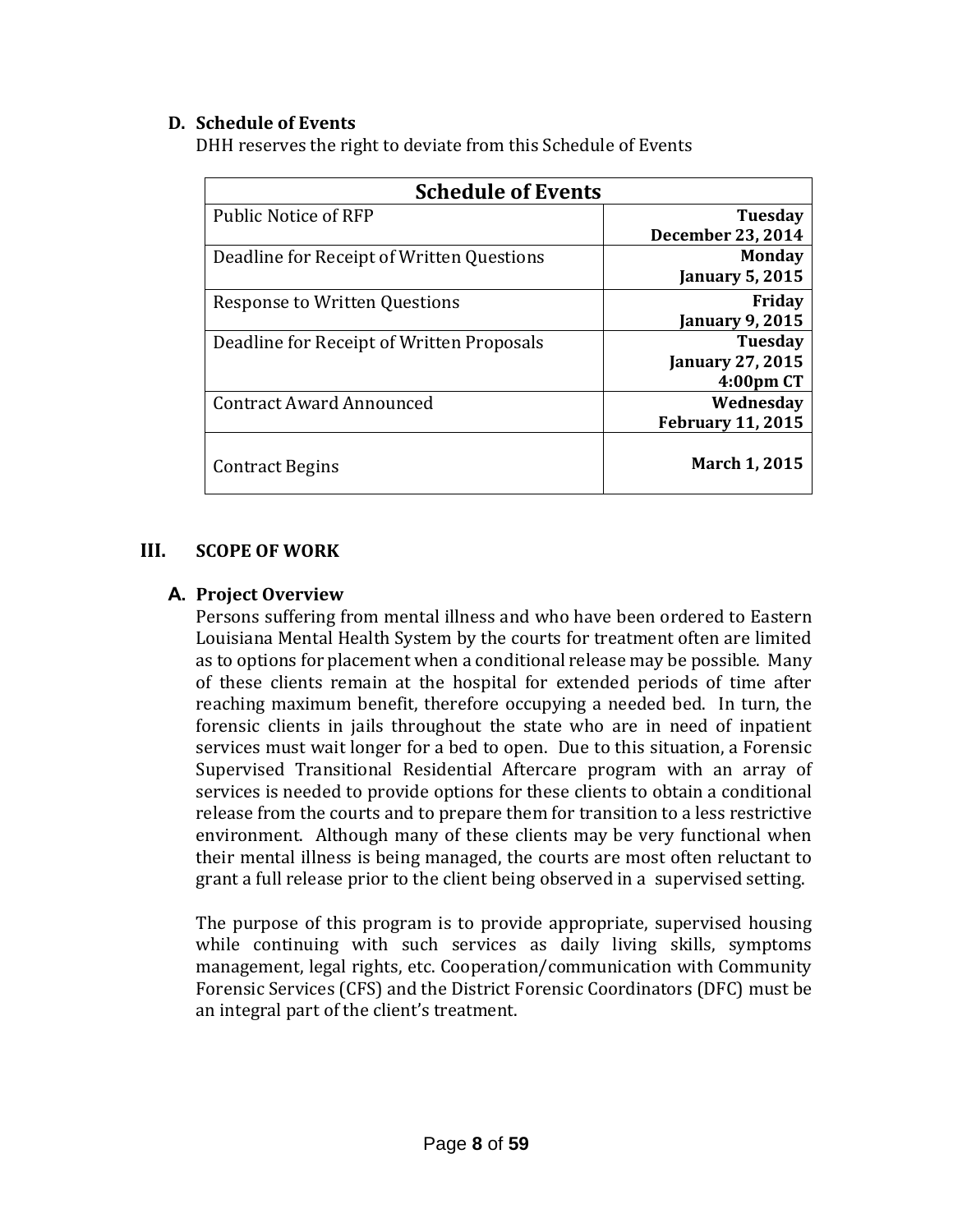#### **B. Deliverables**

The contractor shall:

- **1.** Provide secure supervised transitional living arrangements, in a Forensic Supervised Transitional Residential Aftercare (FSTRA) licensed facility, which will allocate approximately 22 – 28 beds of which 6 may be female clients in the Greater New Orleans Metropolitan Area, specifically for these residents with forensic involvement statewide. Location of the housing must be conducive to healthy living and support all requirements within the contract. The housing location must be located in a safe environment and must not place the clients at risk. These living arrangements must provide separate rooms for activities such as living, eating, cooking and adequate space for recreation and a specific area for private conversation between individual residents, District Forensic Coordinators, Forensic Aftercare Clinic staff, Probation Officers, family/friends and staff persons.
- **2.** Notify the District Forensic Coordinator from the resident's region of origin of impending release in order to assist in discharge planning prior to the resident's release and adhere to the following discharge criteria:

### **Planned Discharge will be defined as follows:**

### **a. Incompetent to Proceed:**

- To a less restrictive environment: A resident with forensic involvement discharged from the program into a safe and less restrictive environment according to time frames established in individualized person-centered service plans and by agreement of the resident, Forensic Aftercare provider, and Community Forensic Services.
- To a more restrictive environment: A resident with forensic involvement discharged into a more appropriate secure level of care environment as determined by the Level of Care Utilization System (LOCUS) or any other level of care instrument approved by OBH when demonstrating lack of success in meeting the goals outlined in the individualized, person-centered Service Plan and with full knowledge of the resident, Provider, and Community Forensic Services.

### **b. NGBRI Status:**

 To a less restrictive environment: A resident with forensic involvement discharged from the program into a safe and less restrictive environment according to time frames established in individualized person-centered service plans and by agreement of the resident, Forensic Aftercare provider, Probation Officer, and Community Forensic Services.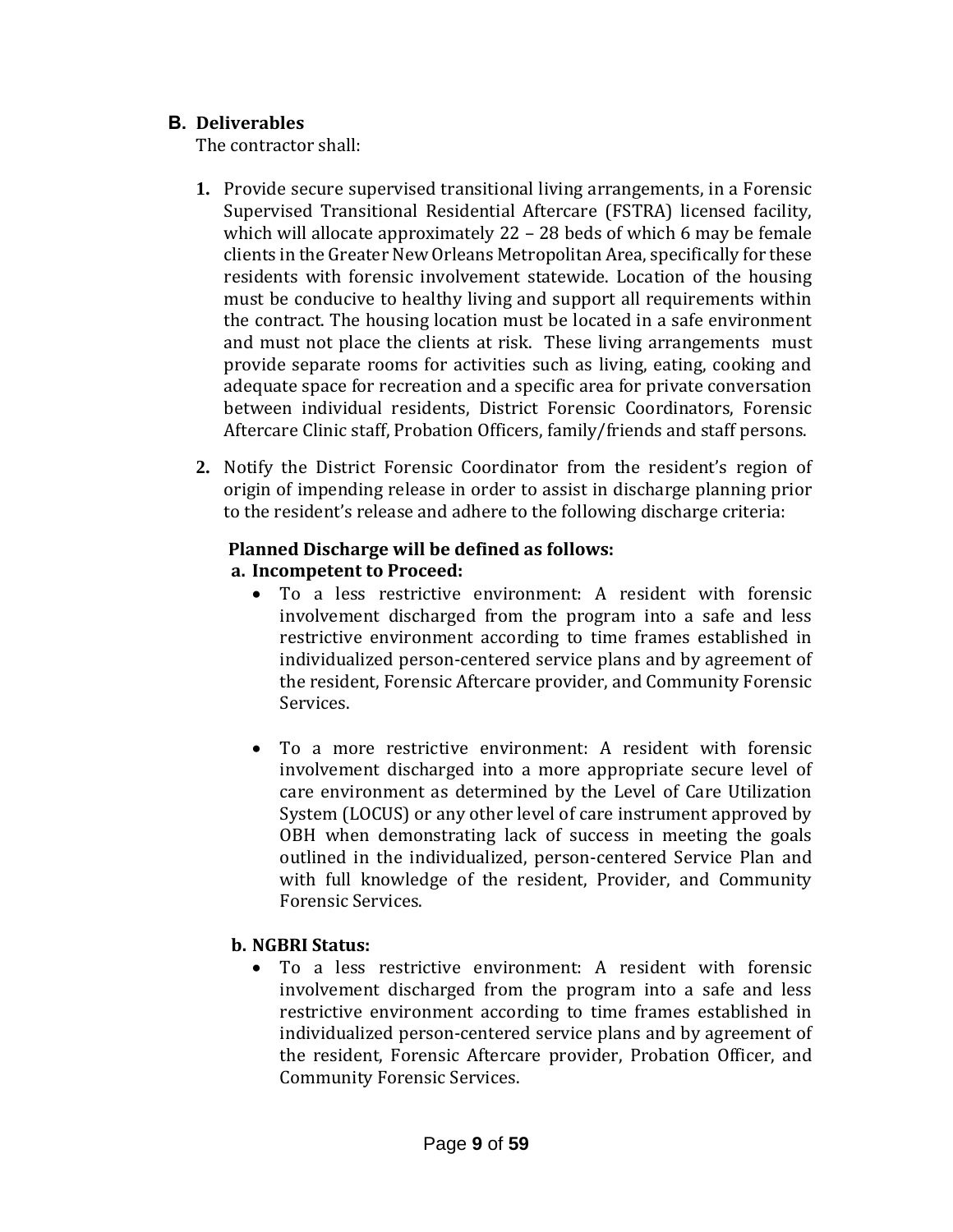To a more restrictive environment: A resident with forensic involvement discharged into a more appropriate level of care environment as determined by the Level of Care Utilization System (LOCUS) or any other level of care instrument by OBH when demonstrating lack of success in meeting the goals outlined in the individualized, person-centered Service Plan with full knowledge of the resident, Provider, Probation Officer, and Community Forensic Services.

#### **c. 648B Judicially Civilly Committed:**

- To a less restrictive environment: A resident with forensic involvement discharged from the program into a safe and less restrictive environment according to time frames established in individualized person-centered service plans and by agreement of the resident, Forensic Aftercare provider, Probation Officer, and Community Forensic Services.
- To a more restrictive environment: A resident with forensic involvement discharged into a more appropriate level of care environment as determined by the Level of Care Utilization System (LOCUS) or any other level of care instrument by OBH when demonstrating lack of success in meeting the goals outlined in the individualized, person-centered Service Plan with full knowledge of the resident, Provider, and Community Forensic Services.

#### **Emergency Discharge will be defined as:**

Any program violation (i.e. illegal drugs, suspected or confirmed weapon possession or access, gross deterioration of behavior, or non-compliance with medication). The Contractor must immediately report violation to Community Forensic Services, Probation Officer, state level forensic coordinator, and provider(s) of behavioral health services. The Contractor, in collaboration with Probation Officer and community forensic staff, as appropriate, shall be responsible for the relocation of the resident to an appropriate DHH ELMHS secure placement. Immediately means verbal notification within one hour of incident to the ELMHS Administrator On-Call and written documentation of incident as instructed by notified on-call administrator.

- **3.** Maintain an FSTRA License with the State of Louisiana issued by DHH.
- **4.** Maintain approximately 22 28 bed residence of which 6 may be female clients with all rooms on one floor that is self-contained; living quarters of male and female clients must be segregated. Female clients must be housed separately from the males. Clients do not have to have their own rooms, but must meet FSTRA licensing standards for space per client.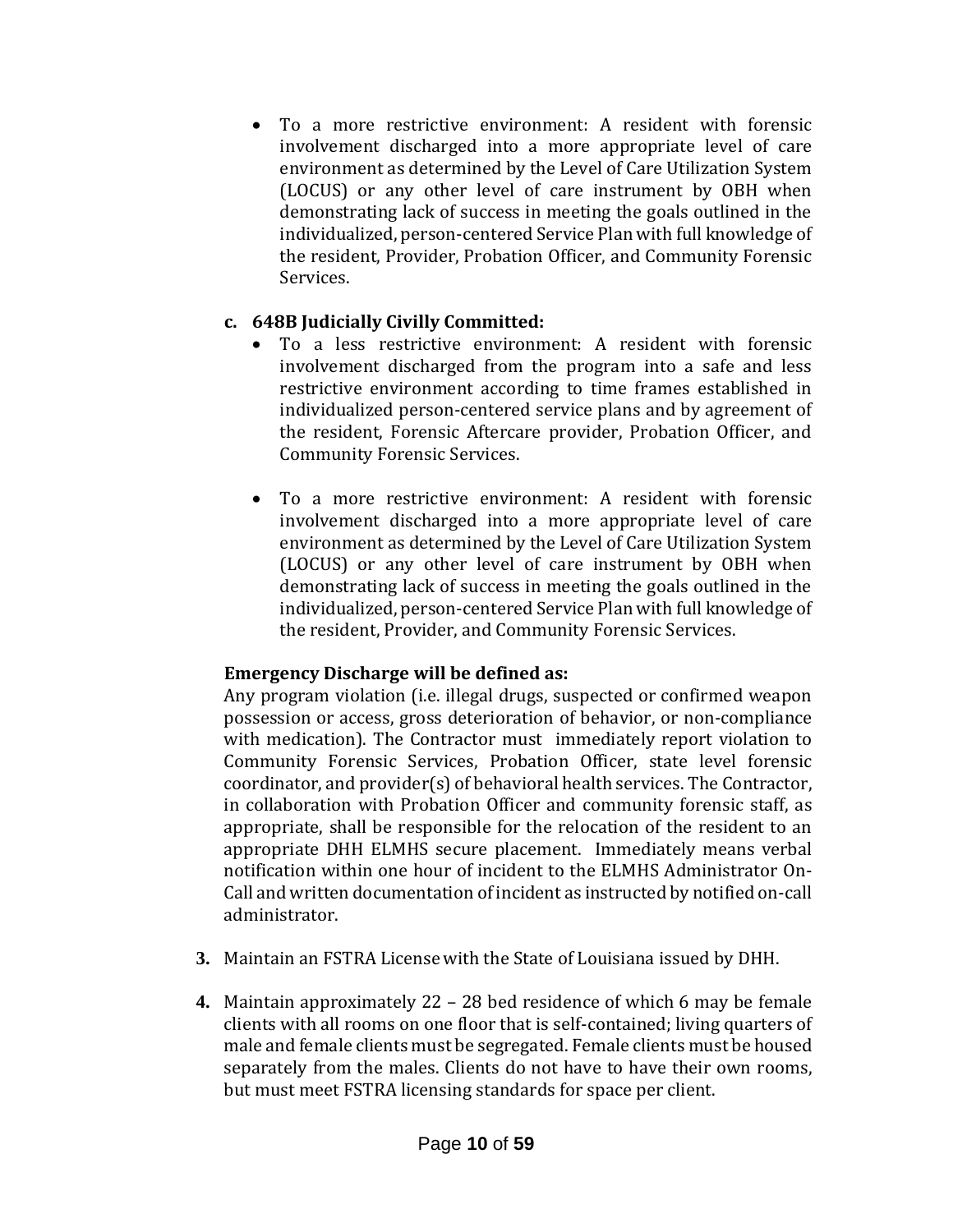- **5.** Ensure the security of the program by providing doors that can be locked, Closed-circuit Television Cameras (CCTV) to monitor all movement of residents, adequate staff to maintain effective observation of the residents at all times, and anti-climb fencing approved by OBH.
- **6.** Attend all meetings as scheduled. Immediately contact the Community Forensic representative (District Forensic Coordinator-DFC or FAC staff) and state level forensic coordinator when there is an issue of noncompliance with programming on the part of the resident or when there is reason to believe that the resident's mental or physical health is deteriorating. Immediately means verbal notification within one hour of incident to the ELMHS Administrator On-Call and written documentation of incident as instructed by notified on-call administrator.
- **7.** Develop and submit all policies and procedures to OBH for approval within 30 calendar days of start of operation including but not limited to Complaint and Grievance Policy.
- **8.** Work closely with the Forensic Aftercare Clinic and other local community mental health providers to ensure that all mental health needs are met for 22 – 28 residents, of which 6 may be female clients.
- **9.** Permit access to designated OBH/CFS/FAC staff for the provision of services and/or monitoring the program and facility.
- **10.** Provide all necessary transportation throughout the state to ensure that residents are present for any scheduled court appearances. Also, transportation must be provided for other services (see chart, page 13).
- **11.** Provide two private offices on-site for FAC staff to see residents when needed.
- **12.** Provide scheduled group rooms to FAC staff.
- **13.** Ensure that designated staff participates in Correctional Guard Therapeutic (CGT) training; training is provided by ELMHS in order to train all staff assigned to this program.
- **14.** Conduct criminal background checks on all new employees and at two year intervals for all employees to ensure that the employees have not been convicted of a felony or an abuse related misdemeanor. All employees will be drug screened by the contractor prior to employment and thereafter pursuant to DHH/OBH policy available at [http://dhhinet01/intranet/dhhppm/policies/8134-98.pdf.](http://dhhinet01/intranet/dhhppm/policies/8134-98.pdf)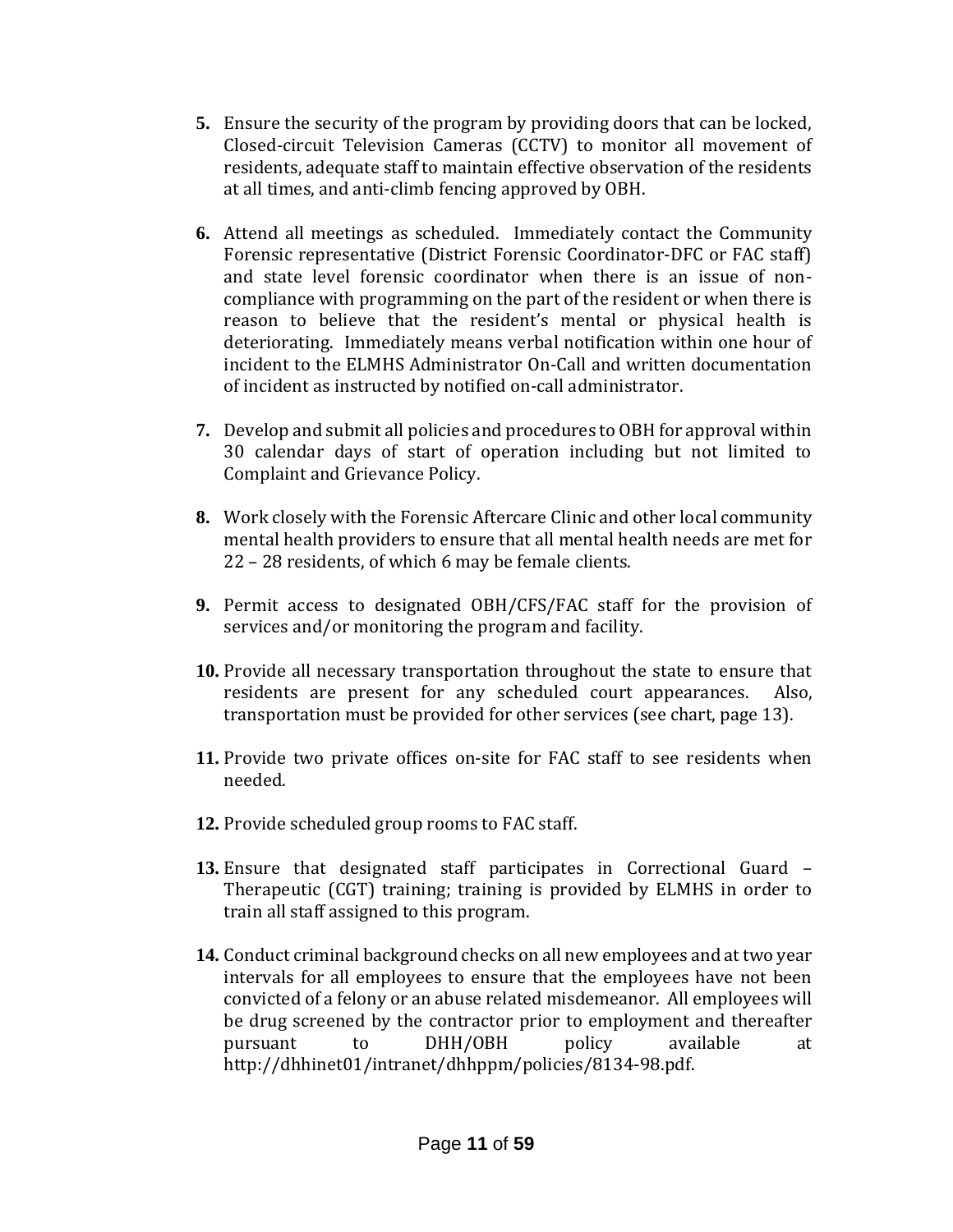- **15.** Maintain staffing in compliance with an FSTRA License with the State of Louisiana issued by DHH, for 24 hours/ 7 days a week operation.
- **16.** Ensure that all staff members who meet legal requirements to administer medication are supervised by a Registered Nurse (RN). Staff who administer medication must participate in education and training for medication management, administration and supervision.
- **17.** Offer vocational services and adult education based on assessed individual needs. Contractor shall offer, at a minimum, community orientation, personal hygiene support, money management skills, medication management skills, re-socialization skills, nutritional assessments and services as needed, and conflict resolution skills.
- **18.** Pursue obtaining Social Security and other benefits and entitlements that will enhance the likelihood of client's successful reentry into the community. Efforts to obtain benefits shall be documented in the client's file and made available for OBH review upon request.
- **19.** Report to ELMHS Contract Monitor on all of the requirements of the program as specified in the Contract Monitoring section of the contract.
- **20.** Assist in money management, offering training and supervision to clients in establishing bank accounts, making deposits and withdrawals consistent with a goal of saving at a minimum one fourth (1/4) of client's income (e.g., SSI, SSDI, outside employment) for future planning and subsequent residential placement options, and at a minimum one fourth (1/4) for the client's personal use. Client accounts will be monitored on a monthly basis by an OBH staff monitor. Client's's money must be released to the client in the form of a check by the contractor within 48 hours of discharge from the program.
- **21.** Evaluate the effectiveness of the rehabilitation process of clients. The client's level of functioning shall be evaluated by utilizing an instrument provided by OBH staff monitor.
- **22.** Develop, test and maintain Disaster Recovery and Continuity plans and procedures to ensure continued delivery of services and essential functions despite damage, loss or disruption of information technology due to the unexpected occurrence of a natural or man-made emergency or disaster. Disaster recovery plans must be updated annually and submitted to OBH for approval.
- **23.** Adhere to the following services grid: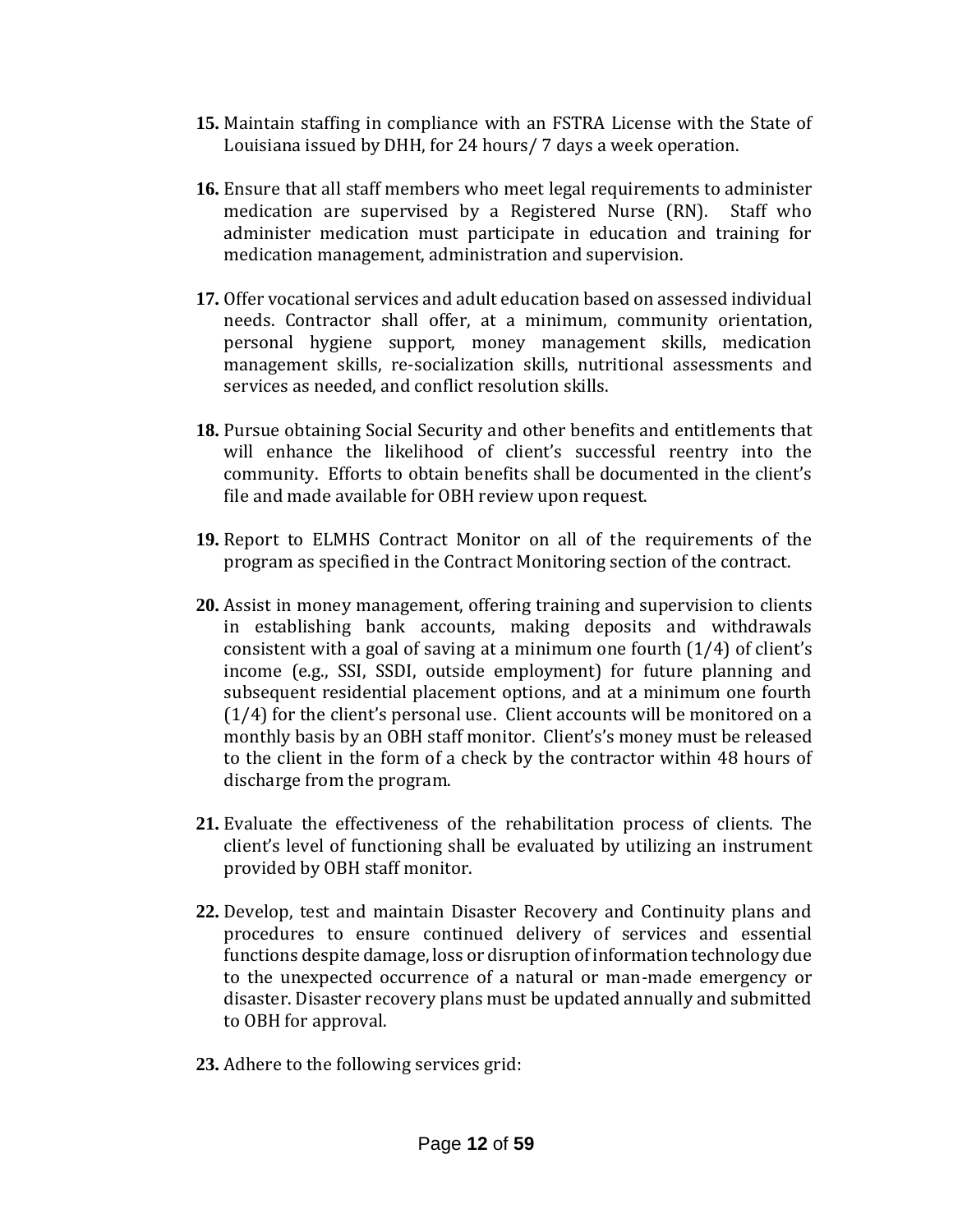| <b>SERVICE/TASK</b>                                                                                                                                      | <b>STAFF POSITION</b><br><b>PROVIDING SERVICES</b>                                                                                                                          | <b>FREQUENCY</b>                                                                                                                                 |
|----------------------------------------------------------------------------------------------------------------------------------------------------------|-----------------------------------------------------------------------------------------------------------------------------------------------------------------------------|--------------------------------------------------------------------------------------------------------------------------------------------------|
| Interview client to determine                                                                                                                            | Contractor staff/ELMHS                                                                                                                                                      | Within<br>48 hours<br>of                                                                                                                         |
| appropriateness for placement                                                                                                                            | staff as needed                                                                                                                                                             | receiving referral packet                                                                                                                        |
| Notification<br>of<br>acceptance<br><sub>or</sub><br>rejection into program                                                                              | Contractor staff                                                                                                                                                            | Within<br>48<br>hours<br>0f<br>interview                                                                                                         |
| Client visits facility                                                                                                                                   | Contractor staff/ELMHS<br>staff                                                                                                                                             | As requested                                                                                                                                     |
| Accept transfer of client from<br><b>ELMHS</b>                                                                                                           | Contractor / ELMHS staff                                                                                                                                                    | Immediately<br>upon<br>Judge's<br>agreement to<br>discharge (when a bed is<br>available)                                                         |
| Provide 24/7 supervision                                                                                                                                 | Minimum three (3) direct<br>care staff during day and<br>two (2) awake staff during<br>night                                                                                | 24 hours a day, 7 days a<br>week                                                                                                                 |
| Provide a functional security<br>system on all points of ingress and<br>egress with 24 hour-7 day per<br>week monitoring by awake staff                  | Contractor awake staff                                                                                                                                                      | 24 hours a day, 7 days a<br>week                                                                                                                 |
| <b>Client Orientation</b>                                                                                                                                | <b>Contractor Staff</b>                                                                                                                                                     | Within<br>24<br>hours<br>of<br>arrival                                                                                                           |
| Submit for OBH approval an<br>with<br>assessment<br>instrument<br>validity and reliability measures                                                      | <b>Contractor Staff</b>                                                                                                                                                     | Within 15 calendar days<br>of effective start date of<br>contract                                                                                |
| Evaluate client using the approved<br>assessment instrument                                                                                              | Contractor Staff and/or<br><b>FAC</b> staff                                                                                                                                 | Within 14 calendar days<br>admission<br>the<br>of<br>to<br>program                                                                               |
| Development of Person Centered<br>Individualized Service Plan with<br>participant signatures                                                             | Multidisciplinary Team<br>(Mental Health<br>Professional, Forensic<br>Psychiatrist, DFC, Nurse,<br>Provider Staff, Family,<br>Client, Probation Officer<br>when applicable) | Within 14 calendar days<br>of admission                                                                                                          |
| Maintain<br>documentation<br>on<br>progress toward treatment goals;<br>behavior; medication compliance<br>and any other documentation<br>required by OBH | <b>Contractor Staff</b>                                                                                                                                                     | Daily                                                                                                                                            |
| Discharge Plan/Update                                                                                                                                    | Multidisciplinary Team<br>(Mental Health<br>Professional, Forensic<br>Psychiatrist, DFC, Nurse,<br>Provider Staff, Family,<br>Client, Probation Officer<br>when applicable) | Tentative plan within 30<br>calendar days of entry;<br>Monthly<br>review;<br>needed<br>revision<br>as<br>minimum<br>90<br>every<br>calendar days |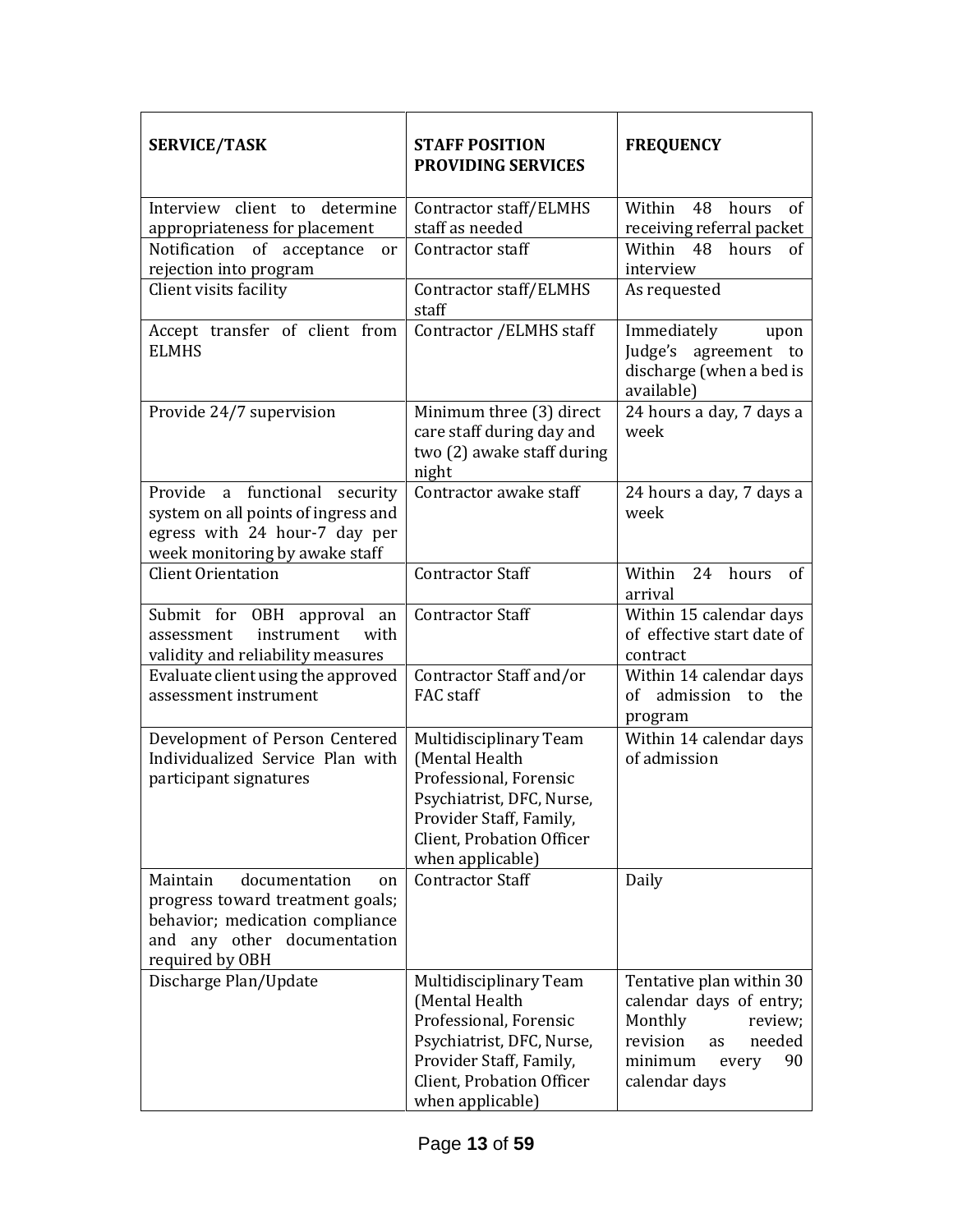| <b>Client Contact with Family</b>                                                                                                                            | Case Manager/Client                                                                                                                                                         | When applicable per<br>Individualized<br>Service<br>Plan                                                       |
|--------------------------------------------------------------------------------------------------------------------------------------------------------------|-----------------------------------------------------------------------------------------------------------------------------------------------------------------------------|----------------------------------------------------------------------------------------------------------------|
| <b>Client Contact with DFC</b>                                                                                                                               | <b>DFC</b>                                                                                                                                                                  | As per Individualized<br>Service Plan (Minimum<br>monthly and during ISP<br>plan<br>update<br>and<br>staffing) |
| Modification<br>Review<br>&<br>of<br><b>Individualized Service Plan</b>                                                                                      | Multidisciplinary Team<br>(Mental Health<br>Professional, Forensic<br>Psychiatrist, DFC, Nurse,<br>Provider Staff, Family,<br>Client, Probation Officer<br>when applicable) | Monthly                                                                                                        |
| <b>Individual Counseling</b>                                                                                                                                 | Local mental health center                                                                                                                                                  | When applicable per<br>Individualized Service<br>Plan                                                          |
| <b>Group Counseling</b>                                                                                                                                      | Contractor -Master's level<br>Mental Health<br>Professional (MHP)<br>supervised by a licensed<br><b>MHP</b>                                                                 | When applicable per<br>Individualized<br>Service<br>Plan                                                       |
| Specialized Counseling, i.e., sex<br>offender, etc.                                                                                                          | Appropriate outside<br>referral                                                                                                                                             | When applicable per<br>Individualized Service<br>Plan                                                          |
| Addictions<br>Counseling<br>and<br>Assessment                                                                                                                | <b>Contractor Addictions</b><br>Counselor                                                                                                                                   | When applicable per<br>Individualized Service<br>Plan                                                          |
| <b>Behavior Management</b>                                                                                                                                   | <b>Contractor Staff</b>                                                                                                                                                     | defined in<br>Daily as<br>Behavior Management<br>System                                                        |
| Social<br>Activity/Structured<br>Recreation (i.e., movie, outing, etc)                                                                                       | <b>Contractor Staff</b>                                                                                                                                                     | Minimum 1 time weekly                                                                                          |
| Meals - nutritionally healthy<br>physician,<br>approved<br>by<br>nutritionist or registered dietitian,<br>and meeting the client's physical<br>health status | Contractor Staff                                                                                                                                                            | Breakfast, Lunch and<br>Dinner daily (at least<br>two of which must be a<br>hot meal)                          |
| Menus posted on bulletin board<br>accessible to clients                                                                                                      | <b>Contractor Outreach Staff</b>                                                                                                                                            | Weekly                                                                                                         |
| Medication<br>Administration<br>(administration/supervision,<br>education and training)                                                                      | <b>Contractor LPN</b><br>supervised by RN as<br>appropriate for license                                                                                                     | Individualized<br>Per<br>Service Plan                                                                          |
| Services<br>Vocational<br>(training/resume<br>writing/job<br>search, etc. - may be on or off<br>site)based<br>vocational<br>on<br>assessment approved by OBH | Contractor Staff, Teachers,<br><b>Vocational Centers</b>                                                                                                                    | Daily - Monday through<br>Friday and/or as needed<br>on weekends.                                              |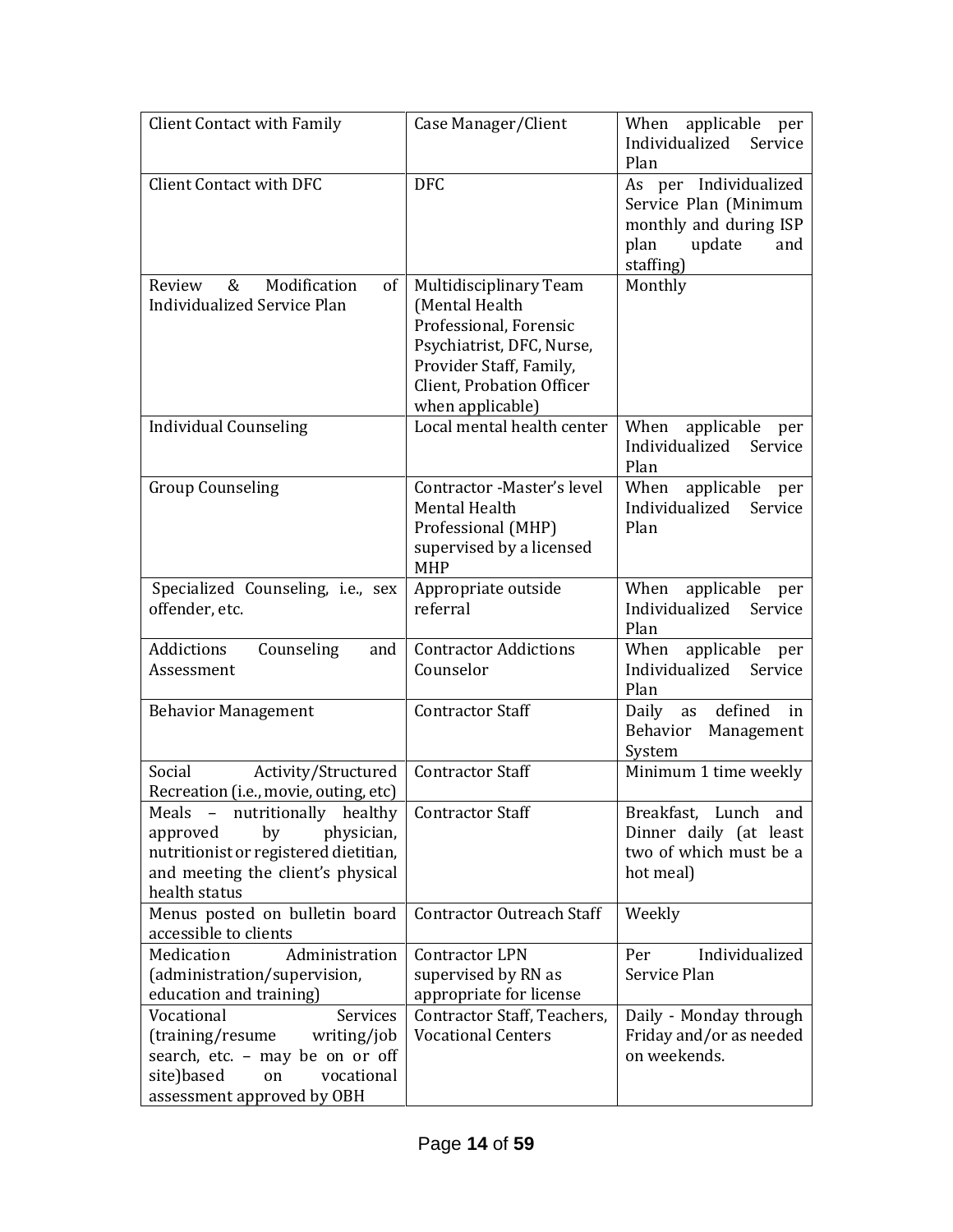| Educational Groups (daily living,<br>community orientation, personal<br>hygiene, money<br>management,<br>conflict resolution, legal rights,<br>symptoms<br>management,<br>vocational adjustment, and other<br>assist<br>client<br>to<br>in<br>groups<br>integrating into the community)                                  | <b>Contractor Staff</b><br>supervised by licensed<br>Mental Health<br>Professional                          | As indicated in ISP (Per<br>schedule approved by<br>OBH contract monitor<br>and DFC, minimum one-<br>hour weekly)                                                                                                                                                                                                                                                                |
|--------------------------------------------------------------------------------------------------------------------------------------------------------------------------------------------------------------------------------------------------------------------------------------------------------------------------|-------------------------------------------------------------------------------------------------------------|----------------------------------------------------------------------------------------------------------------------------------------------------------------------------------------------------------------------------------------------------------------------------------------------------------------------------------------------------------------------------------|
| Develop<br>level<br>a<br>system<br>for<br>movement through the program                                                                                                                                                                                                                                                   | <b>Contractor Staff in</b><br>conjunction with<br><b>ELMHS/FAC Staff</b><br>(psychologist,<br>psychiatrist) | Within 30 calendar days<br>of commencement<br>of<br>contract                                                                                                                                                                                                                                                                                                                     |
| of<br>Documentation<br>movement<br>through the level system                                                                                                                                                                                                                                                              | <b>Contractor Staff</b>                                                                                     | Documented<br>daily;<br>submitted to ELMHS in<br>quarterly report                                                                                                                                                                                                                                                                                                                |
| Assist clients in opening and<br>maintaining bank account (save 1/4<br>income for future, $\frac{1}{4}$ for living<br>expenses); Maintain records of<br>client's account                                                                                                                                                 | <b>Contractor Staff</b>                                                                                     | Ongoing<br>be<br>to<br>monitored monthly by<br><b>OBH</b>                                                                                                                                                                                                                                                                                                                        |
| Assist client in securing resources<br>necessary to reach goals in ISP, i.e.,<br>vocational,<br>mental<br>health,<br>financial, housing, etc.                                                                                                                                                                            | <b>Contractor Staff</b>                                                                                     | Ongoing, as identified in<br><b>ISP</b>                                                                                                                                                                                                                                                                                                                                          |
| Incident reports to Community<br>Forensic Services of any incident<br>including, but not limited to<br>abuse/neglect, elopement, and<br>any program violations (i.e. illegal<br>drugs, suspected or confirmed<br>weapon possession or access,<br>gross deterioration of behavior, or<br>non-compliance with medication). | Responsible Contractor<br>Outreach staff                                                                    | Immediate<br>verbal<br>notification;<br>written<br>incident report with<br>action taken within 2<br>of<br>incident;<br>hrs.<br>complete<br>written<br>incident report within<br>24 hours of any incident<br>involving client (client<br>on client, client on staff,<br>staff on client) To be<br>submitted to<br><b>ELMHS</b><br>staff<br>and<br><b>OBH</b><br>as<br>designated. |
| Preparation for discharge (more<br>intense work with client<br><sub>on</sub><br>practicing skills<br>needed<br>for<br>transition<br>to<br>less<br>structured<br>environment)                                                                                                                                             | <b>Contractor Staff</b>                                                                                     | Daily<br>beginning<br>90<br>calendar days prior to<br>discharge                                                                                                                                                                                                                                                                                                                  |
| Account for and return client's<br>money                                                                                                                                                                                                                                                                                 | <b>Contractor Staff</b>                                                                                     | Immediately<br>upon<br>discharge from facility                                                                                                                                                                                                                                                                                                                                   |
| Behavioral<br>Transportation<br>to<br>Health services, court, and all<br>other related services                                                                                                                                                                                                                          | <b>Contractor Staff</b>                                                                                     | As needed                                                                                                                                                                                                                                                                                                                                                                        |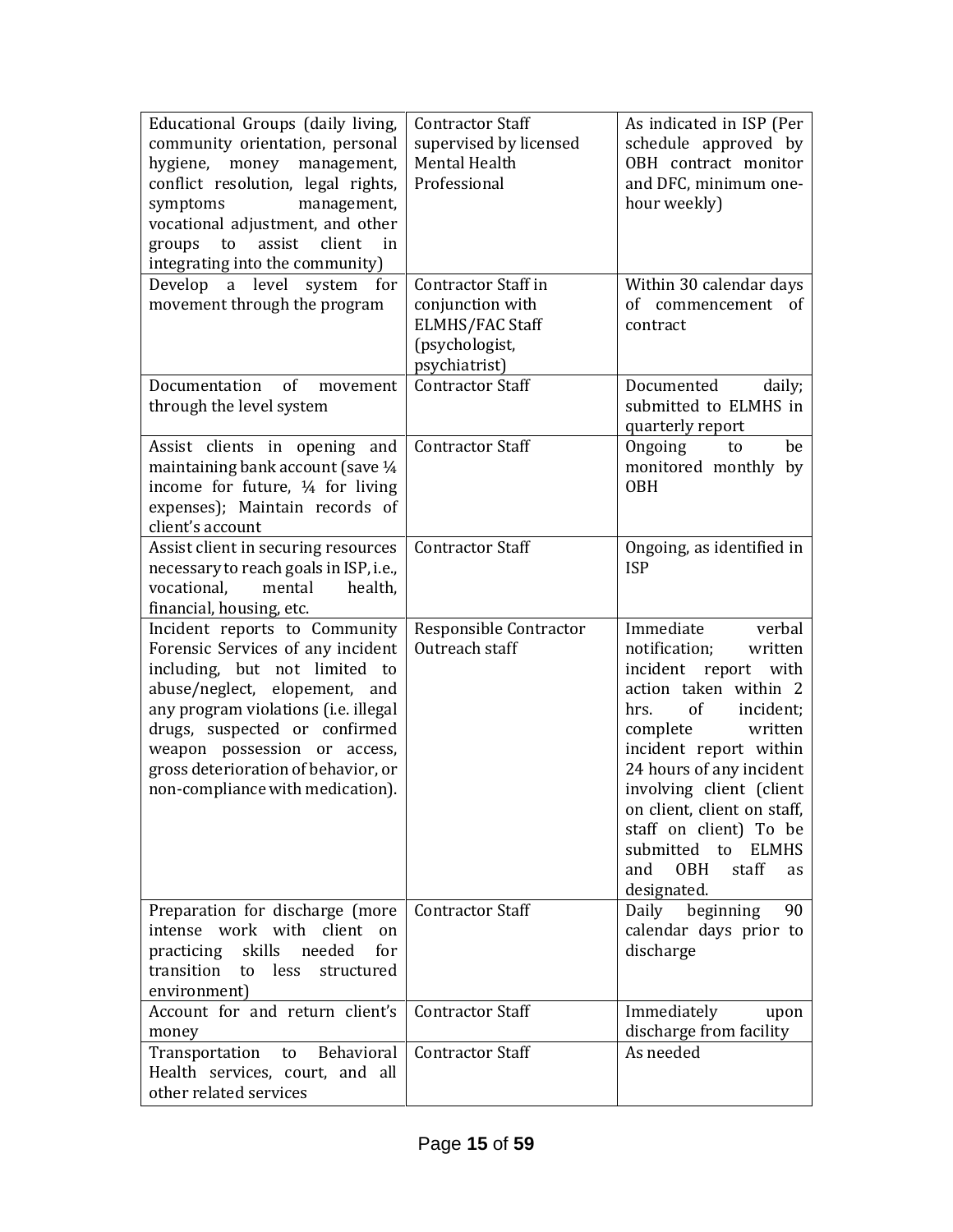| Emergency Transportation for<br>medical/behavioral<br>health<br>emergencies                                                                                                                                | <b>Contractor Staff</b>                                                                                           | At all times including<br>weekends                                                                                                                         |
|------------------------------------------------------------------------------------------------------------------------------------------------------------------------------------------------------------|-------------------------------------------------------------------------------------------------------------------|------------------------------------------------------------------------------------------------------------------------------------------------------------|
| <b>Multidisciplinary Team Meetings</b>                                                                                                                                                                     | Multidisciplinary Team<br>(minimum of Mental<br>Health Professional, FAC<br>staff, DFC, Client, Family)           | Minimum<br>90<br>every<br>calendar days                                                                                                                    |
| Medical<br>services,<br>including<br>transportation to and from office<br>and pharmacy                                                                                                                     | Contractor responsible for<br>obtaining medical services<br>through local Physician,<br>Nurse, Nurse Practitioner | As needed                                                                                                                                                  |
| <b>Competency Restoration</b>                                                                                                                                                                              | <b>DFC</b>                                                                                                        | Minimum 3 X weekly<br>per individual service<br>plan                                                                                                       |
| Psychiatric/Psychological<br>Consultation                                                                                                                                                                  | Psychiatrist/Psychologist<br>from FAC                                                                             | As needed; minimum 1 x<br>month                                                                                                                            |
| Mental<br><b>Status</b><br>Examination<br>conduct and submit to CFS                                                                                                                                        | Psychiatrist/Psychologist<br>from FAC                                                                             | Monthly                                                                                                                                                    |
| Consult with DFC<br>regarding<br>disposition, services, pass request,<br>etc.                                                                                                                              | Multidisciplinary Team,<br><b>Forensic Psychiatrist</b>                                                           | As needed or requested                                                                                                                                     |
| Recommitment<br>Assessment<br>submit to CFS                                                                                                                                                                | Psychiatrist/Psychologist<br>from FAC                                                                             | At least 45 calendar<br>days prior to 6 month<br>recommitment date                                                                                         |
| Physician's Report to Court (PRC)<br>for Recommitment                                                                                                                                                      | Psychiatrist/Psychologist<br>from FAC                                                                             | 15 calendar days prior<br>to court date                                                                                                                    |
| Additional<br>Program<br>Requirements:                                                                                                                                                                     |                                                                                                                   |                                                                                                                                                            |
| <b>Satisfaction Surveys</b>                                                                                                                                                                                | Client                                                                                                            | Yearly<br>and<br>upon<br>discharge                                                                                                                         |
| Monthly<br>report<br>Contract<br>to<br>Monitor<br>including<br>invoice<br>services<br>detailing<br>(frequency,<br>duration and modality)                                                                   | <b>Contractor Staff</b>                                                                                           | Monthly                                                                                                                                                    |
| Quarterly<br>Progress<br>Report to<br><b>ELMHS</b><br>Community<br>Forensic<br>client's<br><b>Services</b><br>re<br>progress<br>conditional<br>release<br>toward<br>requirements and independent<br>living | Client, Multidisciplinary<br>Team                                                                                 | Quarterly                                                                                                                                                  |
| <b>Annual Written Report</b>                                                                                                                                                                               | Program Director                                                                                                  | Annually                                                                                                                                                   |
| Aftercare/follow-up                                                                                                                                                                                        | <b>Contractor Staff</b>                                                                                           | Twice monthly for first<br>quarter post discharge,<br>monthly thereafter up to<br>one year using Level of<br>Care Utilization System<br>(LOCUS) instrument |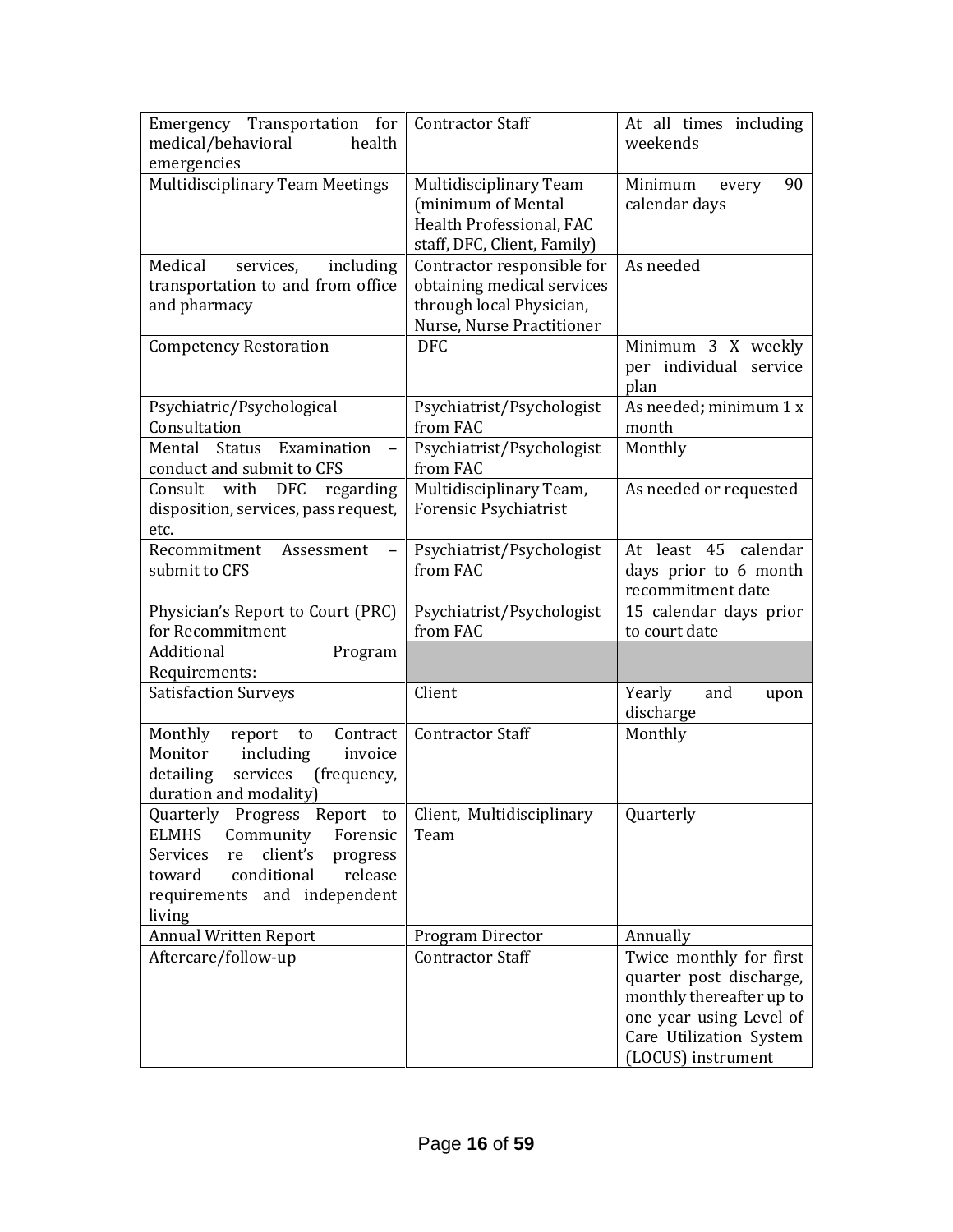#### **Staffing Requirements**

- 1. Contractor shall provide an on-site RN to provide daily nursing services. On-site 8 hours per day Monday – Friday, and afterhours as per FSTRA licensing standards
	- a. Afterhours are any hours that are not the 8 hours onsite. The beginning and end of the onsite workday can be flexible (i.e. 6a-2:30p, 7a-3:30p, 8a-4:30p).
- 2. OBH shall provide psychiatric services, including service planning, medication management, and assessment for approximately 22 – 28 clients, of which 6 may be female clients.
- 3. Contractor shall provide an on-site licensed addictions counselor who will treat clients with addictive disorders according to an evidenced based or best practices addictions treatment model, for average of 10 – 20 hours per week as need is determined by clinical staff.
- 4. Contractor shall ensure that all clinical staff maintains licensure in their respective field. Contractor shall maintain a copy of the current license in each clinical staff member's personnel file.
- 5. Contractor shall hire direct service staff who have at a minimum a high school diploma and six (6) months experience in working with adults with a serious and persistent behavioral health diagnosis. The contractor shall have at a minimum, a 1 to 15 (one direct care staff person to 15 clients) ratio with no fewer than three (3) direct care staff on duty at any given time. The contractor must also provide, as needed, consultations with a registered dietician.
- 6. Contractor shall provide a full time program director with twenty-four (24)-hour availability to program staff, that has an acceptable background check and a minimum of 2 years experience in a mental health residential program.
- 7. Contractor shall provide appropriate staff to provide all therapies required by clients' individualized treatment plans (i.e., nutrition, medical education, adult education, vocational training, basic life skills, social skills, conflict resolution skills, group therapy, etc.).
- 8. Contractor shall provide adequate staff who meet the licensing requirements to supervise self-administration of medication.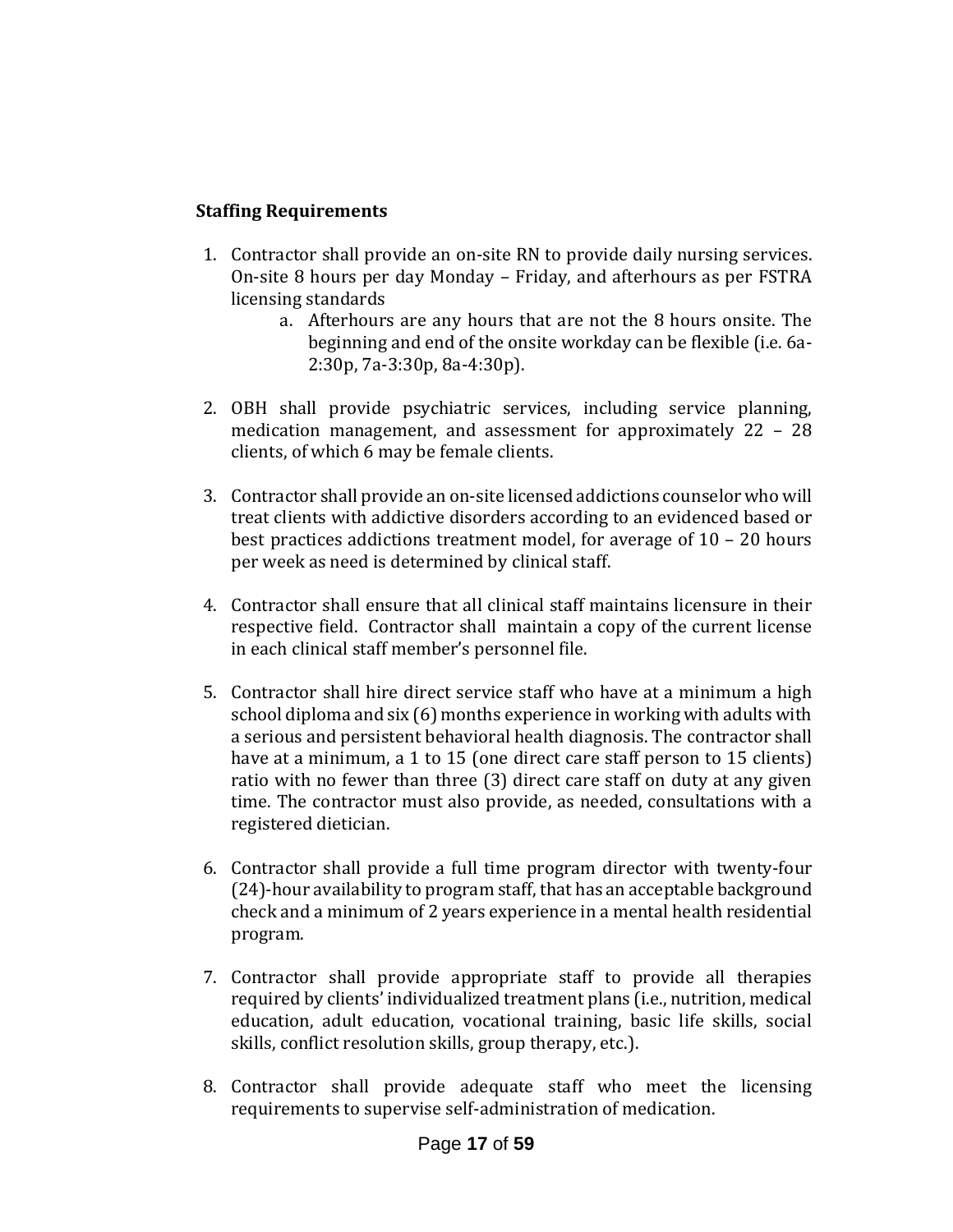### **Orientation and Training Requirements**

- 1. During the first week of hire and prior to providing services, Contractor shall provide its staff a 20 hour documented orientation to program components, including but not limited to training in proper fire and emergency safety procedures (e.g., CPR, Heimlich Maneuver, First Aid, Crisis Management, Risk Reduction), effective communication skills for forensic, behavior health clients, and HIPAA .
- 2. Contractor shall submit the orientation program to OBH for approval within one week of the start date of the contract.
- 3. Recovery-oriented training curriculum shall be developed in collaboration with OBH and Contractor and evaluated by contractor and Community Forensic Services on an annual basis.
- 4. Contractor shall require all of its staff to participate in all trainings and intervention programs as developed by contractor and approved by OBH within 30 calendar days of the start of program.
- 5. Contractor shall maintain documentation of successful completion of orientation requirements and annual training requirements in each staff member's personnel file.
- 6. Staff who administer medication must participate in education and training for medication management, administration and supervision.

### **Record Keeping**

For all clients, Contractor must retain the following records:

- 1. All information obtained at the time of admission;
- 2. A copy of the admission agreement established in collaboration with OBH designated staff and state level forensic coordinator and executed by the client and the contractor;
- 3. Source documents to include copies of the Social Security Card, Drivers License or State Issued Identification Card (Picture ID), and Birth Certificate secured within 45 calendar days of admission to the program;
- 4. A copy of the client's individual, person-centered service plan of care and all updates demonstrating positive movement toward client goals. Service Plans shall be updated at a minimum quarterly;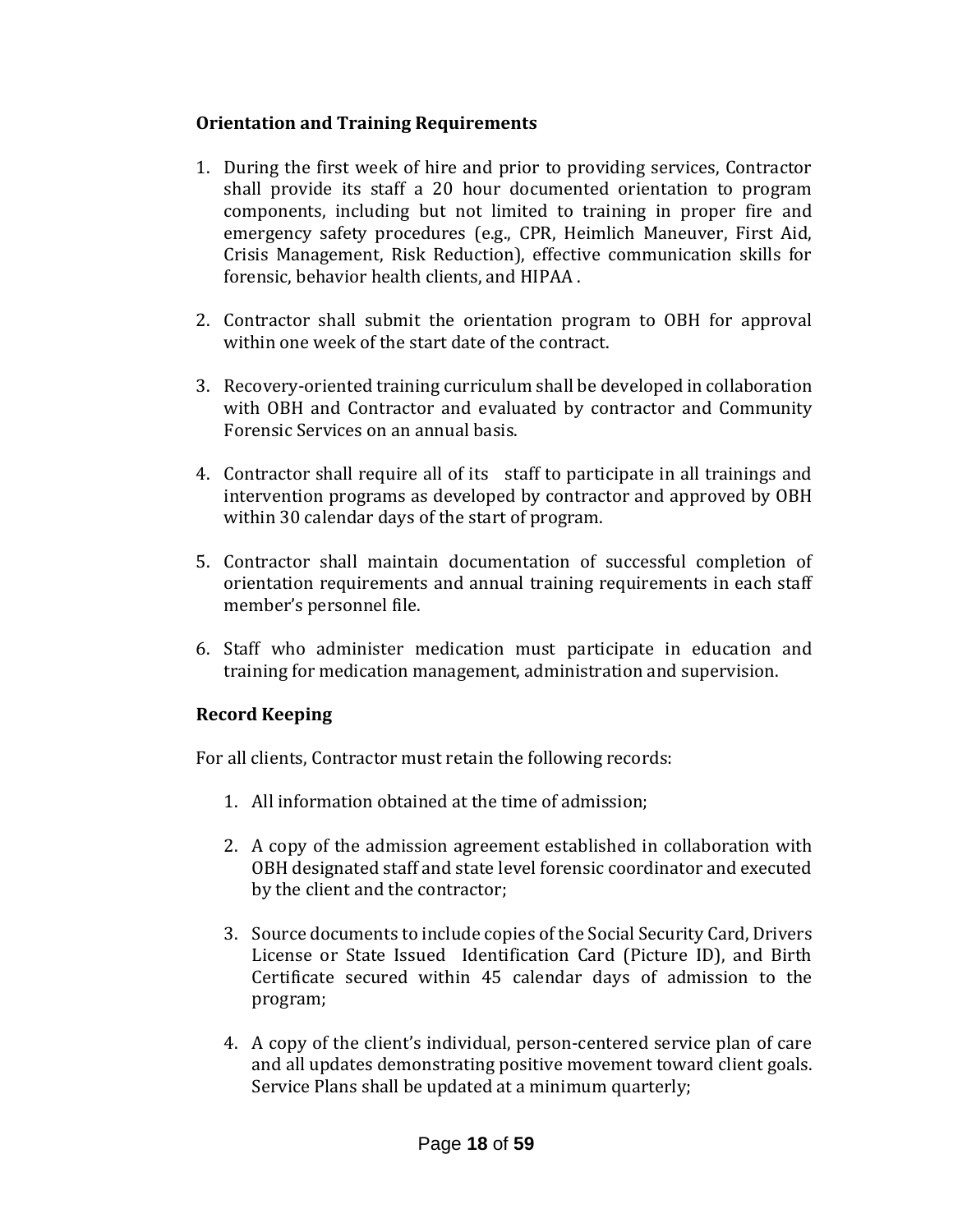- 5. A copy of client's discharge plan and all updates documented at least quarterly and finalized 90 calendar days prior to release;
- 6. Fiscal data of client's banking account, documentation of vocational training, and documentation of educational opportunities pursued by the client;
- 7. Reports of any incidents involving the client, whether it is with staff, another client, employee, other service provider, etc.
- 8. A copy of client's activity log.
- 9. Progress notes of group, educational and vocational participation.
- 10. Medication log
- 11. Behavior Log

#### **Required Complaint Records:**

Contractor shall maintain reports of any client complaints or grievances and the conclusions or dispositions of these reports as set forth in program Complaint & Grievance policy separately from the client record. This record shall be maintained by the Program Director. These records will be available to the contract monitor during monitoring visits.

#### **Licensure Requirements**

Pursuant to ACT 332 of the 2008 Regular Session of the Louisiana Legislature, contractor must apply for licensure under the Forensic Supervised Transitional Residential and Aftercare Facilities license and have an approved license prior to submission of contract by OBH for approval by Division of Administration. Licensing requirements for the Forensic Supervised Transitional Residential and Aftercare Program may be found in LAC 48:I. Chapter 72, page 1154 <http://www.doa.louisiana.gov/osr/reg/1104/1104.pdf>.

#### **§33. Licensure of forensic supervised transitional residential and aftercare facilities**

A. No agency, business, institution, society, corporation, person or persons, or any other group providing services as a forensic supervised transitional residential and aftercare facility may be established or operated or be reimbursed under the Medicaid program for such services unless licensed to perform such services by the department.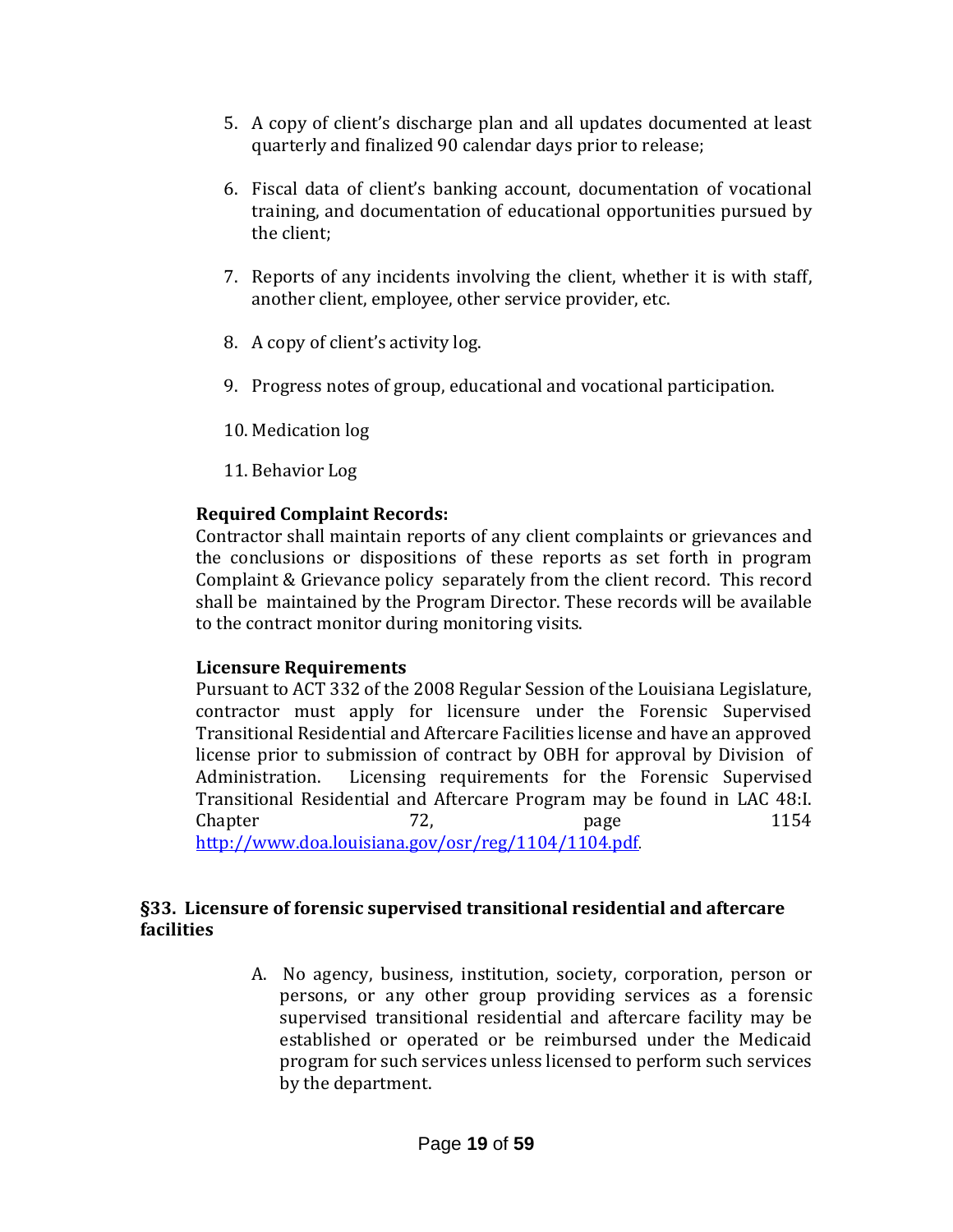B. A license issued to a forensic supervised transitional residential and aftercare facility shall:

(1) Be valid for only one geographic location and issued only for the person and premises named in the license application.

(2) Be valid for one year from the date of issuance, unless revoked or suspended prior to that date.

(3) Expire on the last day of the twelfth month after the date of issuance, unless otherwise renewed, or as set forth in rules promulgated by the department.

- (4) Be on a form prescribed by the department.
- (5) Not be transferrable or assignable.
- (6) Be posted in a conspicuous place on the licensed premises.

#### **Acts 2008, No. 332, §1, eff. upon the final adoption of the necessary rules and regulations promulgated by DHH.**

Rules and regulations; licensing standards

- A. The licensing agency of the department is hereby authorized and directed to promulgate and publish rules, regulations, and licensing standards in accordance with the Administrative Procedure Act to provide for the licensure of forensic supervised transitional residential and aftercare facilities, to provide for the health, safety, and welfare of persons receiving services from such facilities or providers, and to provide for the safe operation of such facilities or providers. The rules, regulations, and licensing standards shall become effective upon approval of the secretary of the department in accordance with the Administrative Procedure Act. These rules, regulations, and licensing standards shall have the effect of law.
- B. The licensing agency of the department shall prescribe, promulgate, and publish rules, regulations, and licensing standards to include but not be limited to the following:

(1) Licensure application and renewal application procedures and requirements.

- (2) Operational and personnel requirements.
- (3) Practice standards to assure quality of care.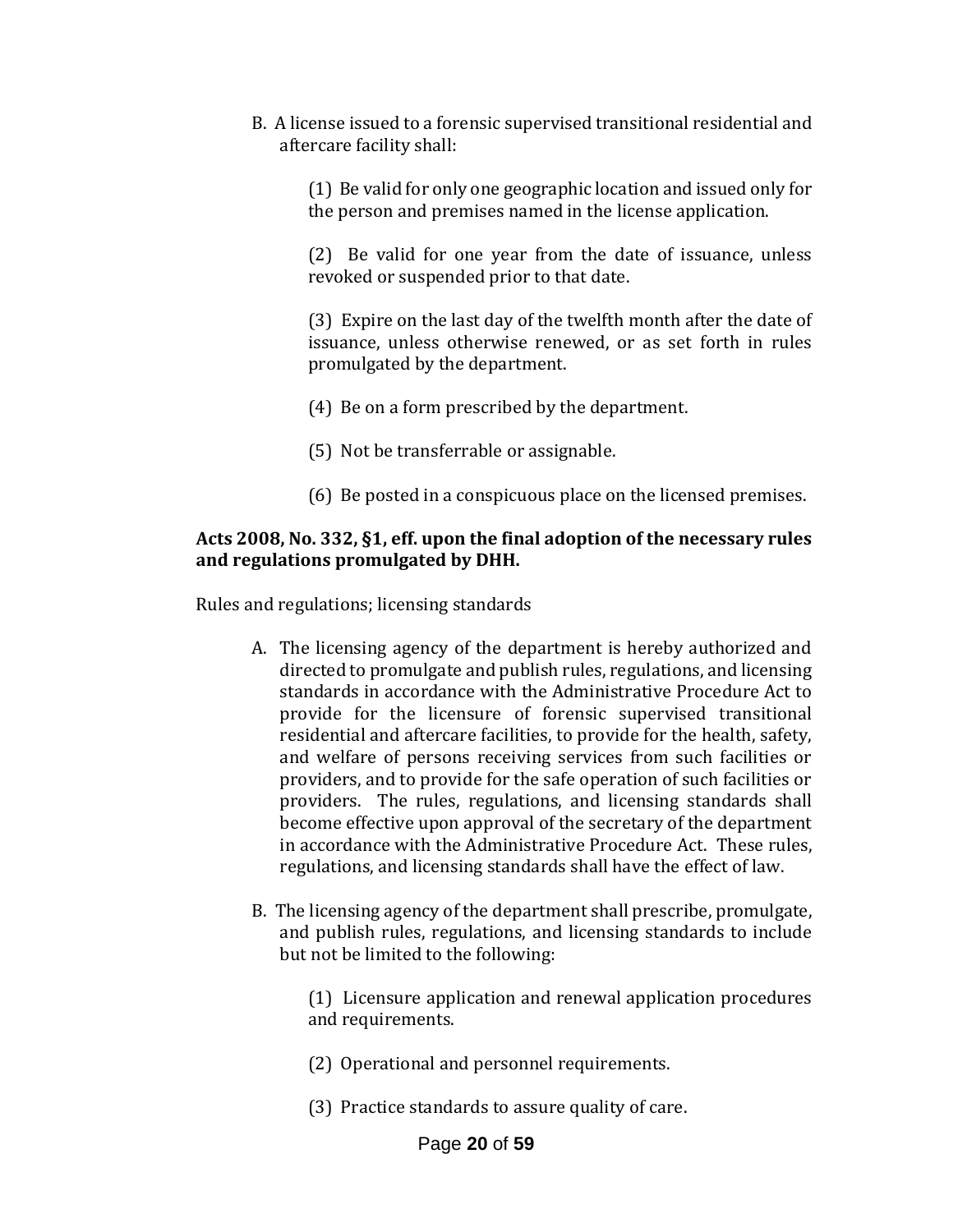(4) Practice standards to assure the health, safety, welfare, rights, and comfort of patients, clients, and persons receiving services.

(5) Survey and complaint investigations.

(6) Initial license, renewal of license, full license, and provisional license.

(7) Denial, revocation, suspension, and nonrenewal of licenses, and the appeals therefrom.

(8) Planning, construction, design, and implementation of the facility or provider to ensure the health, safety, welfare, rights, and comfort of patients, clients, and persons receiving services.

(9) Such other regulations or standards as will ensure proper care and treatment of patients, clients, and persons receiving services.

C. The secretary of the department is further authorized to set and collect fees for the licensure of forensic supervised transitional residential and aftercare facilities. The license fees shall not exceed the costs of licensure and shall not exceed two hundred fifty dollars in addition to other fees established by the legislature.

### **Acts 2008, No. 332, §1, eff. June 17, 2008**

### **Outcomes**

### **Performance Measures**

The Contractor shall be required to meet or exceed the following performance measures:

- 1. Contractor must provide a housing option for forensic, adult clients, which enables each client the opportunity to function outside of inpatient or residential institutions as documented by individual service plan review and progress notes demonstrating progress toward treatment goals.
- 2. Contractor must demonstrate the effectiveness of the rehabilitation process of those clients who are "planned discharges". Contractor will accomplish the evaluation of effectiveness by follow-up contact twice a month for the first quarter post discharge and then monthly thereafter up to one year after date of discharge. The client's level of functioning will be evaluated by utilizing the Level of Care Utilization System (LOCUS) instrument. All evaluations must be available for OBH review.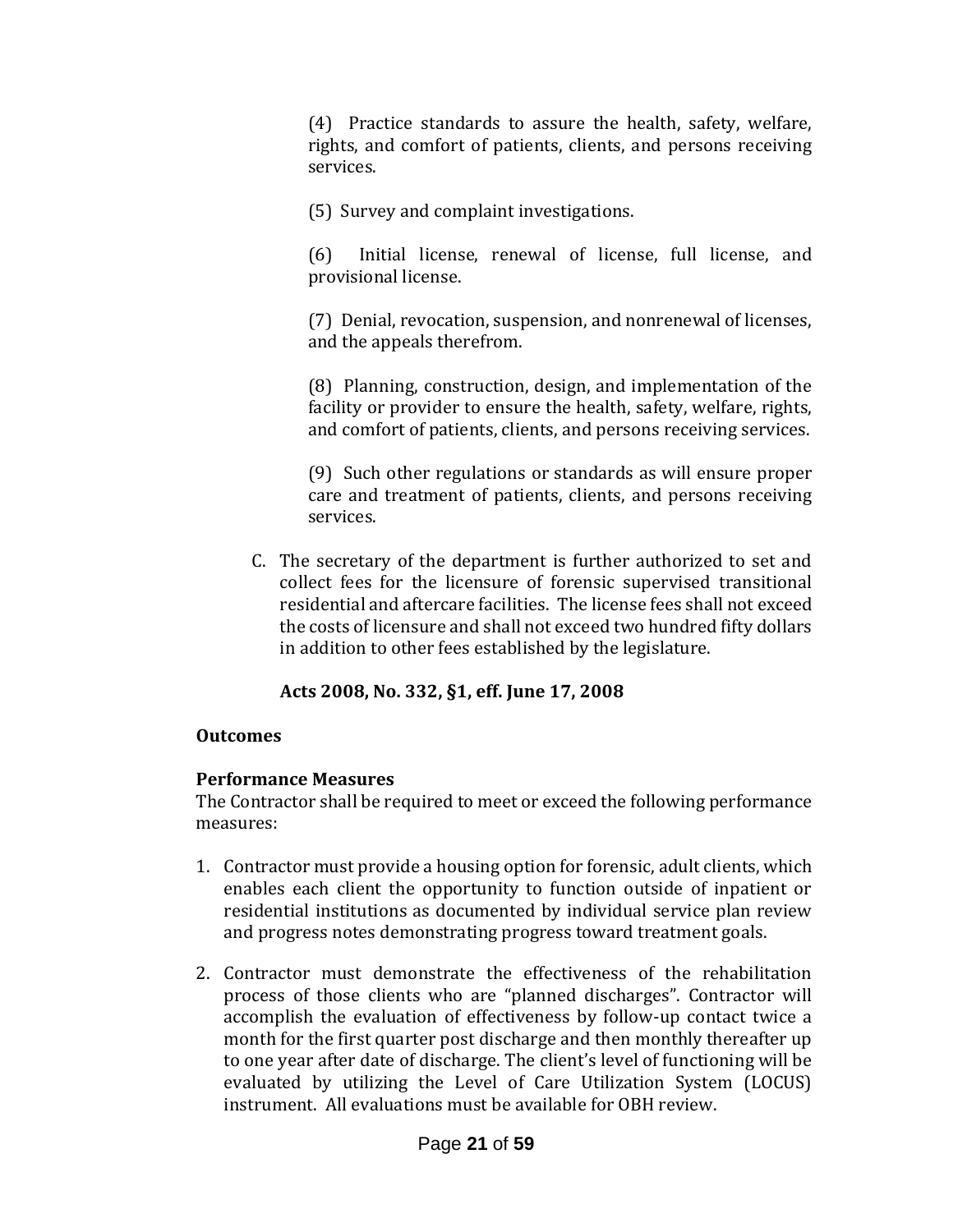- 3. At least 80% of the clients served in the program will achieve a "planned discharge" within the time frame of client's conditional release in collaboration with treatment team, judicial system, and contractor and documented by contractor in client's file and quarterly report.
- 4. 90% of clients' complaints or grievances will be successfully resolved as evidenced by documentation in client chart and quarterly reports.
- 5. 80% of the clients who are "planned discharges" will progress to a less restrictive living situation with consideration of client's choice of placement as appropriate. This will be documented by contractor and OBH DFC through quarterly follow-up contact reports for a period of one year after date of discharge, or until the end of the client's conditional release period, whichever is longer.
- 6. 75% of clients will meet service plan goals as documented in personcentered service plan, progress notes, quarterly summaries of progress and ratings on standardized measures of progress.
- 7. 100% of clients will live in a safe environment as evidenced by no increase in the number and severity of incidents when compared to an historical benchmark established by OBH. This historical benchmark will involve the average number of incidents and average severity over a five year period selected by OBH. Contractor will maintain effective tracking of incidents with timely interventions/corrective actions that reduce the trend line.
- 8. 90% of clients will remain drug-free while participating in the program as evidenced by routine drug screens conducted by contractor and submitted to FAC. Drug screens shall be conducted at least quarterly if drug use is suspected by contractor. The drug screen results shall be submitted to FAC.
- 9. 80% of eligible residents, as determined by the treating staff, will be employed or actively seeking employment as evidenced by log of activities in resident file and documentation in quarterly report.
- 10. 100% of those residents, who are receiving wages and/or benefits, will maintain a bank account, as evidenced by documentation in resident file and quarterly report.
- 11. 85% of all residents will indicate satisfaction with the program as evidenced by an overall satisfactory rating (as defined within the evaluation on an instrument approved by OBH and Contractor), which shall be completed annually and upon discharge and shall be submitted to OBH in annual report.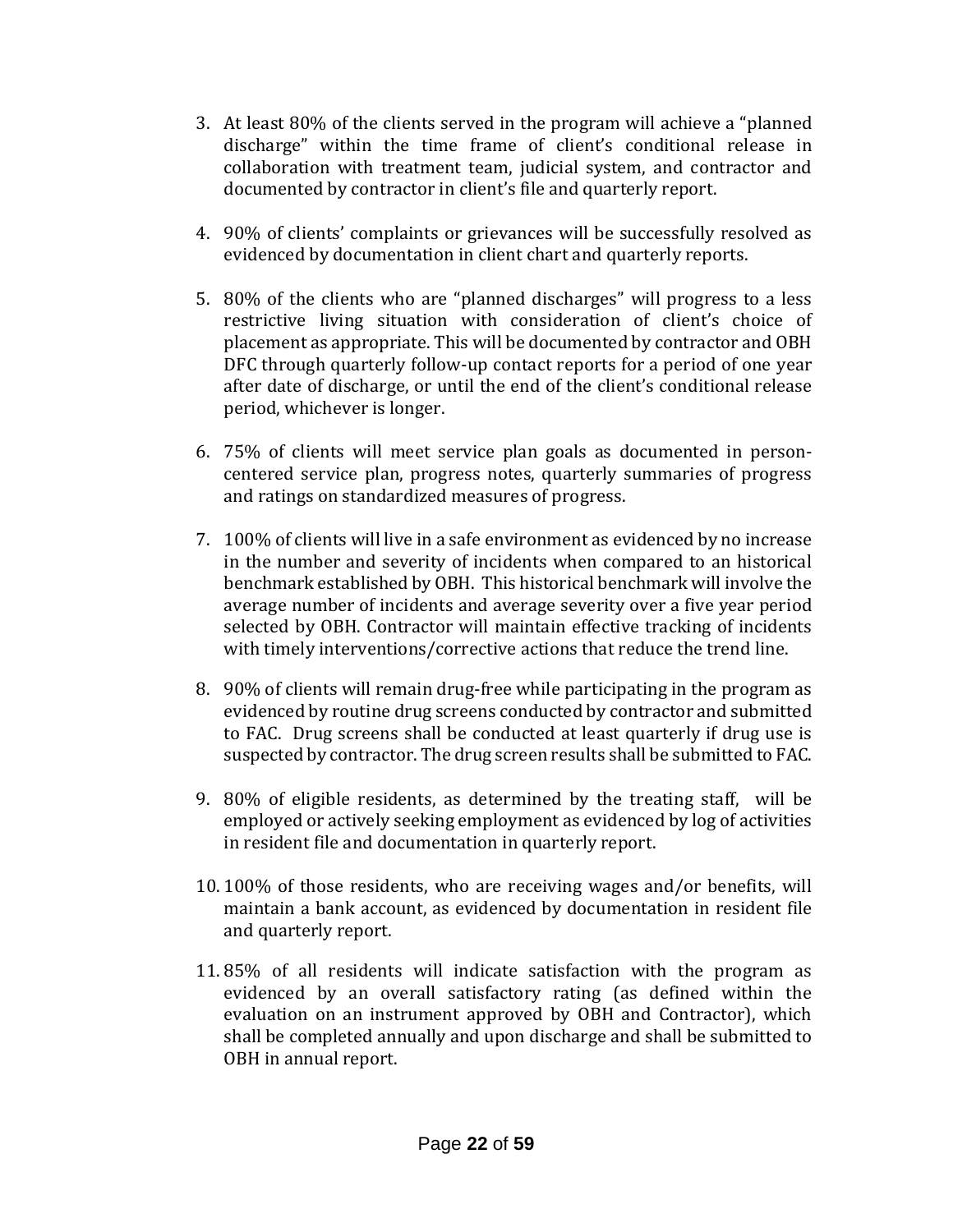- 12. No fewer than 40% of residents will demonstrate, upon completion of medication education, knowledge of mental illness and medication management (purpose, benefits, side effects, appropriate use and selfmanagement of symptoms) as evidenced by a passing score (80%) on posttest during the first year. The actual success rate the first year will be used as the baseline by which future years will be compared. 80% of residents who do not have developmental disabilities will demonstrate knowledge and expertise in activities of daily living as measured by standardized ADL measure [i.e., Client's Assessment of Strengths, Interests and Goals (CASIG) upon completion of subject area training.
- 13. 80% of residents will demonstrate, upon completion of medication education, knowledge of mental illness and medication (purpose, benefits, side effects, appropriate use and self-management of symptoms) as evidenced by a passing score (80%) on post-test during the second and third year of the contract.
- 14. 80% of residents will meet treatment plan goals as documented in personcentered treatment plan, progress notes, quarterly summaries of progress and ratings on standardized measures of progress.

#### **C. Liquidated Damages**

- **1.** In the event the Contractor fails to meet the performance standards specified within the contract, the liquidated damages defined below may be assessed. If assessed, the liquidated damages will be used to reduce the Department's payments to the Contractor or if the liquidated damages exceed amounts due from the Department, the Contractor will be required to make cash payments for the amount in excess. The Department may also delay the assessment of liquidated damages if it is in the best interest of the Department to do so. The Department may give notice to the Contractor of a failure to meet performance standards but delay the assessment of liquidated damages in order to give the Contractor an opportunity to remedy the deficiency; if the Contractor subsequently fails to remedy the deficiency to the satisfaction of the Department, DHH may reassert the assessment of liquidated damages, even following contract termination.
	- **a.** Late submission of any required report \$50 per working day, per report.
	- **b.** Failure to fill vacant contractually required key staff positions within 90 calendar days - \$500 per working day from 91st day of vacancy until filled with an employee approved by the Department.
	- **c.** Failure to maintain all client files and perform all file updates according to the requirements in the contract, as evidenced in client files when reviewed during monitoring site visit - \$100 per client.
	- **d.** Late submission of invoices beginning 10 business days after the stated due date - \$50 per working day per invoice.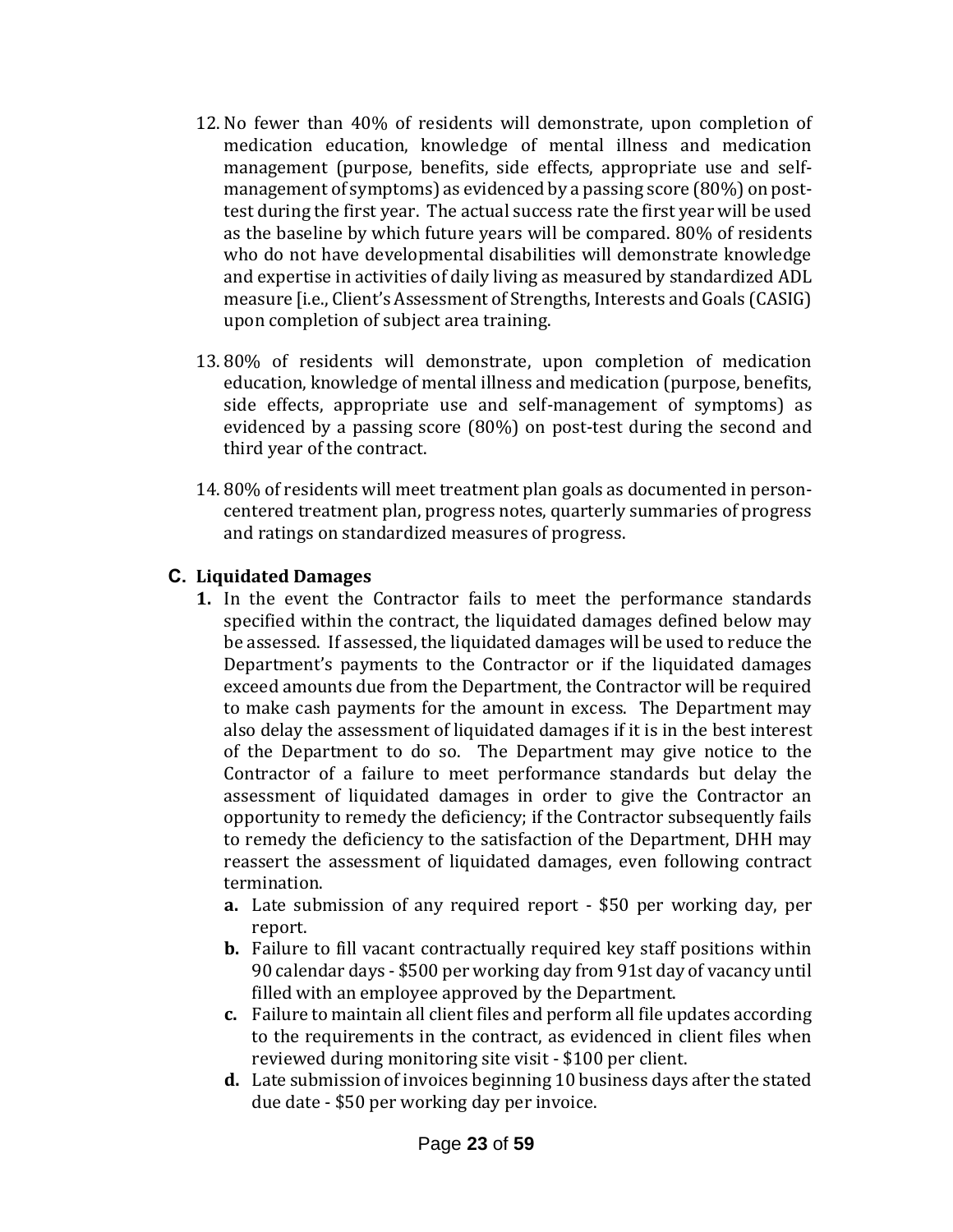- **2.** The decision to impose liquidated damages may include consideration of some or all of the following factors:
	- **a.** The duration of the violation;
	- **b.** Whether the violation (or one that is substantially similar) has previously occurred;
	- **c.** The Contractor's history of compliance;
	- **d.** The severity of the violation and whether it imposes an immediate threat to the health or safety of the consumers;
	- **e.** The "good faith" exercised by the Contractor in attempting to stay in compliance.

### **D. Fraud and Abuse**

- **1.** The Contractor shall have internal controls and policies and procedures in place that are designed to prevent, detect, and report known or suspected fraud and abuse activities.
- **2.** Such policies and procedures must be in accordance with state and federal regulations. Contractor shall have adequate staffing and resources to investigate unusual incidents and develop and implement corrective action plans to assist the Contractor in preventing and detecting potential fraud and abuse activities.

#### **E. Technical Requirements**

The Contractor will be required to transmit all non-proprietary data which is relevant for analytical purposes to DHH on a regular schedule in XML format. Final determination of relevant data will be made by DHH based on collaboration between both parties. The schedule for transmission of the data will be established by DHH and will be dependent on the needs of the Department related to the data being transmitted. XML files for this purpose will be transmitted via SFTP to the Department. Any other data or method of transmission used for this purpose must be approved via written agreement by both parties.

- 1. The contractor shall be responsible for procuring and maintaining hardware and software resources which are sufficient to successfully perform the services detailed in this RFP.
- 2. The contractor shall adhere to state and federal regulations and guidelines as well as industry standards and best practices for systems or functions required to support the requirements of this RFP.
- 3. Unless explicitly stated to the contrary, the contractor shall be responsible for all expenses required to obtain access to DHH systems or resources which are relevant to successful completion of the requirements of this RFP. The contractor also shall be responsible for expenses required for DHH to obtain access to the Contractor's systems or resources which are relevant to the successful completion of the requirements of this RFP.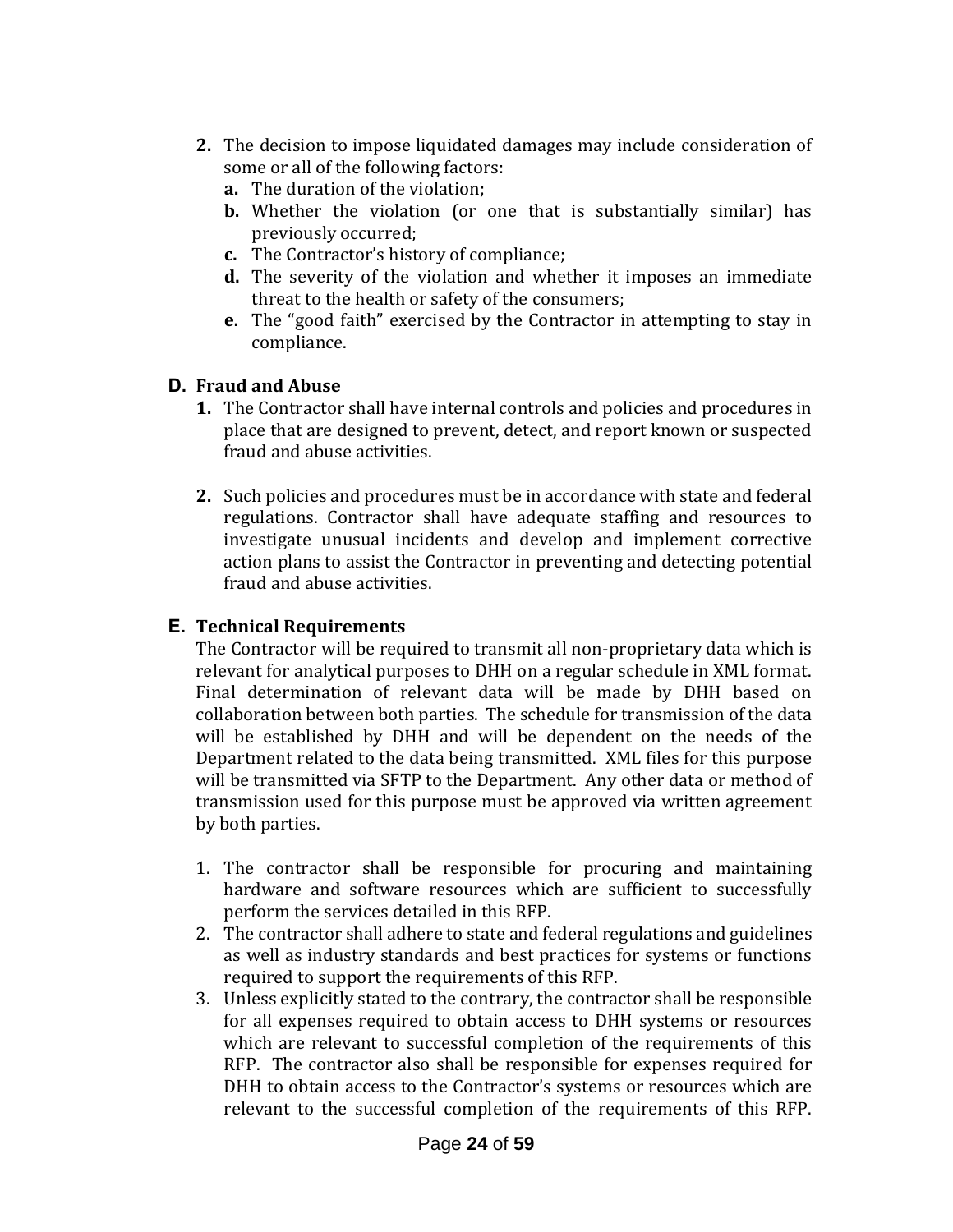Such expenses shall be inclusive of hardware, software, network infrastructure and any licensing costs.

- 4. Any confidential information must be encrypted to FIPS 140-2 standards when at rest or in transit.
- 5. Contractor owned resources must be compliant with industry standard physical and procedural safeguards (NIST SP 800-114, NIST SP 800-66, NIST 800-53A, ISO 17788, etc.) for confidential information (HITECH, HIPAA part 164)
- 6. Any contractor use of flash drives or external hard drives for storage of DHH data must first receive written approval from the Department and upon such approval shall adhere to FIPS 140-2 hardware level encryption standards.
- 7. All contractor utilized computers and devices must:
	- o Be protected by industry standard virus protection software which is automatically updated on a regular schedule.
	- o Have installed all security patches which are relevant to the applicable operating system and any other system software.
	- o Have encryption protection enabled at the Operating System level.

### **F. Subcontracting**

- **1.** The State shall have a single prime contractor as the result of any contract negotiation, and that prime contractor shall be responsible for all deliverables specified in the RFP and proposal. This general requirement notwithstanding, proposers may enter into subcontractor arrangements, however, should acknowledge in their proposals total responsibility for the entire contract.
- **2.** Unless provided for in the contract with the State, the prime contractor shall not contract with any other party for any of the services herein contracted without the express prior written approval of the Department.
- **3.** For subcontractor(s), before commencing work, the contractor will provide letters of agreement, contracts or other forms of commitment which demonstrate that all requirements pertaining to the contractor will be satisfied by all subcontractors through the following:
	- **a.** The subcontractor(s) will provide a written commitment to accept all contract provisions.
	- **b.** The subcontractor(s) will provide a written commitment to adhere to an established system of accounting and financial controls adequate to permit the effective administration of the contract.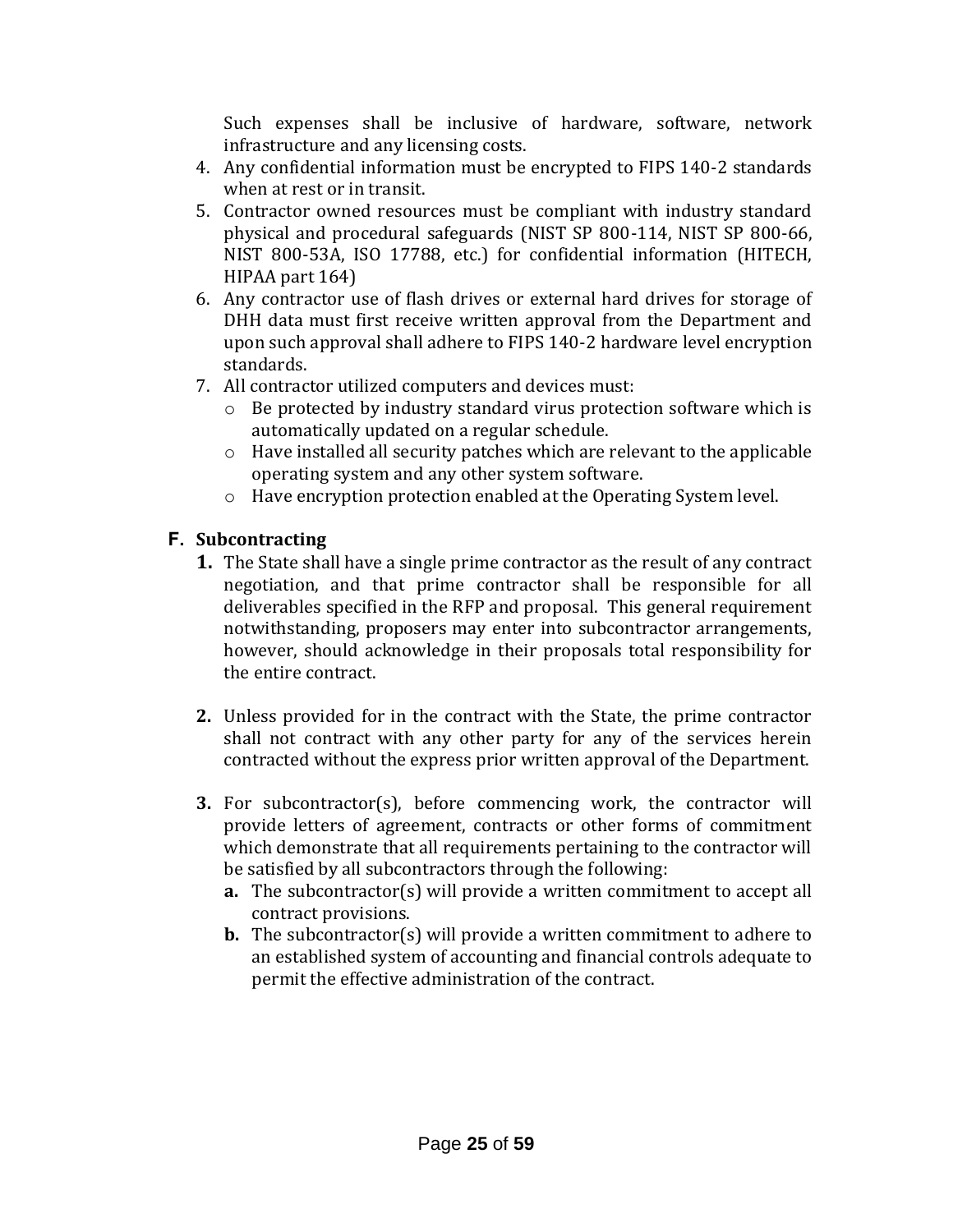#### **G. Compliance With Civil Rights Laws**

- **1.** The contractor shall abide by the requirements of the following as applicable: Title VI and Title VII of the Civil Rights Act of 1964, as amended by the Equal Opportunity Act of 1972, Federal Executive Order 11246, the Federal Rehabilitation Act of 1973, as amended, the Vietnam Era Veteran's Readjustment Assistance Act of 1974, Title IX of the Education Amendments of 1972, the Age Act of 1975, and contractor agrees to abide by the requirements of the Americans with Disabilities Act of 1990.
- **2.** Contractor shall not discriminate in its employment practices, and will render services under this contract without regard to race, color, religion, sex, national origin, veteran status, political affiliation, or disabilities. Any act of discrimination committed by Contractor, or failure to comply with these statutory obligations when applicable shall be grounds for termination of this contract.

### **H. Insurance Requirements**

Insurance shall be placed with insurers with an A.M. Best's rating of no less than A-: VI. This rating requirement shall be waived for Workers' Compensation coverage only.

### **1. Contractor's Insurance**

The Contractor shall not commence work under this contract until it has obtained all insurance required herein, including but not limited to Automobile Liability Insurance, Workers' Compensation Insurance and General Liability Insurance. Certificates of Insurance, fully executed by officers of the Insurance Company shall be filed with the Department for approval. The Contractor shall not allow any subcontractor to commence work on subcontract until all similar insurance required for the subcontractor has been obtained and approved. If so requested, the Contractor shall also submit copies of insurance policies for inspection and approval of the Department before work is commenced. Said policies shall not be canceled, permitted to expire, or be changed without thirty (30) calendar days' written notice in advance to the Department and consented to by the Department in writing and the policies shall so provide.

#### **2. Workers' Compensation Insurance**

Before any work is commenced, the Contractor shall obtain and maintain during the life of the contract, Workers' Compensation Insurance for all of the Contractor's employees employed to provide services under the contract. In case any work is sublet, the Contractor shall require the subcontractor similarly to provide Workers' Compensation Insurance for all the latter's employees, unless such employees are covered by the protection afforded by the Contractor. In case any class of employees engaged in work under the contract at the site of the project is not protected under the Workers' Compensation Statute, the Contractor shall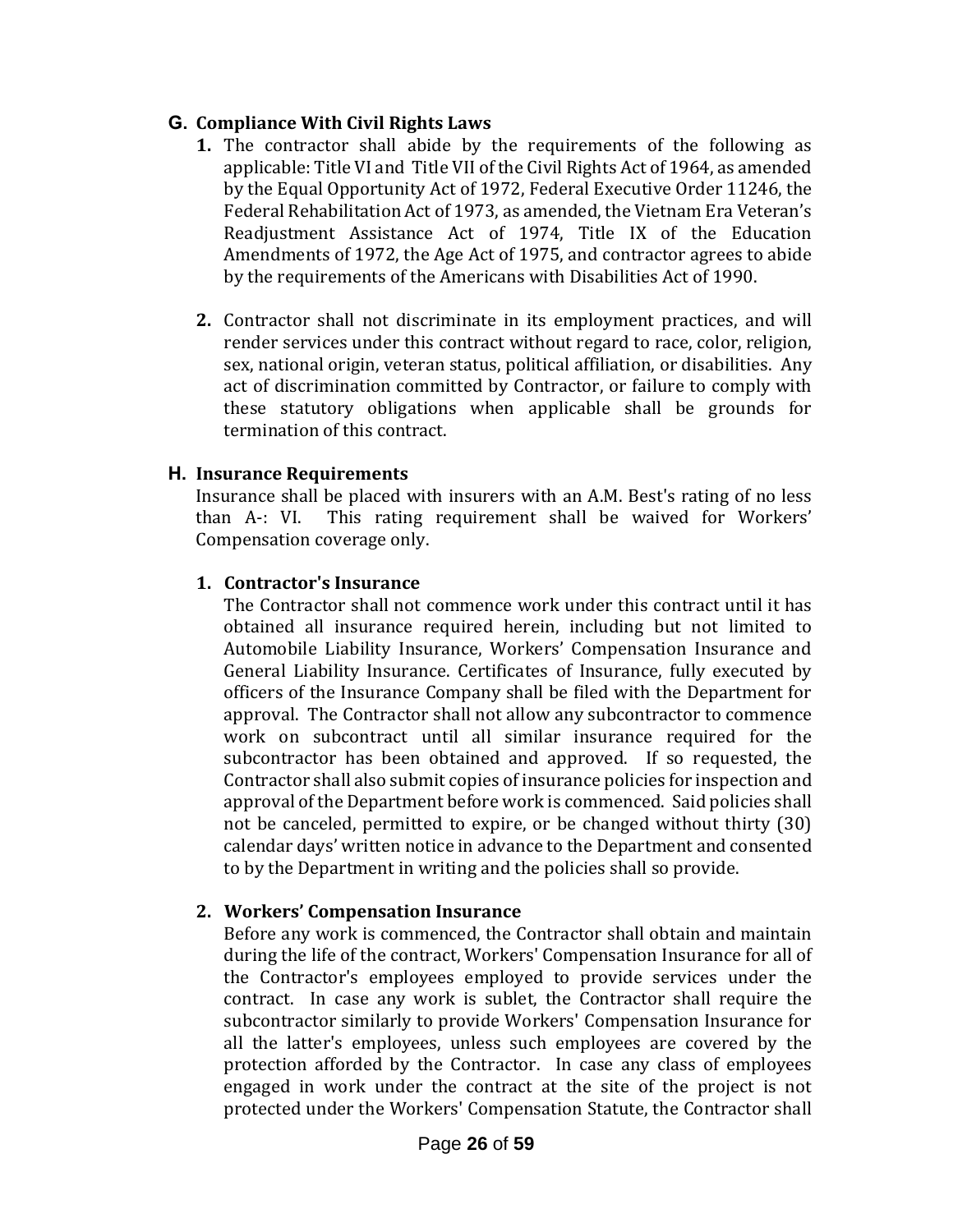provide for any such employees, and shall further provide or cause any and all subcontractors to provide Employer's Liability Insurance for the protection of such employees not protected by the Workers' Compensation Statute.

### **3. Commercial General Liability Insurance**

The Contractor shall maintain during the life of the contract such Commercial General Liability Insurance which shall protect Contractor, the Department, and any subcontractor during the performance of work covered by the contract from claims or damages for personal injury, including accidental death, as well as for claims for property damages, which may arise from operations under the contract, whether such operations be by the Contractor or by a subcontractor, or by anyone directly or indirectly employed by either of them, or in such a manner as to impose liability to the Department. Such insurance shall name the Department as additional insured for claims arising from or as the result of the operations of the Contactor or its subcontractors. In the absence of specific regulations, the amount of coverage shall be as follows: Commercial General Liability Insurance, including bodily injury, property damage and contractual liability, with combined single limits of \$1,000,000.

### **4. Insurance Covering Special Hazards**

Special hazards as determined by the Department shall be covered by rider or riders in the Commercial General Liability Insurance Policy or policies herein elsewhere required to be furnished by the Contractor, or by separate policies of insurance in the amounts as defined in any Special Conditions of the contract included therewith.

### **5. Licensed and Non-Licensed Motor Vehicles**

The Contractor shall maintain during the life of the contract, Automobile Liability Insurance in an amount not less than combined single limits of \$1,000,000 per occurrence for bodily injury/property damage. Such insurance shall cover the use of any non-licensed motor vehicles engaged in operations within the terms of the contract on the site of the work to be performed thereunder, unless such coverage is included in insurance elsewhere specified.

### **6. Subcontractor's Insurance**

 The Contractor shall require that any and all subcontractors, which are not protected under the Contractor's own insurance policies, take and maintain insurance of the same nature and in the same amounts as required of the Contractor.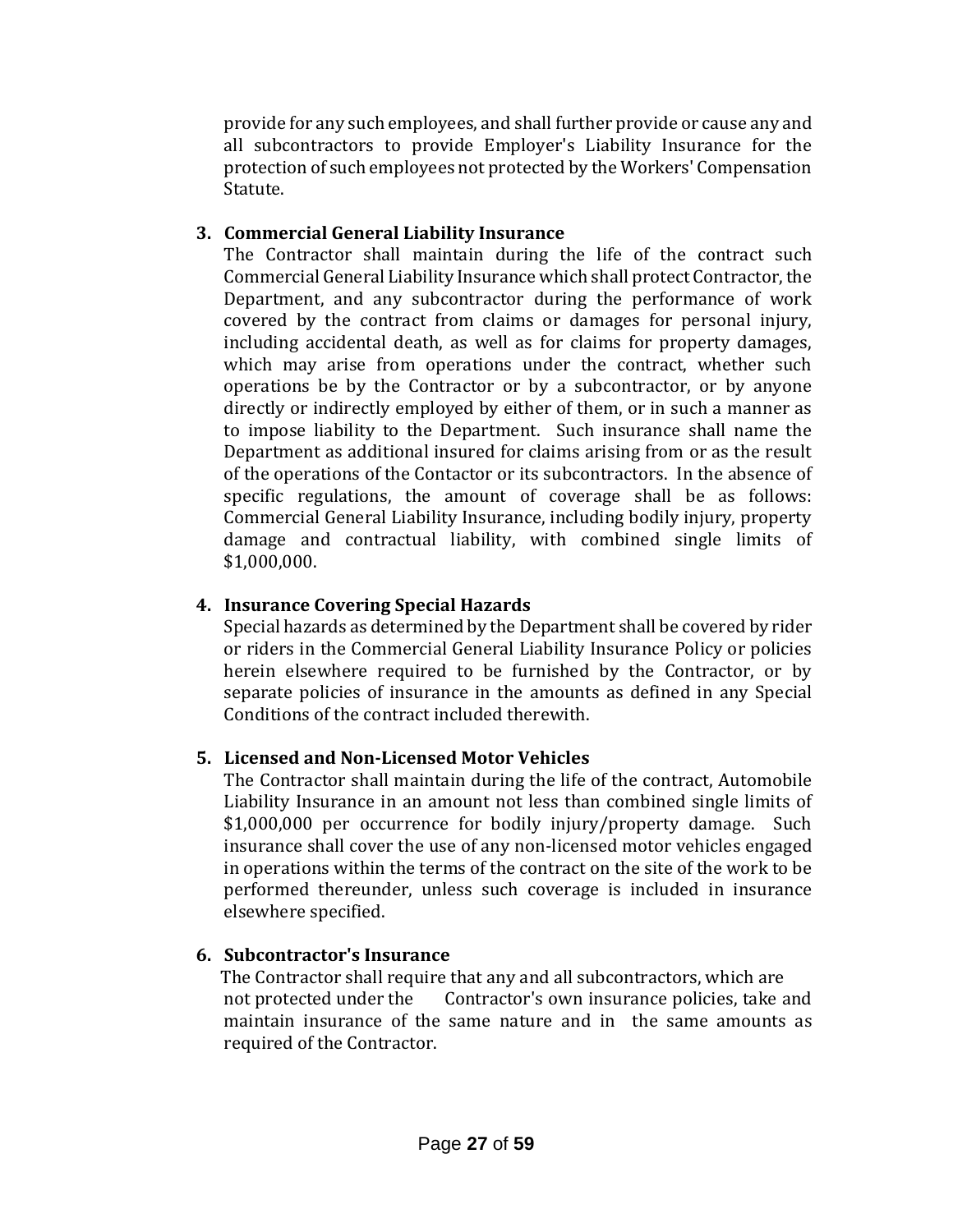#### **I. Resources Available to Contractor**

The DHH/OBH/ELMHS will have an assigned staff member who will be responsible for primary oversight of the contract. This individual will schedule meetings to discuss progress of activities and problems identified.

#### **J. Contract Monitor**

All work performed by the contract will be monitored by the ELMHS contract monitor; the ELMHS Consumer Affairs Director or designee: Paul Fontenot Consumer Affairs Director Consumer Affairs/Quality Management Eastern Louisiana Mental Health System

The Forensic Supervised Transitional Residential and Aftercare Program will be closely monitored to assure compliance with DHH/OBH policy as well as applicable state and federal regulations. Monitoring compliance will be performed by the OBH Contract Monitor. Monitoring will be accomplished through varied on-site and off-site analysis of program records, invoices, reports, etc.

#### **The contract monitor shall:**

- 1. On a monthly basis,
	- a. Review monthly invoice detailing services, itemized by frequency, duration, and modality of services for all clients served
	- b. Review all statistical data submitted by contractor and required by OBH, including but not limited to # employed, working on GED, opening bank account, etc.
	- c. Review any incidents involving consumer safety- Programmatic and Staff response to any incidents.
	- d. Review facilities for compliance with security requirements, staffresident ration, and security of medication.
- 2. On a quarterly basis,
	- a. Conduct on-site monitoring to ensure compliance with program requirements, and those services provided are appropriate to meet the needs of the Forensic residents.
	- b. Review quarterly progress reports
	- c. Review resident case files
	- d. Review of any changes to the following:
		- 1) Organizational Structure
		- 2) Administration and/or Personnel
		- 3) Administrative or Programmatic Policy and/or Procedure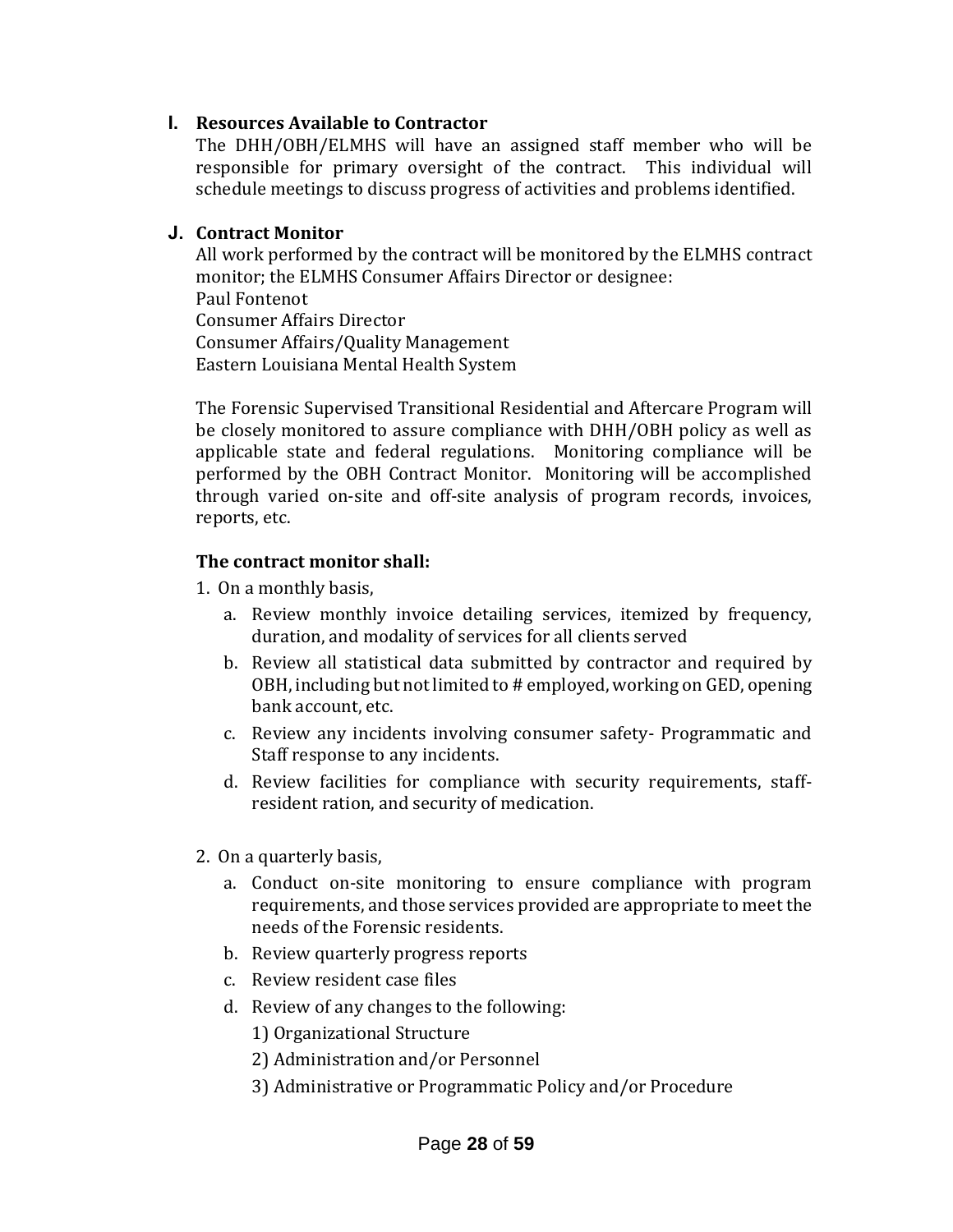- e. Evaluate contractor's compliance with contract outcomes, develop corrective action plans to address any problems and review/revise contract as warranted.
- f. Review of Satisfaction Surveys on all discharged residents
- 3. On an annual basis,
	- a. Review annual outcome report
	- b. Complete annual performance evaluation
	- c. Review yearly Satisfaction Surveys

#### **K. Term of Contract**

- **1.** The contract shall commence on or near the date approximated in the Schedule of Events. The initial term of this contract shall be three (3) years. With all proper approvals and concurrence with the successful contractor, DHH may also exercise an option to extend for up to twenty-four (24) additional months at the same rates, terms and conditions of the initial contract term. Prior to the extension of the contract beyond the initial 36 month term, approval by the Joint Legislative Committee on the Budget (JLCB) or other approval authorized by law shall be obtained. Such written evidence of JLCB approval shall be submitted, along with the contract amendment to the Office of State Procurement (OSP) to extend contract terms beyond the initial 3 year term.
- **2.** No contract/amendment shall be valid, nor shall the state be bound by the contract/amendment, until it has first been executed by the head of the using agency, or his designee, the contractor and has been approved in writing by the director of the Office of Contractual Review. Total contract term, with extensions, shall not exceed five (5) years. The continuation of this contract is contingent upon the appropriation of funds by the legislature to fulfill the requirements of the contract.

### **L. Payment Terms**

- **1.** The contractor shall perform deliverables in accordance with established timelines and shall submit itemized invoices monthly or as defined in the contract terms. Payment of invoices shall be subject to approval of ELMHS CEO or designee of approval authority. Continuation of payment shall be dependent upon available funding.
- **2.** Payments will be made to the Contractor after receipt of invoice and review and approval by ELMHS Contract Monitor. DHH will make every reasonable effort to make payments within *30 calendar days* of the approval of invoice and under a valid contract. Such payment amounts for work performed must be based on at least equivalent services rendered, and to the extent practical, will be keyed to clearly identifiable stages of progress as reflected in written reports submitted with the invoices.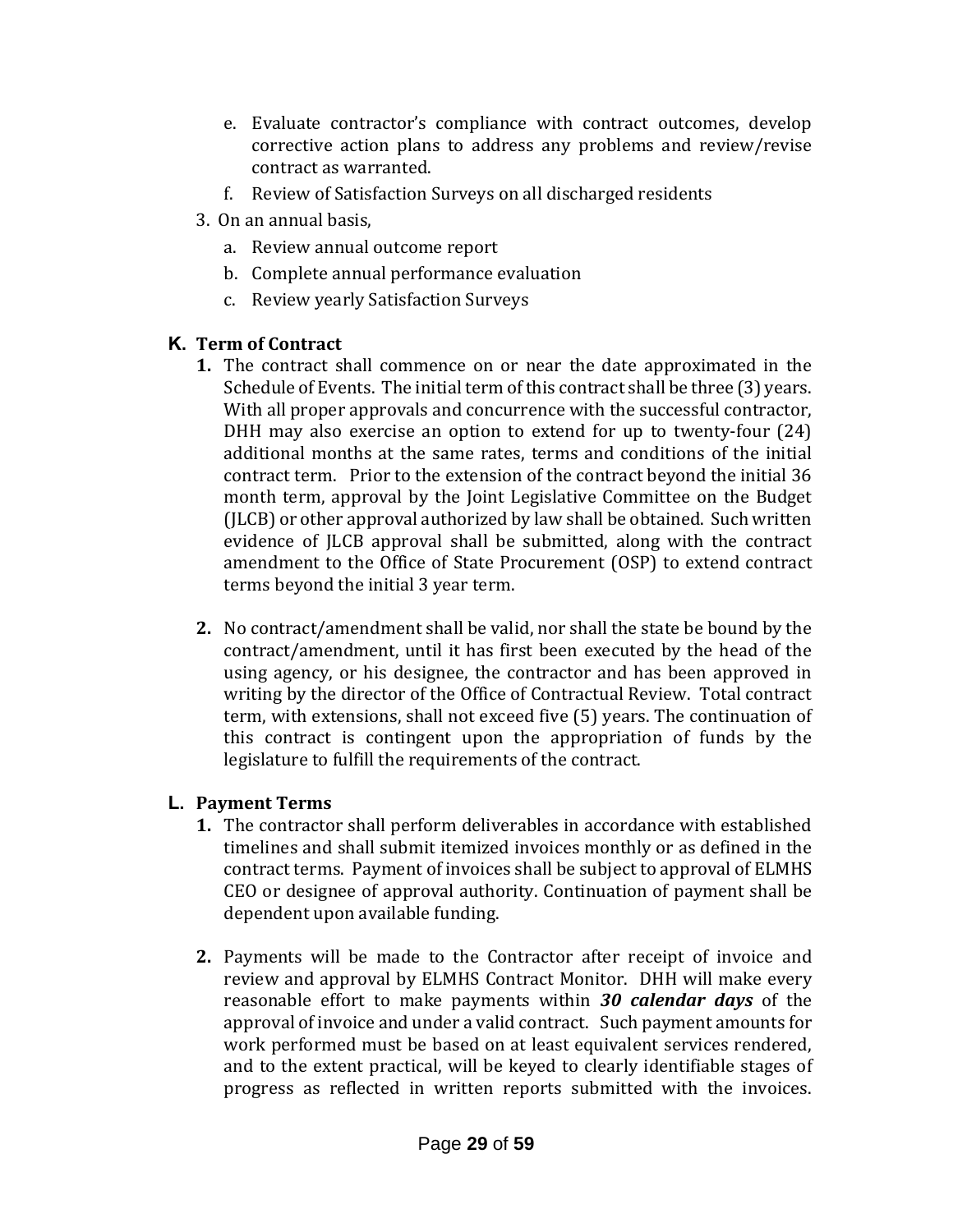Contractor will not be paid more than the maximum amount of the contract.

### **IV. PROPOSALS**

### **A. General Information**

This section outlines the provisions which govern determination of compliance of each proposer's response to the RFP. The Department shall determine, at its sole discretion, whether or not the requirements have been reasonably met. Omissions of required information shall be grounds for rejection of the proposal by the Department.

### **B. Contact After Solicitation Deadline**

After the date for receipt of proposals, no proposer-initiated contact relative to the solicitation will be allowed between the proposers and DHH until an award is made.

### **C. Code of Ethics**

- **1.** The contractor acknowledges that Chapter 15 of Title 42 of the Louisiana Revised Statutes (R.S. 42:1101 et. seq., Code of Governmental Ethics) applies to the Contracting Party in the performance of services called for in this contract. The contractor agrees to immediately notify the state if potential violations of the Code of Governmental Ethics arise at any time during the term of this contract.
- **2.** Proposers are responsible for determining that there will be no conflict or violation of the Ethics Code if their company is awarded the contract. The Louisiana Board of Ethics is the only entity which can officially rule on ethics issues. Notwithstanding, any potential conflict of interest that is known or should reasonably be known by a proposer as it relates to the RFP should be immediately reported to the Department by proposer.

### **D. Rejection and Cancellation**

Issuance of this solicitation shall not constitute a commitment by DHH to award a contract or contracts or to enter into a contract after an award has been made. The Department reserves the right to take any of the following actions that it determines to be in its best interest:

- **1.** Reject all proposals received in response to this solicitation;
- **2.** Cancel this RFP; or
- **3.** Cancel or decline to enter into a contract with the successful proposer at any time after the award is made and before the contract receives final approval from the Division of Administration, Office of Contractual Review.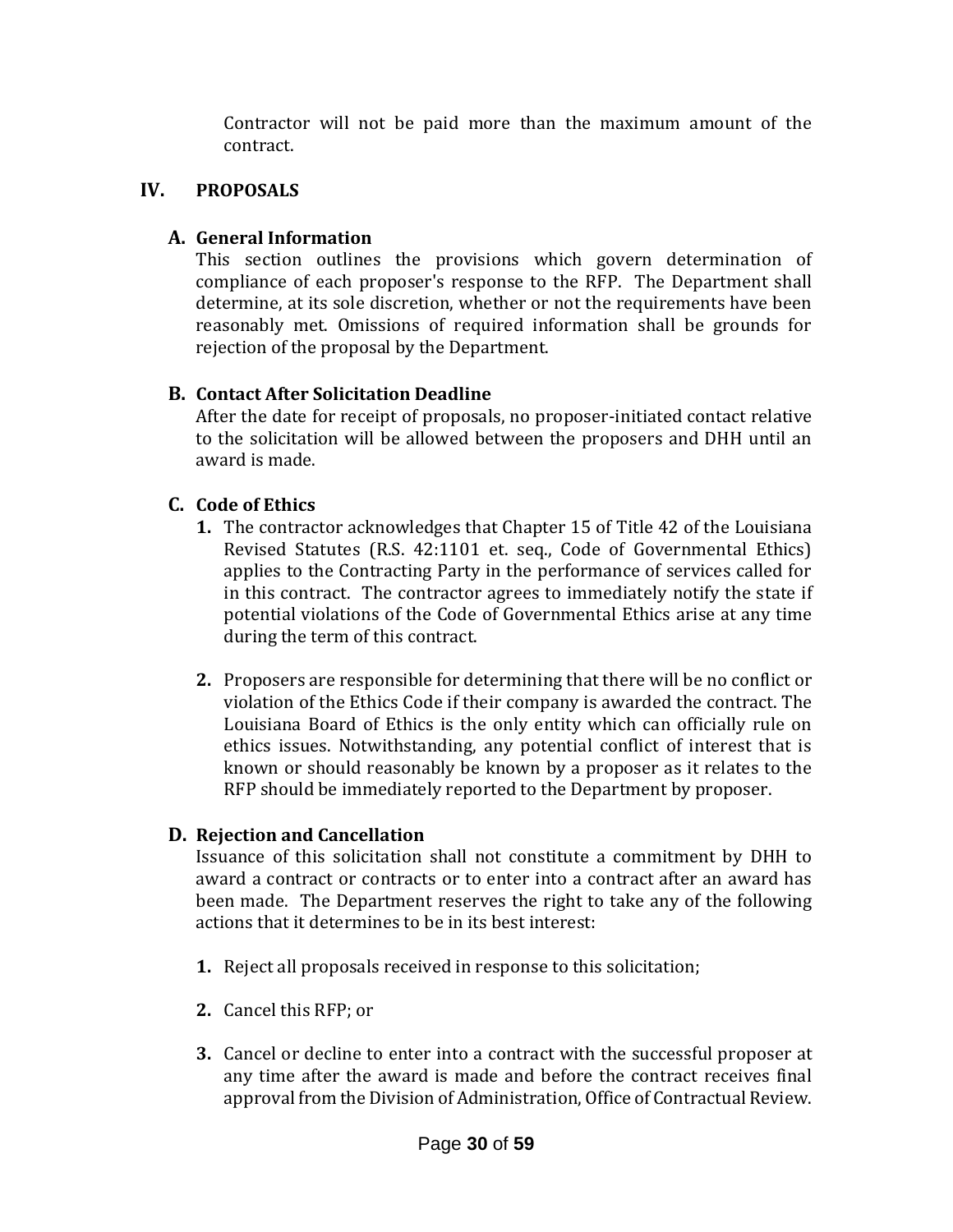**4**. In accordance with the provisions of R.S. 39:2192, in awarding contracts after August 15, 2010, any public entity is authorized to reject a proposal or bid from, or not award the contract to, a business in which any individual with an ownership interest of five percent or more, has been convicted of, or has entered a plea of guilty or nolo contendere to any state felony or equivalent federal felony crime committed in the solicitation or execution of a contract or bid awarded under the following provisions of the Louisiana Revised Statutes of 1950 governing public contracts: Title 38, Chapter 10 (public contracts); Title 39, Chapter 16 (professional, personal, consulting, and social services procurement); or Title 39, Chapter 17 (Louisiana Procurement Code).

#### **E. Contract Award and Execution**

- **1.** The Secretary of DHH reserves the right to:
	- **a.** Make an award without presentations by proposers or further discussion of proposals received.
	- **b.** To enter into a contract without further discussion of the proposal submitted based on the initial offers received.
	- **c.** Contract for all or a partial list of services offered in the proposal.
- **2.** The RFP and proposal of the selected Proposer shall become part of any contract initiated by the State.
- **3.** The selected Proposer shall be expected to enter into a contract that is substantially the same as the sample contract included in Attachment III. In no event shall a Proposer submit its own standard contract terms and conditions as a response to this RFP. The Proposer should submit with its proposal any exceptions or exact contract deviations that its firm wishes to negotiate. Negotiations may begin with the announcement of the selected Proposer.
- **4.** If the contract negotiation period exceeds 30 calendar days or if the selected Proposer fails to sign the final contract within 7 calendar days of delivery, the State may elect to cancel the award and award the contract to the next-highest-ranked Proposer.

#### **F. Assignments**

Any assignment, pledge, joint venture, hypothecation of right or responsibility to any person, firm or corporation should be fully explained and detailed in the proposal. Information as to the experience and qualifications of proposed subcontractors or joint ventures should be included in the proposal. In addition, written commitments from any subcontractors or joint ventures should be included as part of the proposal. All assignments must be approved of by the Department.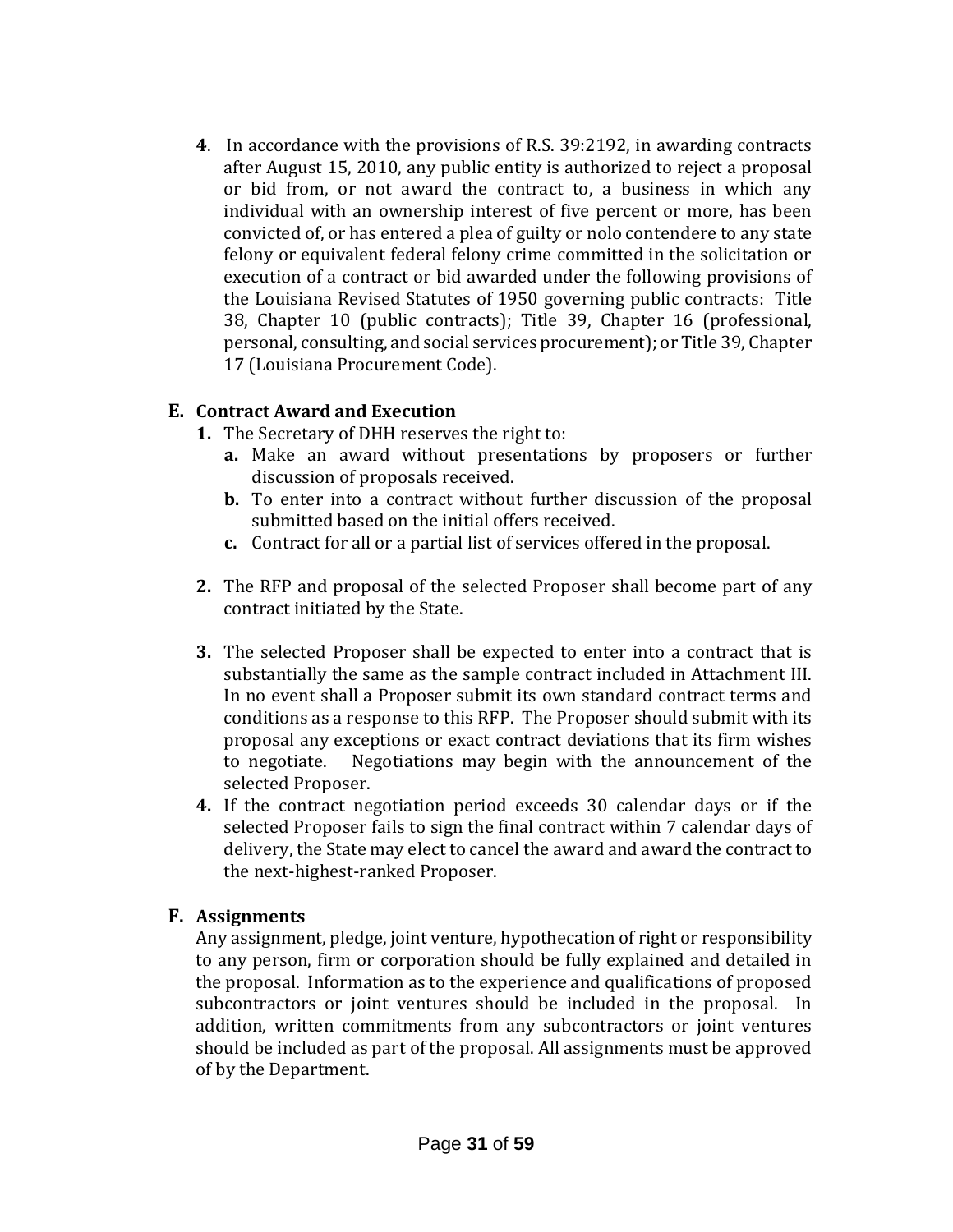### **G. Determination of Responsibility**

Determination of the proposer's responsibility relating to this RFP shall be made according to the standards set forth in LAC 34: 136. The State must find that the selected proposer:

- **1.** Has adequate financial resources for performance, or has the ability to obtain such resources as required during performance;
- **2.** Has the necessary experience, organization, technical qualifications, skills, and facilities, or has the ability to obtain them;
- **3.** Is able to comply with the proposed or required time of delivery or performance schedule; Has a satisfactory record of integrity, judgment, and performance; and
- **4.** Is otherwise qualified and eligible to receive an award under applicable laws and regulations.
- **5.** Proposers should ensure that their proposals contain sufficient information for the State to make its determination by presenting acceptable evidence of the above to perform the contracted services.

### **H. Proposal and Contract Preparation Costs**

The proposer assumes sole responsibility for any and all costs and incidental expenses associated with the preparation and reproduction of any proposal submitted in response to this RFP. The proposer to which the contract is awarded assumes sole responsibility for any and all costs and incidental expenses that it may incur in connection with: (1) the preparation, drafting or negotiation of the final contract; or (2) any activities that the proposer may undertake in preparation for, or in anticipation or expectation of, the performance of its work under the contract before the contract receives final approval from the Division of Administration, Office of Contractual Review. The proposer shall not include these costs or any portion thereof in the proposed contract cost. The proposer is fully responsible for all preparation costs associated therewith even if an award is made but subsequently terminated by the Department.

#### **I. Errors and Omissions**

The Department reserves the right to make corrections due to minor errors of proposer identified in proposals by the Department or the proposer. The Department, at its option, has the right to request clarification or additional information from proposer.

### **J. Ownership of Proposal**

All proposals become the property of the Department and will not be returned to the proposer. The Department retains the right to use any and all ideas or adaptations of ideas contained in any proposal received in response to this solicitation. Selection or rejection of the offer will not affect this right. Once a contract is awarded, all proposals will become subject to the Louisiana Public Records Act.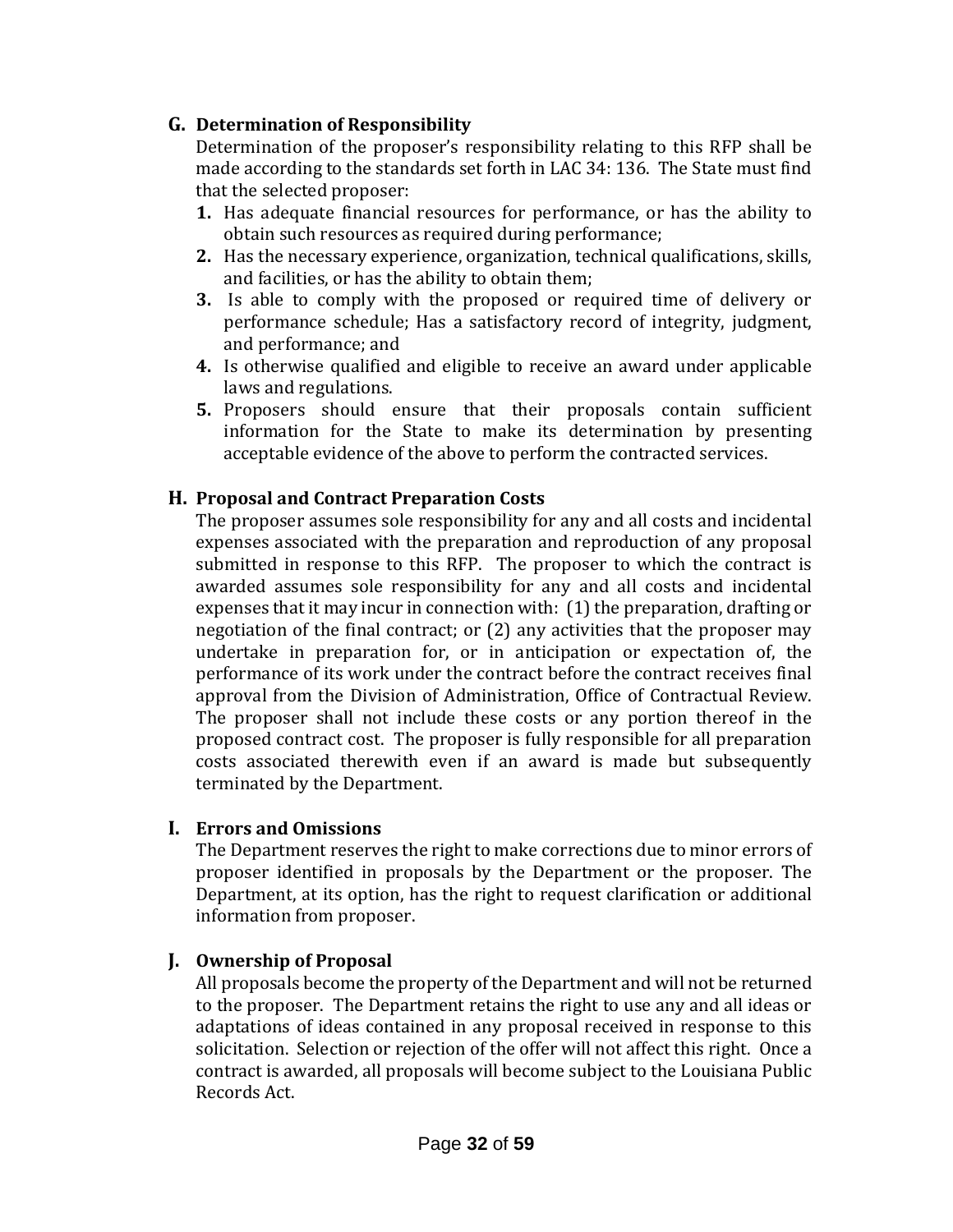### **K. Procurement Library/Resources Available To Proposer**

Relevant material related to this RFP will be posted at the following web address:<http://new.dhh.louisiana.gov/index.cfm/newsroom/category/47>

### **L. Proposal Submission**

- **1.** All proposals must be received by the due date and time indicated on the Schedule of Events. Proposals received after the due date and time will not be considered. It is the sole responsibility of each proposer to assure that its proposal is delivered at the specified location prior to the deadline. Proposals which, for any reason, are not so delivered will not be considered.
- **2.** Proposer shall submit one (1) original hard copy (The Certification Statement must have original signature signed in ink) and should submit one (1) electronic copy (cd or flash drive) of the entire proposal and five (5) hard copies of the proposal. Proposer may provide one electronic copy of the Redacted (cd or flash drive). No facsimile or emailed proposals will be accepted. The cost proposal and financial statements shall be submitted separately from the technical proposal; however, for mailing purposes, all packages may be shipped in one container.
- **3.** Proposals must be submitted via U.S. mail, courier or hand delivered to:

### **If courier mail or hand delivered:**

Tara T. Talbert Department of Health and Hospitals Office of Behavioral Health 628 N 4th Street, 4th Floor Baton Rouge, LA 70802

### **If delivered via US Mail:**

Tara T. Talbert Department of Health and Hospitals Office of Behavioral Health P.O. Box 4049 Baton Rouge, LA 70821-4049

### **M. Proprietary and/or Confidential Information**

**1.** Only information which is in the nature of legitimate trade secrets or nonpublished financial data may be deemed proprietary or confidential. Any material within a proposal identified as such must be clearly marked in the proposal and will be handled in accordance with the Louisiana Public Records Act, R.S. 44: 1-44 and applicable rules and regulations. Any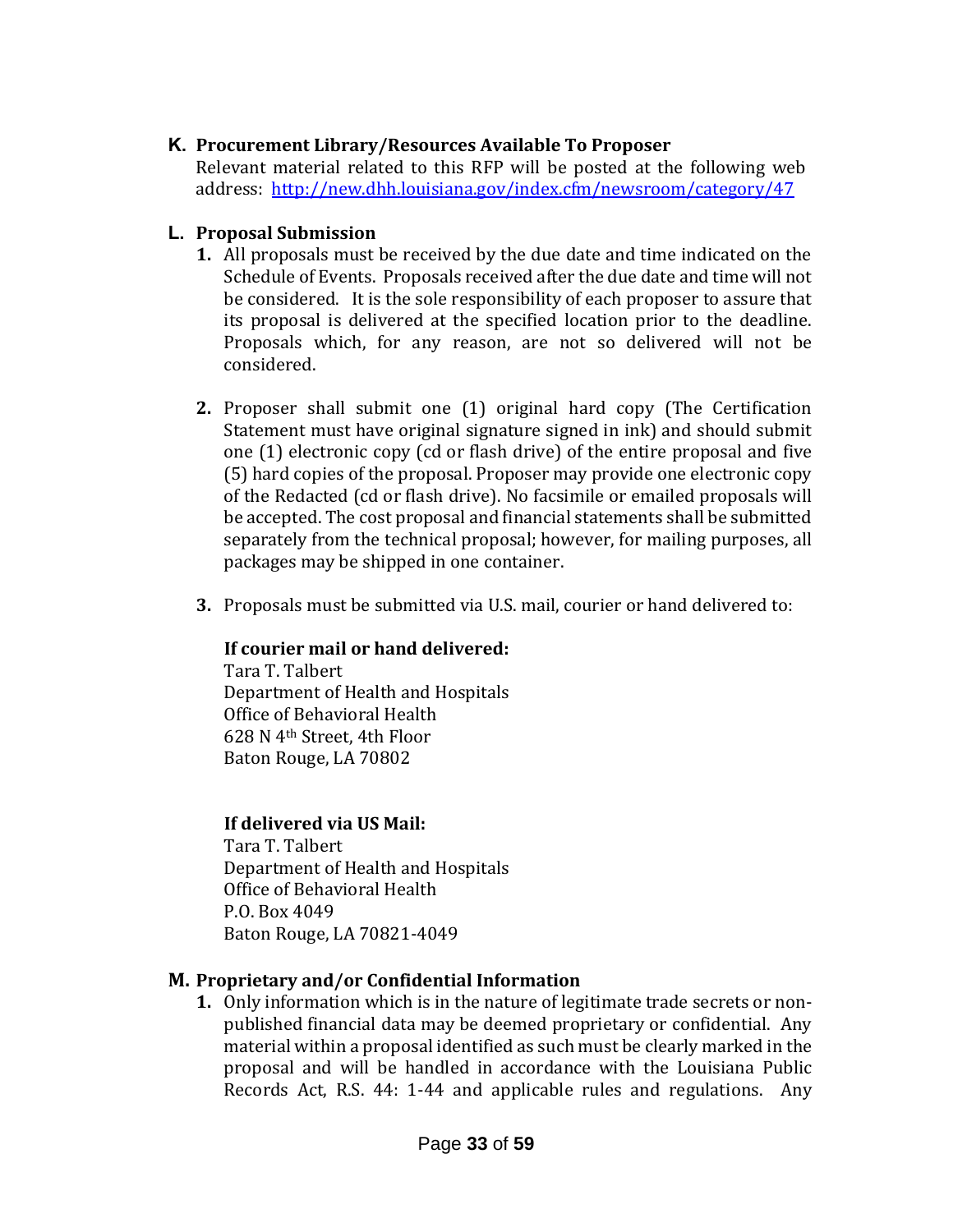proposal marked as confidential or proprietary in its entirety may be rejected without further consideration or recourse.

**2.** Proposers are reminded that cost proposals will not be considered confidential under any circumstance and that protections for technical proposals must be claimed by the proposer at the time of submission of its technical proposal.

### **N. Proposal Format**

- **1.** An item-by-item response to the Request for Proposals is requested.
- **2.** There is no intent to limit the content of the proposals, and proposers may include any additional information deemed pertinent. Emphasis should be on simple, straightforward and concise statements of the proposer's ability to satisfy the requirements of the RFP.

### **O. Requested Proposal Outline:**

- 1. Introduction/Administrative Data
- 2. Work Plan/Project Execution
- 3. Relevant Corporate Experience
- 4. Personnel Qualifications
- 5. Additional Information
- 6. Corporate Financial Condition
- 7. Cost and Pricing Analysis

### **P. Proposal Content**

### **1. Quality And Timeliness**

Proposals should include information that will assist the Department in determining the level of quality and timeliness that may be expected. The Department shall determine, at its sole discretion, whether or not the RFP provisions have been reasonably met. The proposal should describe the background and capabilities of the proposer, give details on how the services will be provided, and shall include a breakdown of proposed costs. Work samples may be included as part of the proposal.

### **2. Assume Complete Responsibility**

Proposals should address how the proposer intends to assume complete responsibility for timely performance of all contractual responsibilities in accordance with federal and state laws, regulations, policies, and procedures.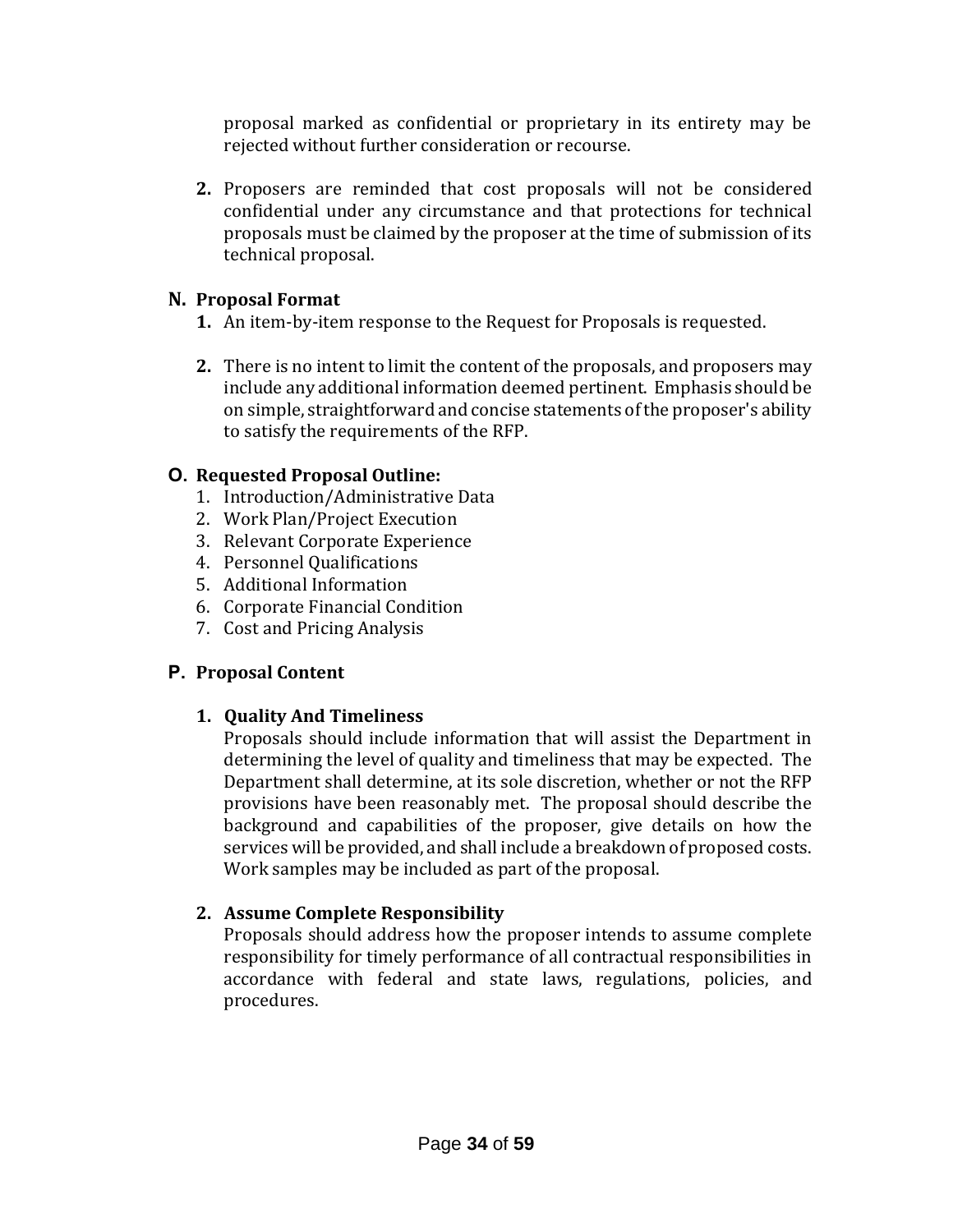### **3. Approach**

Proposals should define proposer's functional approach in providing services and identify the tasks necessary to meet the RFP requirements of the provision of services, as outlined in Section III.

### **4. Introduction/Administrative Data**

- **a.** The introductory section should contain summary information about the proposer's organization. This section should state proposer's knowledge and understanding of the needs and objectives of DHH/OBH/ELMHS as related to the scope of this RFP. It should further cite its ability to satisfy provisions of the Request for Proposal.
- **b.** This introductory section should include a description of how the proposer's organizational components communicate and work together in both an administrative and functional capacity from the top down. This section should contain a brief summary setting out the proposer's management philosophy including, but not limited to, the role of Quality Control, Professional Practices, Supervision, Distribution of Work and Communication Systems. This section should include an organizational chart displaying the proposer's overall structure.
- **c.** This section should also include the following information:
	- i. Location of Administrative Office with Full Time Personnel, include all office locations (address) with full time personnel.
	- ii. Name and address of principal officer;
	- iii. Name and address for purpose of issuing checks and/or drafts;
	- iv. For corporations, a statement listing name(s) and address(es) of principal owners who hold five percent interest or more in the corporation.
	- v. If out-of-state proposer, give name and address of local representative; if none, so state;
	- vi. If any of the proposer's personnel named is a current or former Louisiana state employee, indicate the Agency where employed, position, title, termination date, and social security number;
	- vii. If the proposer was engaged by DHH within the past twentyfour (24) months, indicate the contract number and/or any other information available to identify the engagement; if not, so state; and
	- viii. Proposer's state and federal tax identification numbers..
	- ix. Veteran/Hudson Initiative: Proposer should demonstrate participation in Veteran Initiative and Hudson Initiative Small Entrepreneurships or explanation if not applicable. (See Attachment I)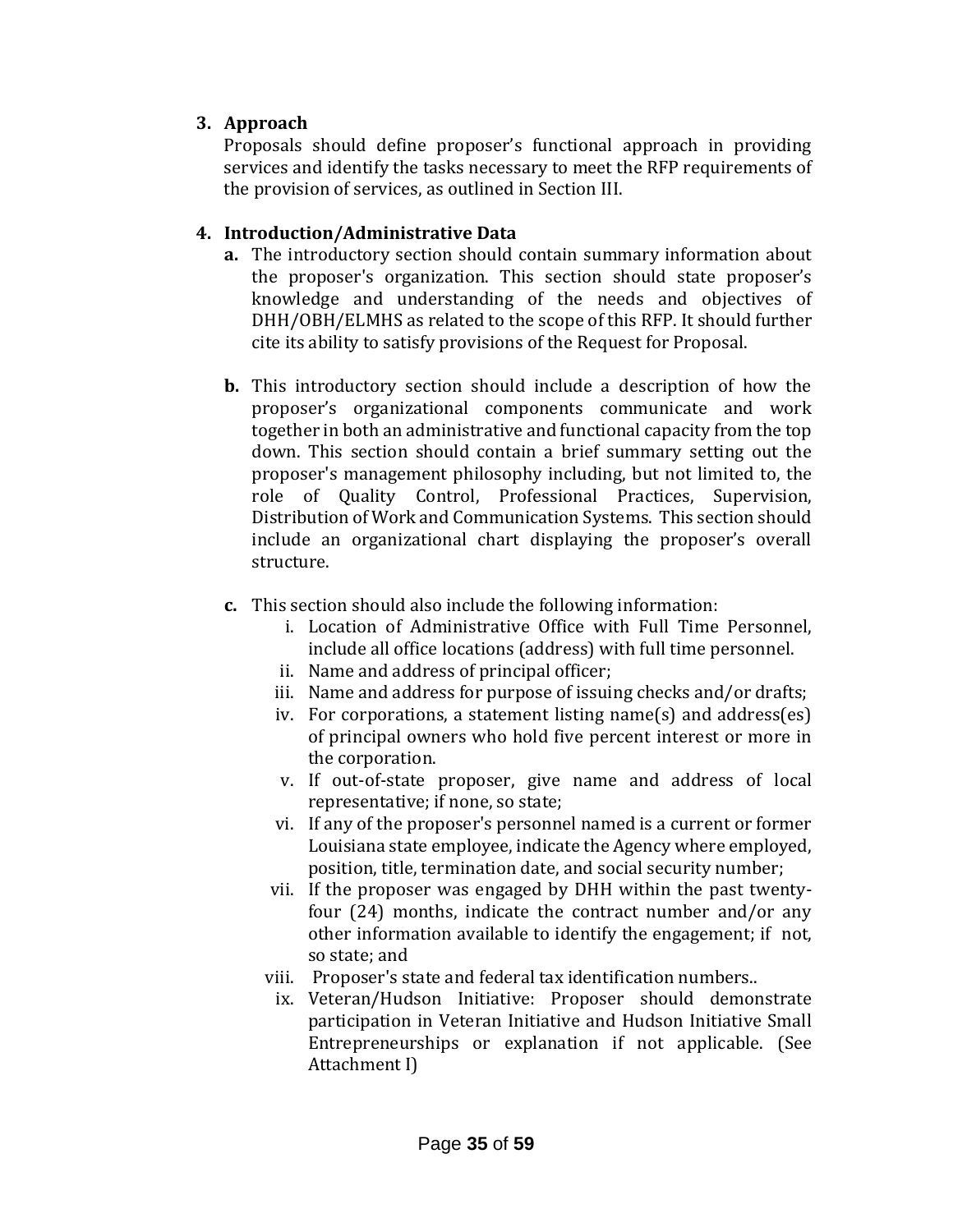- **d.** The following information *must* be included in the proposal:
	- **i.** Certification Statement: The proposer must sign and submit an original Certification Statement (See Attachment II).

#### **5. Work Plan/Project Execution**

The proposer should articulate an understanding of, and ability to effectively implement services as outlined within Section III of the RFP. In this section the proposer should state the approach it intends to use in achieving each objective of the project as outlined, including a project work plan and schedule for implementation. In particular, the proposer should:

- **a.** Provide a written explanation of the organizational structures of both operations and program administration, and how those structures will support service implementation. Individual components should include plans for supervision, training, technical assistance, as well as collaboration as appropriate.
- **b.** Provide a strategic overview including all elements to be provided.
- **c.** Demonstrate an ability to hire staff with the necessary experience and skill set that will enable them to effectively meet the needs of consumers served.
- **d.** Demonstrate an understanding of, and ability to implement, the various types of organizational strategies to be integrated within the day to day operations, which are critical in organizing their functioning and maximizing productivity.
- **e.** Demonstrate knowledge of services to be provided and effective strategies to achieve objectives and effective service delivery.
- **f.** Describe approach and strategy for project oversight and management.
- **g.** Articulate the need for, and the ability to implement, a plan for continuous quality improvement; this includes, but is not limited to, reviewing the quality of services provided and staff productivity. The Contractor shall finalize a transition plan, for approval by ELMHS, within 180 calendar days prior to contract expiration that will include all of the steps necessary to transition services to a new Contractor, if the subsequent contract is awarded to a new Contractor. Proposer should clearly outline the solution's technical approach as it relates to a service oriented architecture, details should include a description of capability and potential strategy for integration with future DHH wide enterprise components as they are established, specifically making use of an enterprise service bus for managing touch points with other systems, integration with a master data management solution and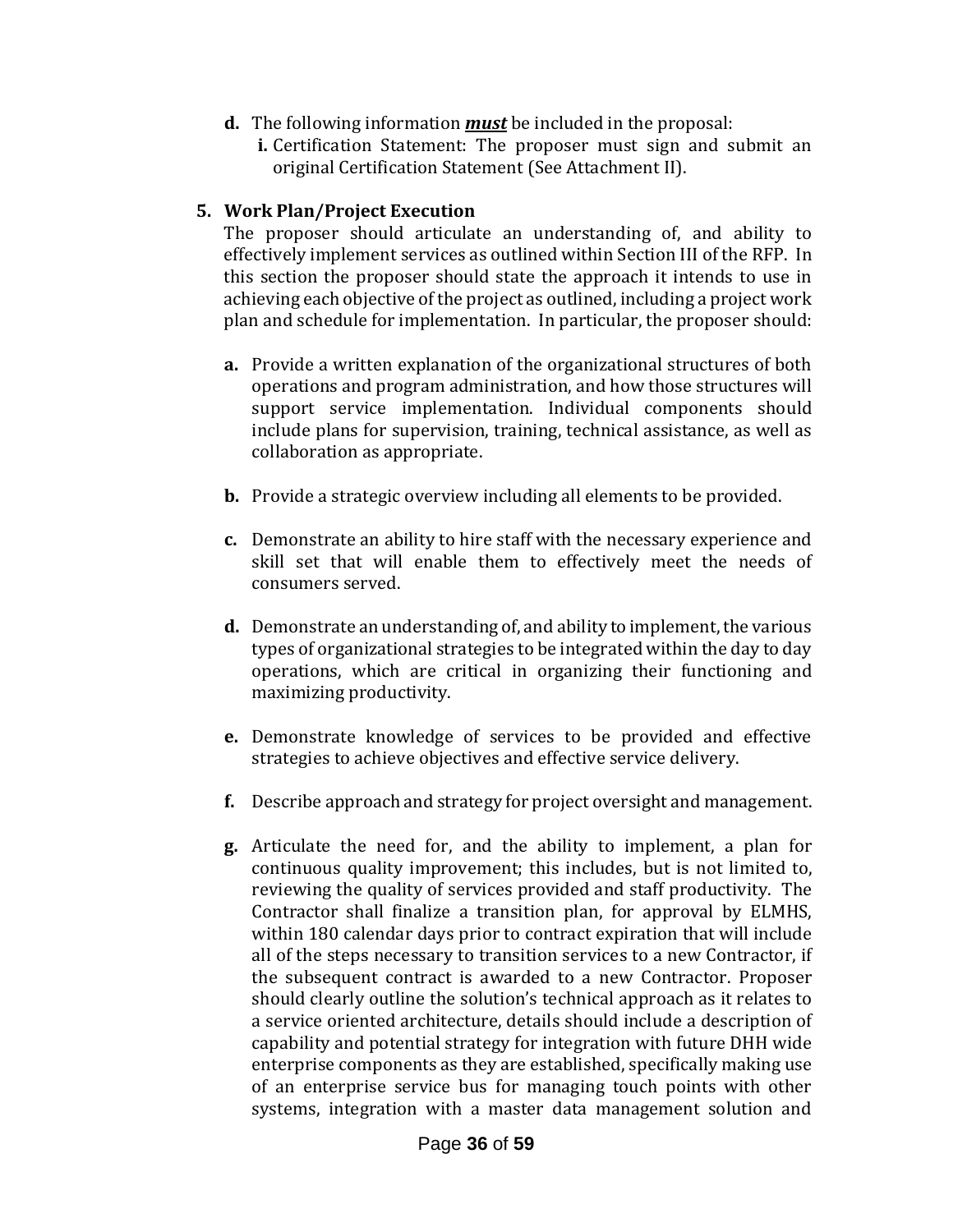flexibility to utilize a single identity and access management solution. The Proposer should clearly identify any systems or portions of systems outlined in the proposal which are considered to be proprietary in nature.

- **h.** Demonstrate an understanding of and ability to implement data collection as needed.
- **i.** Explain processes that will be implemented in order to complete all tasks and phases of the project in a timely manner, as outlined within Section III.
- **j.** Articulate the ability to develop and implement an All Hazards Response plan in the event of an emergency event.
- **k.** Refer to specific documents and reports that can be produced as a result of completing tasks, to achieve the requested deliverables.
- **l.** Identify all assumptions or constraints on tasks.
- **m.** Discuss what flexibility exists within the work plan to address unanticipated problems which might develop during the contract period.
- **n.** If the proposer intends to subcontract for portions of the work, include specific designations of the tasks to be performed by the subcontractor.
- **o.** If the proposer intends to subcontract for portions of the work, the proposer should identify any subcontractor relationships and include specific designations of the tasks to be performed by the subcontractor. Information required of the proposer under the terms of this RFP shall also be required for each subcontractor.
- **p.** Document procedures to protect the confidentiality of records in DHH databases, including records in databases that may be transmitted electronically via e-mail or the Internet.

### **6. Relevant Corporate Experience**

**a.** The proposal should indicate the proposer's firm has a record of prior successful experience in the implementation of the services sought through this RFP. Proposers should include statements specifying the extent of responsibility on prior projects and a description of the projects scope and similarity to the projects outlined in this RFP. All experience under this section should be in sufficient detail to allow an adequate evaluation by the Department. The proposer should have, within the last 24 months implemented a similar type project. Proposers should give at least two customer references for projects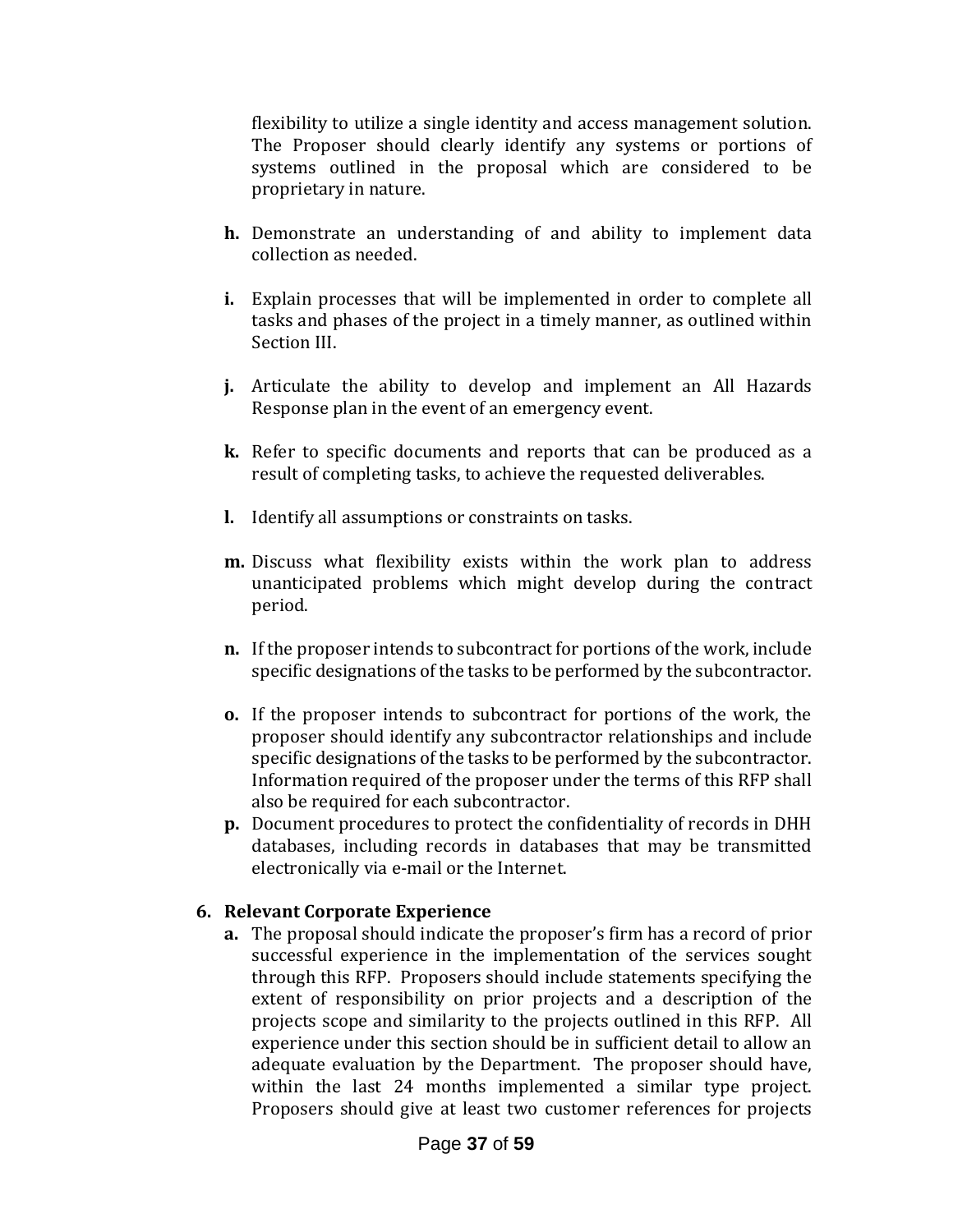implemented in at least the last 24 months. References should include the name, email address and telephone number of each contact person.

**b.** In this section, a statement of the proposer's involvement in litigation that could affect this work should be included. If no such litigation exists, proposer should so state.

### **7. Personnel Qualifications**

- **a.** Proposers should state job responsibilities, workload and lines of supervision. An organizational chart identifying individuals and their job titles and major job duties should be included. The organizational chart should show lines of responsibility and authority.
- **b.** Job descriptions, including the percentage of time allocated to the project and the number of personnel should be included and should indicate minimum education, training, experience, special skills and other qualifications for each staff position as well as specific job duties identified in the proposal. Job descriptions should indicate if the position will be filled by a sub-contractor.
- **c.** Key personnel and the percentage of time directly assigned to the project should be identified.
- **d.** Résumés of all known personnel should be included. Resumes of proposed personnel should include, but not be limited to:
	- Experience with proposer,
	- Previous experience in projects of similar scope and size.
	- Educational background, certifications, licenses, special skills, etc.
- **e.** If subcontractor personnel will be used, the proposer should clearly identify these persons, if known, and provide the same information requested for the proposer's personnel.

### **8. Additional Information**

As an appendix to its proposal, if available, proposers should provide copies of any policies and procedures manuals applicable to this contract, inclusive of organizational standards or ethical standards. This appendix should also include a copy of proposer's All Hazards Response Plan, if available.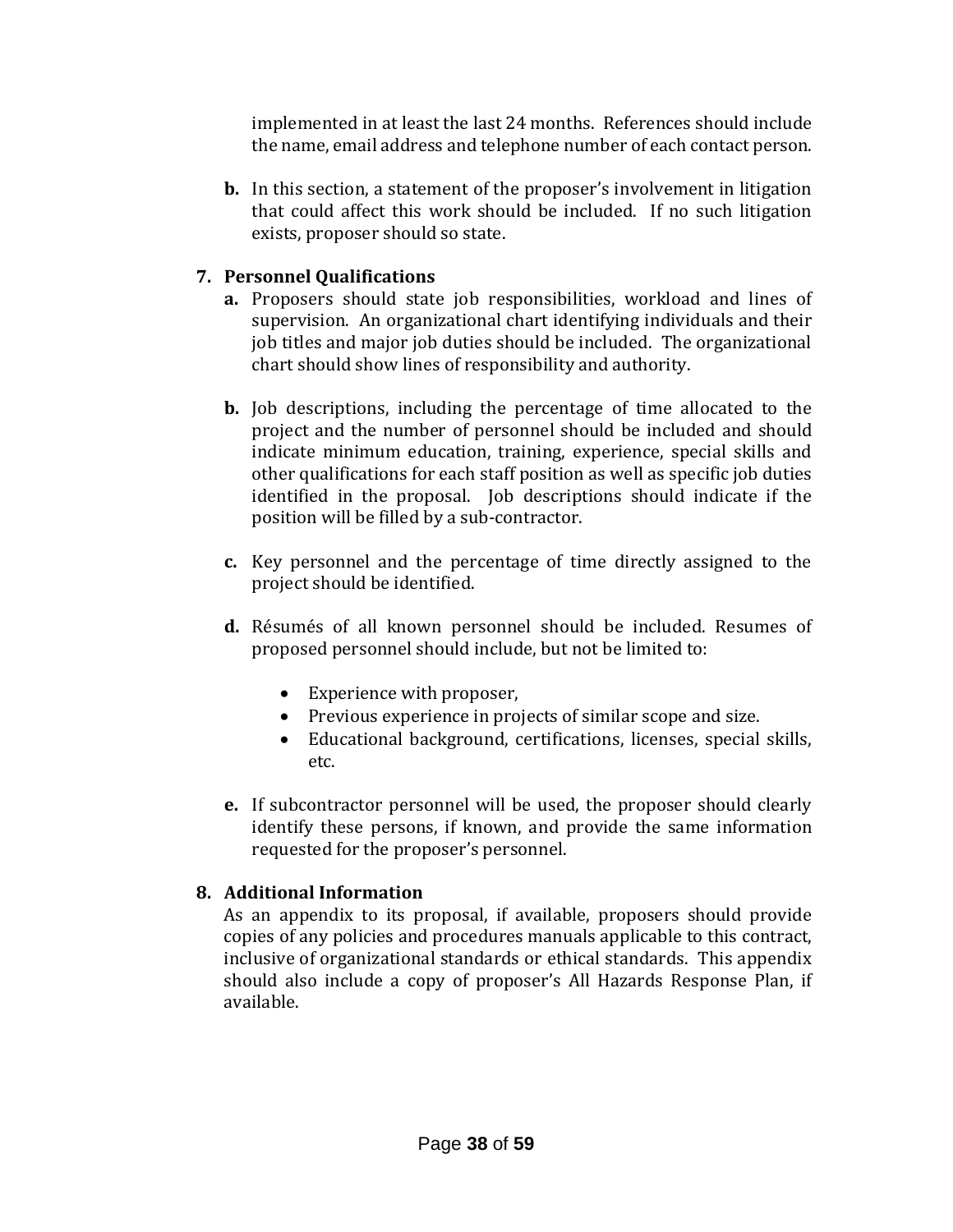### **9. Corporate Financial Condition**

**a.** Proposal should include for each of the last three (3) years, copies of financial statements, preferably audited, including at least a balance sheet and profit and loss statement, or other appropriate documentation which would demonstrate to the Department the proposer's financial resources sufficient to conduct the project.

#### **10.Cost and Pricing Analysis**

- **a.** Proposer shall specify costs for performance of tasks. Proposal shall include all anticipated costs of successful implementation of all deliverables outlined. An item by item breakdown of costs shall be included in the proposal. The Proposer shall utilize attachment V cost template to provide a budget for each year of the contract.
- **b.** Proposers shall also submit a per diem rate per occupied bed for each year of the contract, using attachment V, cost template.

### **Q. Waiver of Administrative Informalities**

The Department of Health and Hospitals reserves the right, at its sole discretion, to waive minor administrative informalities contained in any proposal.

### **R. Withdrawal of Proposal**

A proposer may withdraw a proposal that has been submitted at any time up to the date and time the proposal is due. To accomplish this, a written request signed by the authorized representative of the proposer must be submitted to the RFP Coordinator

### **V. EVALUATION AND SELECTION**

#### **A. Evaluation Criteria**

The following criteria will be used to evaluate proposals:

- **1.** Evaluations will be conducted by a Proposal Review Committee.
- **2.** Evaluations of the financial statements will be conducted by a member of the DHH Office of the Secretary Division of Fiscal Management
- **3.** Scoring will be based on a possible total of 100 points. The proposal with the highest total score will be recommended for award.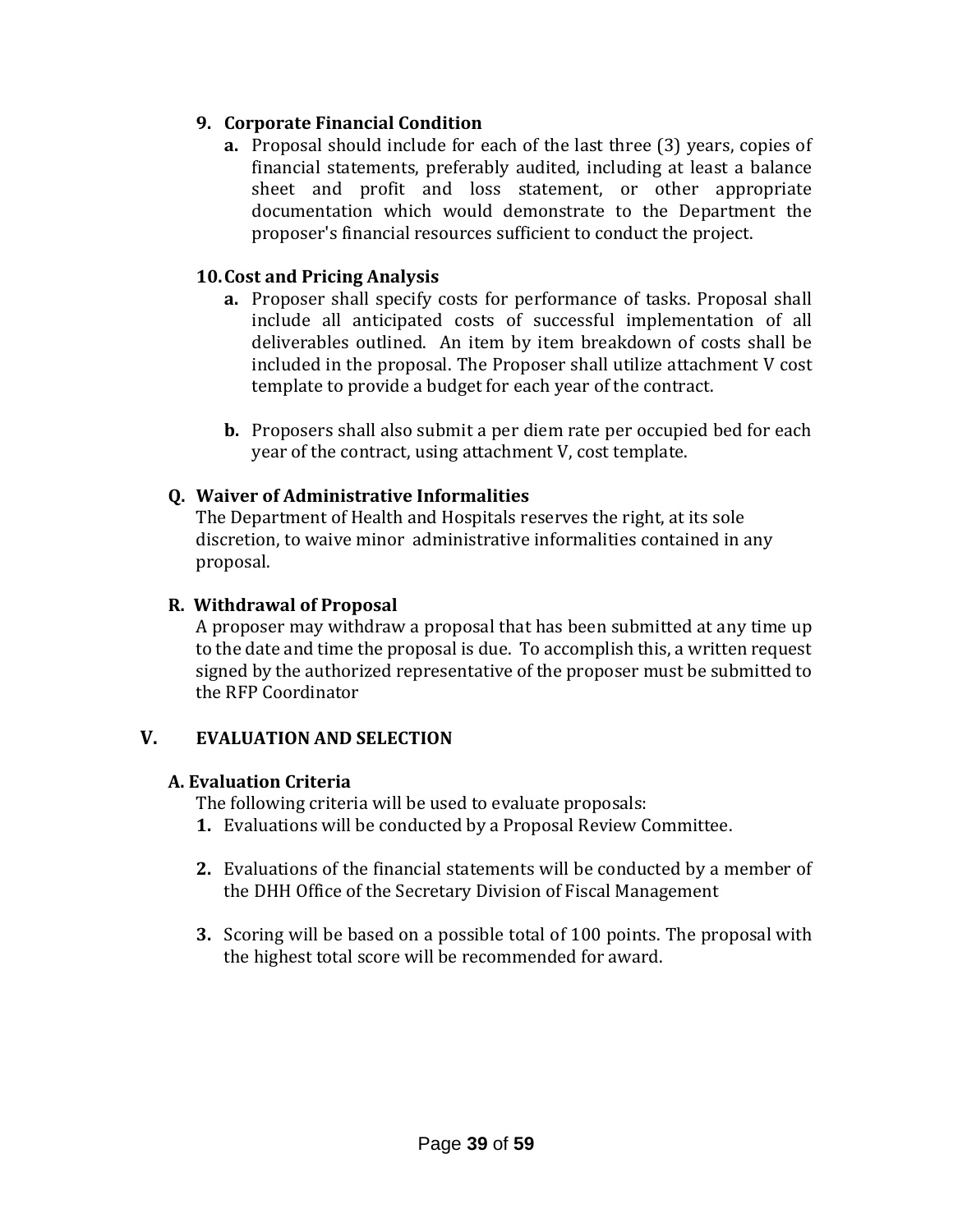### **4. Cost Evaluation**:

- **a.** The proposer with the lowest total cost (per diem x 28 clients x 365 days per year) for all 3 years shall receive 25 points. Other proposers shall receive points for cost based upon the following formula:
	- **CPS = (LPC/PC)\* 25**
	- CPS = Cost Proposal Score
	- LPC = Lowest Proposal Cost of all proposers
	- PC = Individual Proposal Cost
- **b.** The assignment of the 25 points based on the above formula will be calculated by a member of the DHH Contracts Office staff.

### **5. Hudson/Veteran Small Entrepreneurship Program**

**a.** Ten percent (10%) of the total evaluation points on this RFP are reserved for proposers who are themselves a certified Veteran or Hudson Initiative small entrepreneurship or who will engage the participation of one or more certified Veteran or Hudson Initiatives small entrepreneurships as subcontractors.

### **b. Proposer Status and Reserved Points:**

Reserved points shall be added to the applicable proposers' evaluation score as follows:

- **i.** Proposer is a certified small entrepreneurship: Full amount of the reserved points
- **ii.** Proposer is not a certified small entrepreneurship but has engaged one or more certified small entrepreneurships to participate as subcontractors or distributors. Points will be allocated based on the following criteria:
	- The number of certified small entrepreneurships to be utilized
	- The experience and qualifications of the certified small entrepreneurship(s)
	- The anticipated earnings to accrue to the certified small entrepreneurship(s)

#### **6. Evaluation Criteria and Assigned Weights:**

| <b>Evaluation Criteria</b>        | <b>Assigned Weight</b> |
|-----------------------------------|------------------------|
| Introduction/Understanding of RFP | 5                      |
| Work Plan/Project Execution       | 20                     |
| Corporate Experience              | 15                     |
| <b>Qualification of Personnel</b> | 20                     |
| <b>Financial Statements</b>       | 5                      |
| Cost                              | 25                     |
| Veteran and Hudson Initiatives    | 10                     |
| Total                             | 100                    |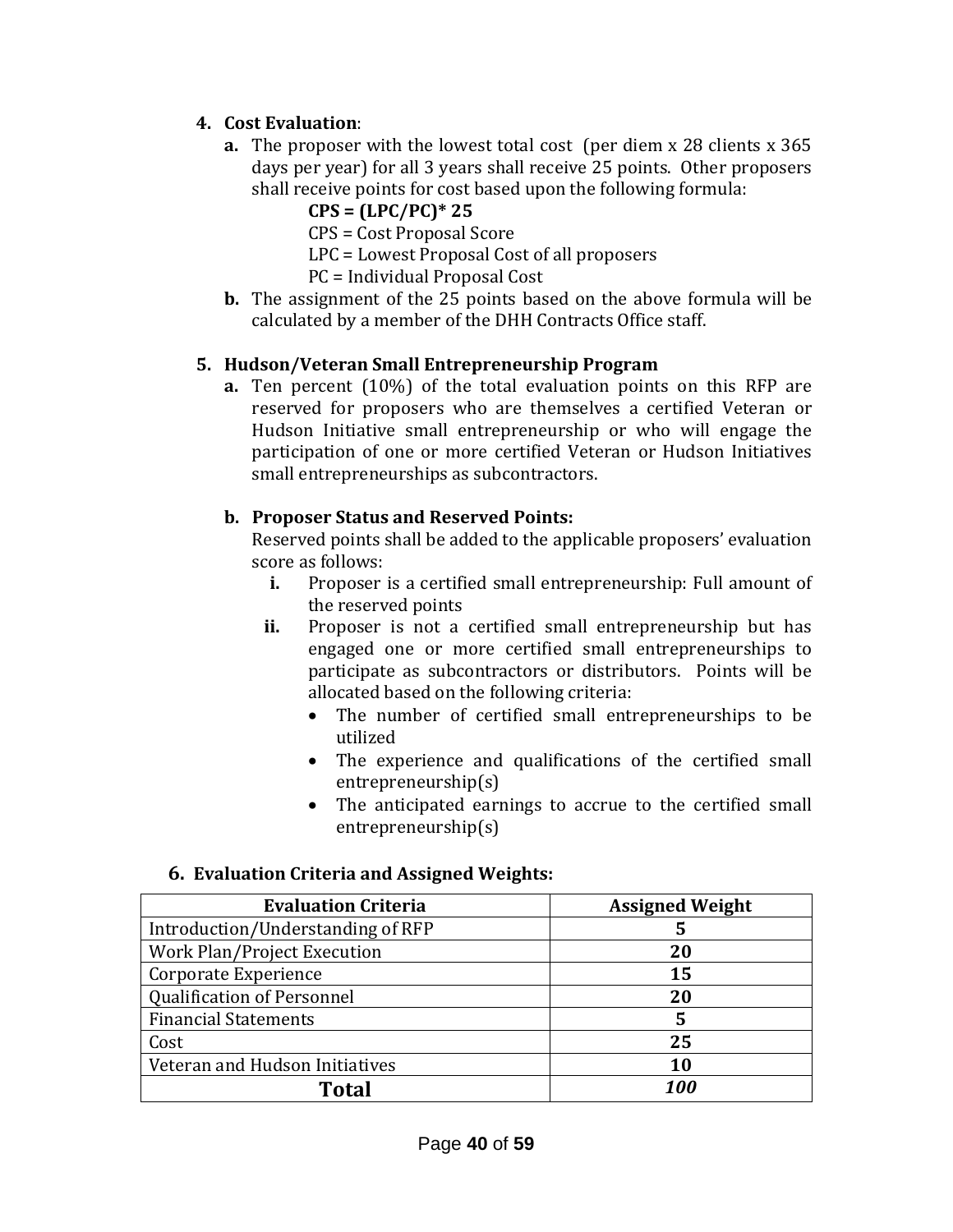#### **B. Best and Final Offer (BAFO)**

The Department reserves the right, at its discretion, to require Best and Final offers for technical and/or cost proposals. DHH shall establish a date and time for submission of best and final offers. For Proposers who do not submit a Best and Final offer, their immediate previous offer will be construed as their best and final offer. However, Proposers are cautioned to propose their best possible offers at the outset of the process, as there is no guarantee that any Proposer will be allowed an opportunity to submit a Best and Final technical and/or cost offer. The BAFO process may result in an adjustment in a proposer's technical or pricing score when appropriate.

### **C. Evaluation Team**

The evaluation of proposals will be accomplished by an evaluation team, to be designated by the Department, which will determine the proposal most advantageous to the Department, taking into consideration cost and the other evaluation factors set forth in the RFP.

### **D. Administrative and Mandatory Screening**

All proposals will be reviewed to determine compliance with administrative and mandatory requirements as specified in the RFP. Proposals that are not in compliance will be excluded from further consideration.

### **E. Clarification of Proposals**

The Department reserves the right to seek clarification of any proposal for the purpose of identifying and eliminating minor irregularities or informalities, including resolving inadequate proposal content, or contradictory statements in a proposer's proposal.

### **F. Announcement of Award**

- **1.** The Evaluation Team will compile the scores and make a recommendation to the head of the agency on the basis of the responsive and responsible proposer with the highest score.
- **2.** The State will notify the successful Proposer and proceed to negotiate terms for final contract. Unsuccessful proposers will be notified in writing accordingly.
- **3.** The proposals received *(except for that information appropriately designated as confidential in accordance with R.S. 44.1 et seq),* selection memorandum along with list of criteria used along with the weight assigned each criteria; scores of each proposal considered along with overall scores of each proposal considered, and a narrative justifying selection shall be made available, upon request, to all interested parties after the "Notice of Intent to Award" letter has been issued.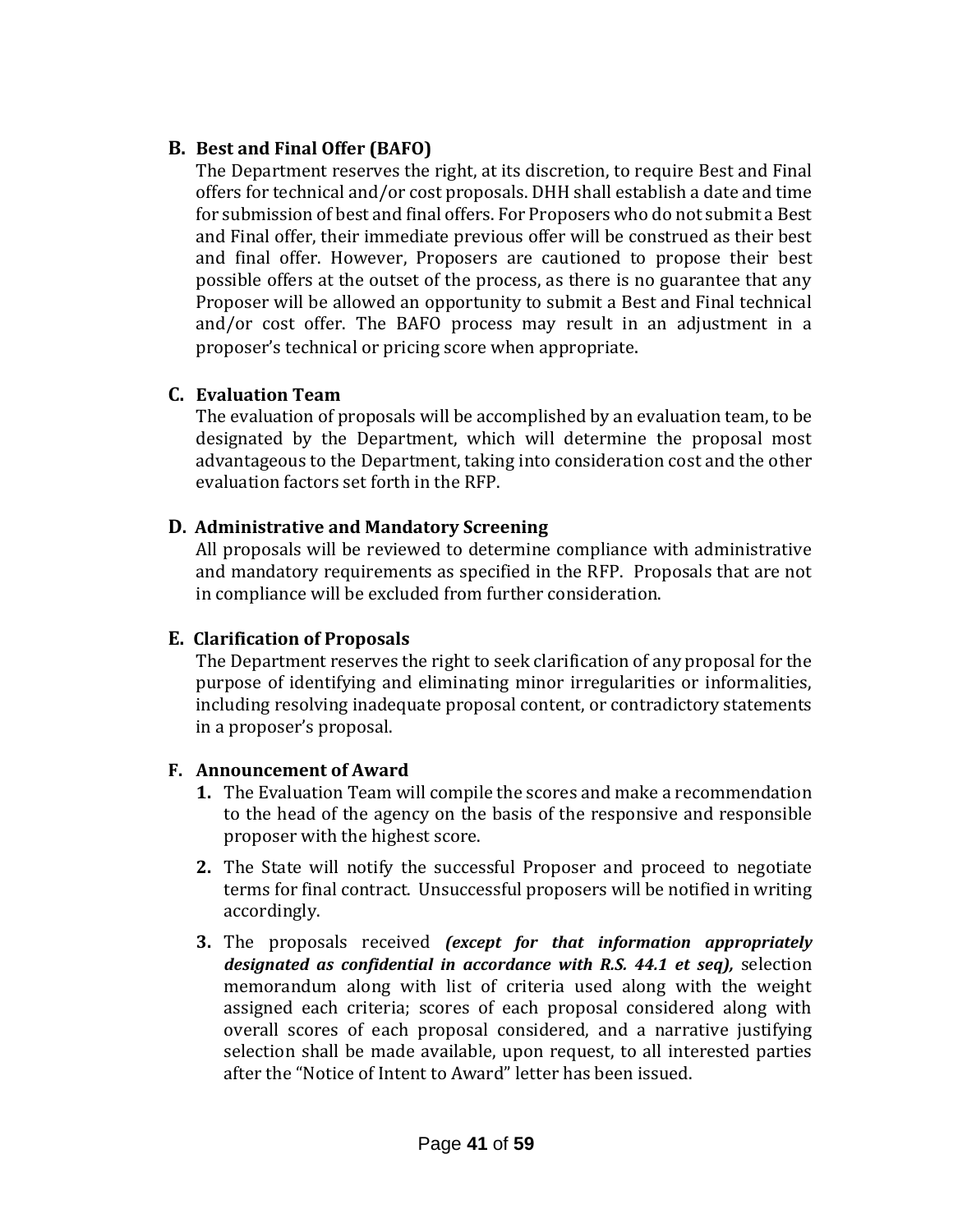- **4.** Any Proposer aggrieved by the proposed award has the right to submit a protest in writing to the head of the agency issuing the proposal within *14 calendar days* after the award has been announced by the agency.
- **5.** The award of a contract is subject to the approval of the Division of Administration, Office of Contractual Review.

### **VI. SUCCESSUFL CONTRACTOR REQUIREMENTS**

### **A. Confidentiality of Data**

- **1.** All financial, statistical, personal, technical and other data and information relating to the State's operation which are designated confidential by DHH and made available to the contractor in order to carry out this contract, or which become available to the contractor in carrying out this contract, shall be protected by the contractor from unauthorized use and disclosure through the observance of the same or more effective procedural requirements as are applicable to DHH. The identification of all such confidential data and information as well as DHH's procedural requirements for protection of such data and information from unauthorized use and disclosure shall be provided by DHH in writing to the contractor. If the methods and procedures employed by the contractor for the protection of the contractor's data and information are deemed byDHH to be adequate for the protection of DHH's confidential information, such methods and procedures may be used, with the written consent ofDHH, to carry out the intent of this paragraph. The contractor shall not be required under the provisions of the paragraph to keep confidential any data or information which is or becomes publicly available, is already rightfully in the contractor's possession, is independently developed by the contractor outside the scope of the contract, or is rightfully obtained from third parties.
- **2.** Under no circumstance shall the contractor discuss and/or release information to the media concerning this project without prior express written approval of the *Department of Health and Hospitals.*

#### **B. Taxes**

Contractor is responsible for payment of all applicable taxes from the funds to be received under this contract

#### **C. Fund Use**

Contractor agrees not to use contract proceeds to urge any elector to vote for or against any candidate or proposition on an election ballot nor shall such funds be used to lobby for or against any proposition or matter having the effect of law being considered by the Louisiana Legislature or any local governing authority. This provision shall not prevent the normal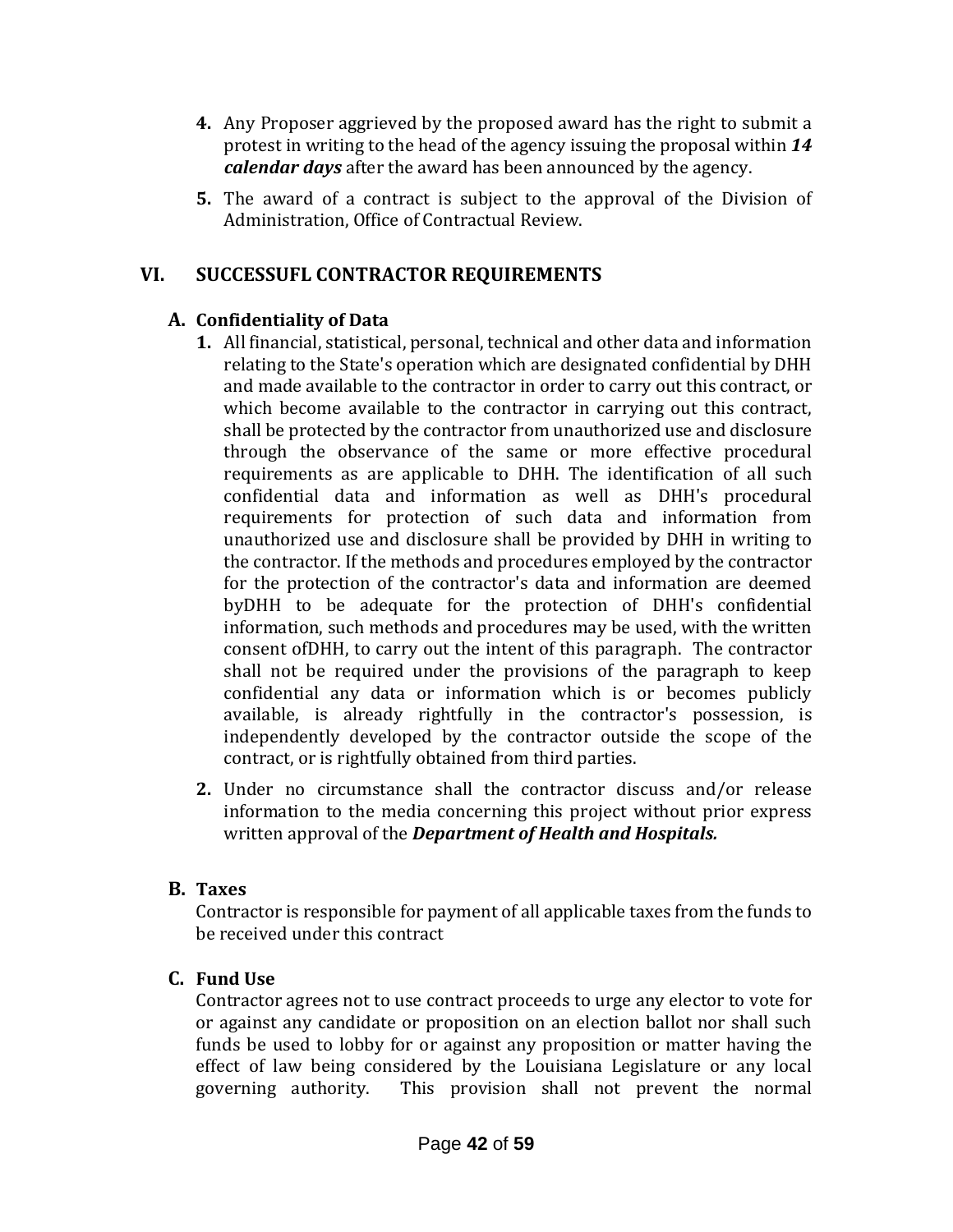dissemination of factual information relative to a proposition on any election ballot or a proposition or matter having the effect of law being considered by the Louisiana Legislature or any local governing authority.

### **VII. CONTRACTUAL INFORMATION**

### **A. Contract**

The contract between DHH and the Contractor shall include the standard DHH contract form CF-1 (Attachment III) including a negotiated scope of work, the RFP and its amendments and addenda, and the Contractor's proposal. The attached CF-1 contains basic information and general terms and conditions of the contract to be awarded. In addition to the terms of the CF-1 and supplements, the following will be incorporated into the contract awarded through this RFP:

### **1. Personnel Assignments**

The Contractor's key personnel assigned to this contract shall not be replaced without the prior written consent of the Department. Such consent shall not be unreasonably withheld or delayed provided an equally qualified replacement is offered. Key personnel for these purposes will be determined during contract negotiation.

### **2. Force Majeure**

The contractor and the Department shall be excused from performance under contract for any period they may be prevented from performance by an Act of God, strike, war, civil disturbance, epidemic or court order.

### **3. Order of Precedence**

The contract shall, to the extent possible, be construed to give effect to all provisions contained therein; however, where provisions conflict, the intent of the parties shall be determined by giving first priority to provisions of the contract excluding the RFP and the proposal; second priority to the provisions of the RFP and its amendments and addenda; and third priority to the provisions of the proposal.

### **4. Entire Agreement**

This contract, together with the RFP and its amendments and addenda issued thereto by the Department, the proposal submitted by the contractor in response to the Department's RFP, and any exhibits specifically incorporated herein by reference constitute the entire agreement between the parties with respect to the subject matter.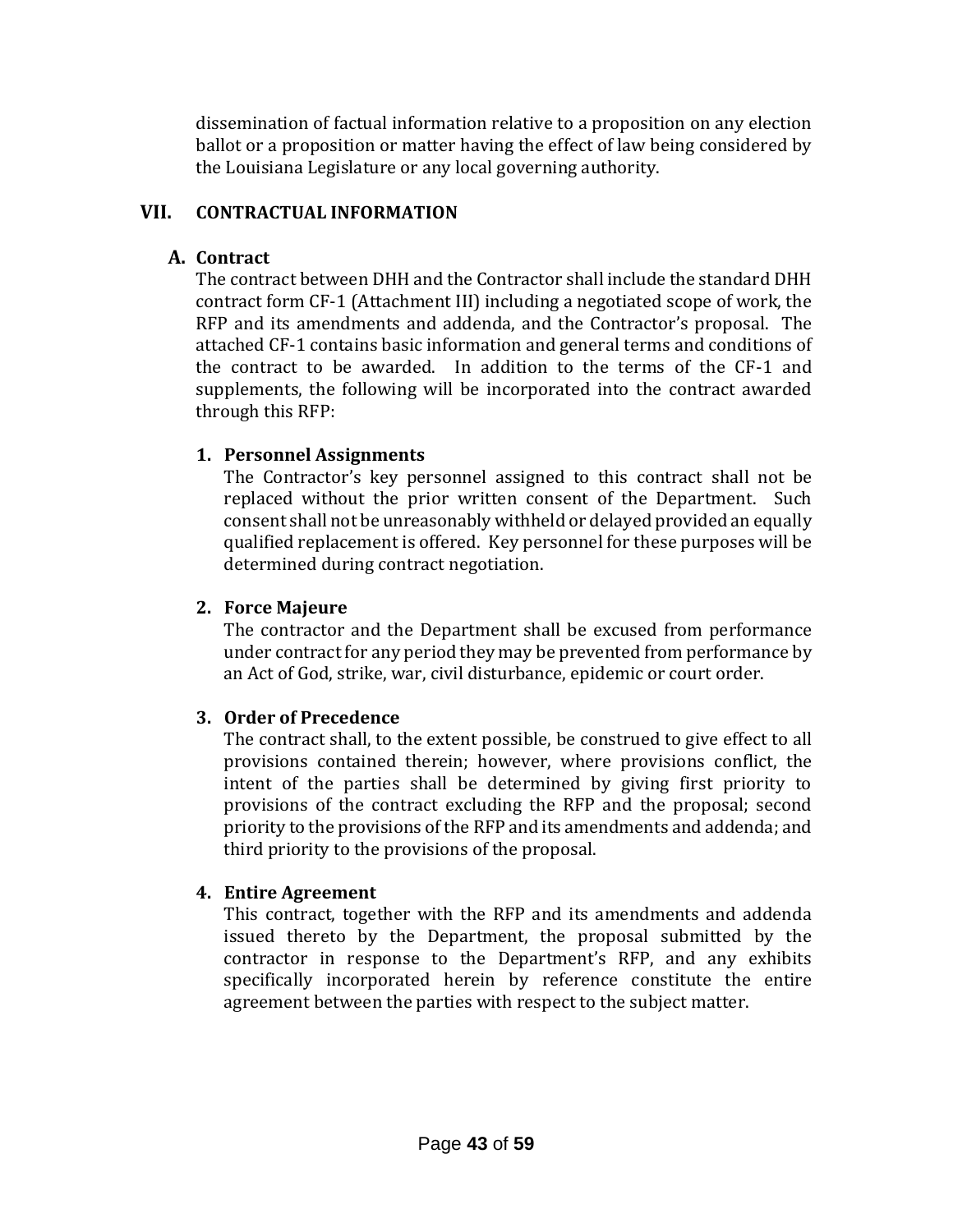#### **5. Board Resolution/Signature Authority**

The contractor, if a corporation, shall secure and attach to the contract a formal Board Resolution indicating the signatory to the contract is a corporate representative and authorized to sign said contract.

#### **6. Warranty to Comply with State and Federal Regulations**

The contractor shall warrant that it shall comply with all state and federal regulations as they exist at the time of the contract or as subsequently amended.

### **7. Warranty of Removal of Conflict of Interest**

The contractor shall warrant that it, its officers, and employees have no interest and shall not acquire any interest, direct or indirect, which conflicts in any manner or degree with the performance of services hereunder. The contractor shall periodically inquire of its officers and employees concerning such conflicts, and shall inform the Department promptly of any potential conflict. The contractor shall warrant that it shall remove any conflict of interest prior to signing the contract.

#### **8. Corporation Requirements**

If the contractor is a corporation, the following requirements must be met prior to execution of the contract:

- **a.** If the contractor is a for-profit corporation whose stock is not publicly traded, the contractor shall ensure that a disclosure of ownership form has been properly filed with the Secretary of State of Louisiana.
- **b.** If the contractor is a corporation not incorporated under the laws of the State of Louisiana-the contractor must obtain a Certificate of Authority pursuant to R.S. 12:301-302 from the Louisiana Secretary of State.
- **c.** The contractor must provide written assurance to the Department from contractor's legal counsel that the contractor is not prohibited by its articles of incorporation, bylaws or the laws under which it is incorporated from performing the services required under the contract.

#### **9. Contract Controversies**

Any claim or controversy arising out of the contract shall be resolved by the provisions of Louisiana Revised Statutes 39:1524-26.

#### **10. Right To Audit**

The State Legislative Auditor, agency, and/or federal auditors and internal auditors of the Division of Administration shall have the option to audit all accounts directly pertaining to the contract for a period of three (3) years from the date of the last payment made under this contract. Records shall be made available during normal working hours for this purpose.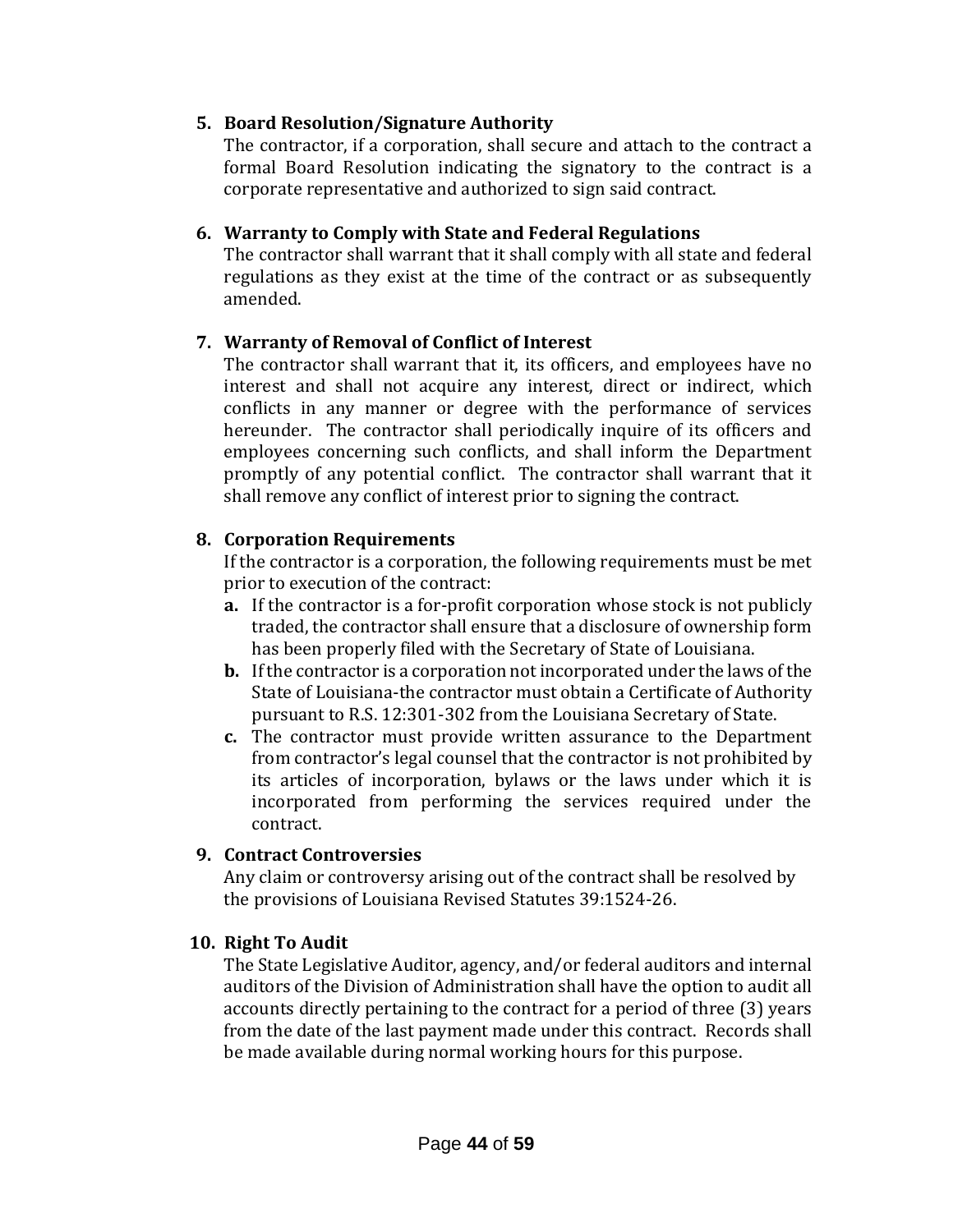#### **11. Contract Modification**

No amendment or variation of the terms of this contract shall be valid unless made in writing, signed by the parties and approved as required by law. No oral understanding or agreement not incorporated in the contract is binding on any of the parties.

#### **12. Severability**

If any term or condition of this Contract or the application thereof is held invalid, such invalidity shall not affect other terms, conditions, or applications which can be given effect without the invalid term, condition, or application; to this end the terms and conditions of this Contract are declared severable.

#### **13. Applicable Law**

This contract shall be governed by and interpreted in accordance with the laws of the State of Louisiana. Venue of any action brought with regard to this contract shall be in the Nineteenth Judicial District Court, parish of East Baton Rouge, State of Louisiana.

#### **B. Mutual Obligations and Responsibilities**

The state requires that the mutual obligations and responsibilities of DHH and the successful proposer be recorded in a written contract. While final wording will be resolved at contract time, the intent of the provisions will not be altered and will include all provisions as specified in the attached CF-1 (Attachment  $III$ ).

#### **C. Retainage**

The Department shall secure a retainage of 10% from all billings under the contract as surety for performance. On successful completion of contract deliverables, the retainage amount may be released on an annual basis. Within ninety (90) calendar days of the termination of the contract, if the contractor has performed the contract services to the satisfaction of the Department and all invoices appear to be correct, the Department shall release all retained amounts to the contractor.

#### **D. Indemnification and Limitation of Liability**

- **1.** Neither party shall be liable for any delay or failure in performance beyond its control resulting from acts of God or force majeure. The parties shall use reasonable efforts to eliminate or minimize the effect of such events upon performance of their respective duties under Contract.
- **2.** Contractor shall be fully liable for the actions of its agents, employees, partners or subcontractors and shall fully indemnify and hold harmless the State and its Authorized Users from suits, actions, damages and costs of every name and description relating to personal injury and damage to real or personal tangible property caused by Contractor, its agents, employees,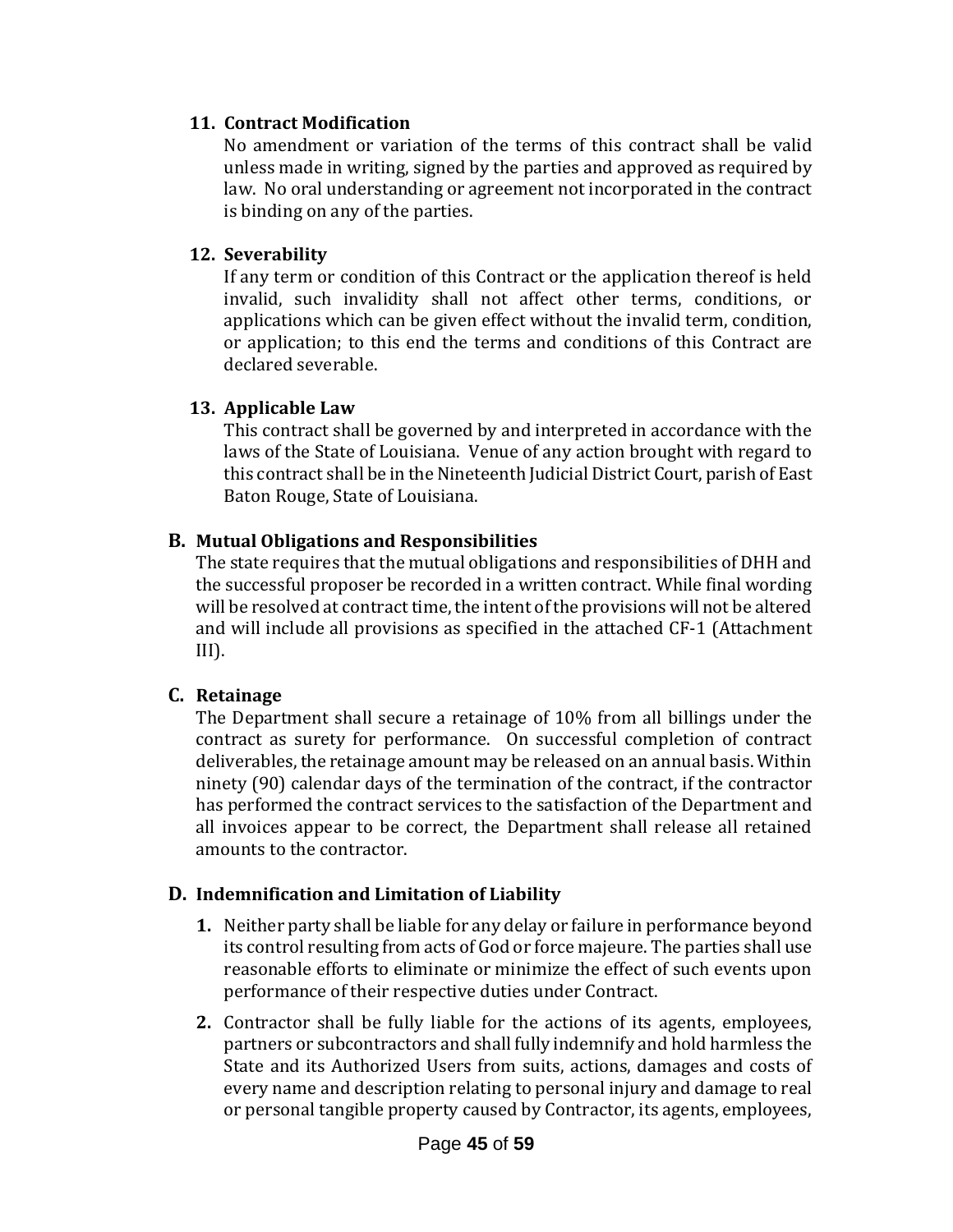partners or subcontractors, without limitation; provided, however, that the Contractor shall not indemnify for that portion of any claim, loss or damage arising hereunder due to the negligent act or failure to act of the State. If applicable, Contractor will indemnify, defend and hold the State and its Authorized Users harmless, without limitation, from and against any and all damages, expenses (including reasonable attorneys' fees), claims, judgments, liabilities and costs which may be finally assessed against the State in any action for infringement of a United States Letter Patent with respect to the Products furnished, or of any copyright, trademark, trade secret or intellectual property right, provided that the State shall give the Contractor: (i) prompt written notice of any action, claim or threat of infringement suit, or other suit, (ii) the opportunity to take over, settle or defend such action, claim or suit at Contractor's sole expense, and (iii) assistance in the defense of any such action at the expense of Contractor. Where a dispute or claim arises relative to a real or anticipated infringement, the State or its Authorized Users may require Contractor, at its sole expense, to submit such information and documentation, including formal patent attorney opinions, as the Commissioner of Administration shall require.

- **3.** The Contractor shall not be obligated to indemnify that portion of a claim or dispute based upon: i) Authorized User's unauthorized modification or alteration of a Product, Material or Service; ii) Authorized User's use of the Product in combination with other products not furnished by Contractor; iii) Authorized User's use in other than the specified operating conditions and environment.
- **4.** In addition to the foregoing, if the use of any item(s) or part(s) thereof shall be enjoined for any reason or if Contractor believes that it may be enjoined, Contractor shall have the right, at its own expense and sole discretion as the Authorized User's exclusive remedy to take action in the following order of precedence: (i) to procure for the State the right to continue using such item(s) or part (s) thereof, as applicable; (ii) to modify the component so that it becomes non-infringing equipment of at least equal quality and performance; or (iii) to replace said item(s) or part(s) thereof, as applicable, with non-infringing components of at least equal quality and performance, or (iv) if none of the foregoing is commercially reasonable, then provide monetary compensation to the State up to the dollar amount of the Contract.
- **5.** For all other claims against the Contractor where liability is not otherwise set forth in the Contract as being "without limitation", and regardless of the basis on which the claim is made, Contractor's liability for direct damages, shall be the greater of \$100,000, the dollar amount of the Contract, or two (2) times the charges rendered by the Contractor under the Contract. Unless otherwise specifically enumerated herein or in the work order mutually agreed between the parties, neither party shall be liable to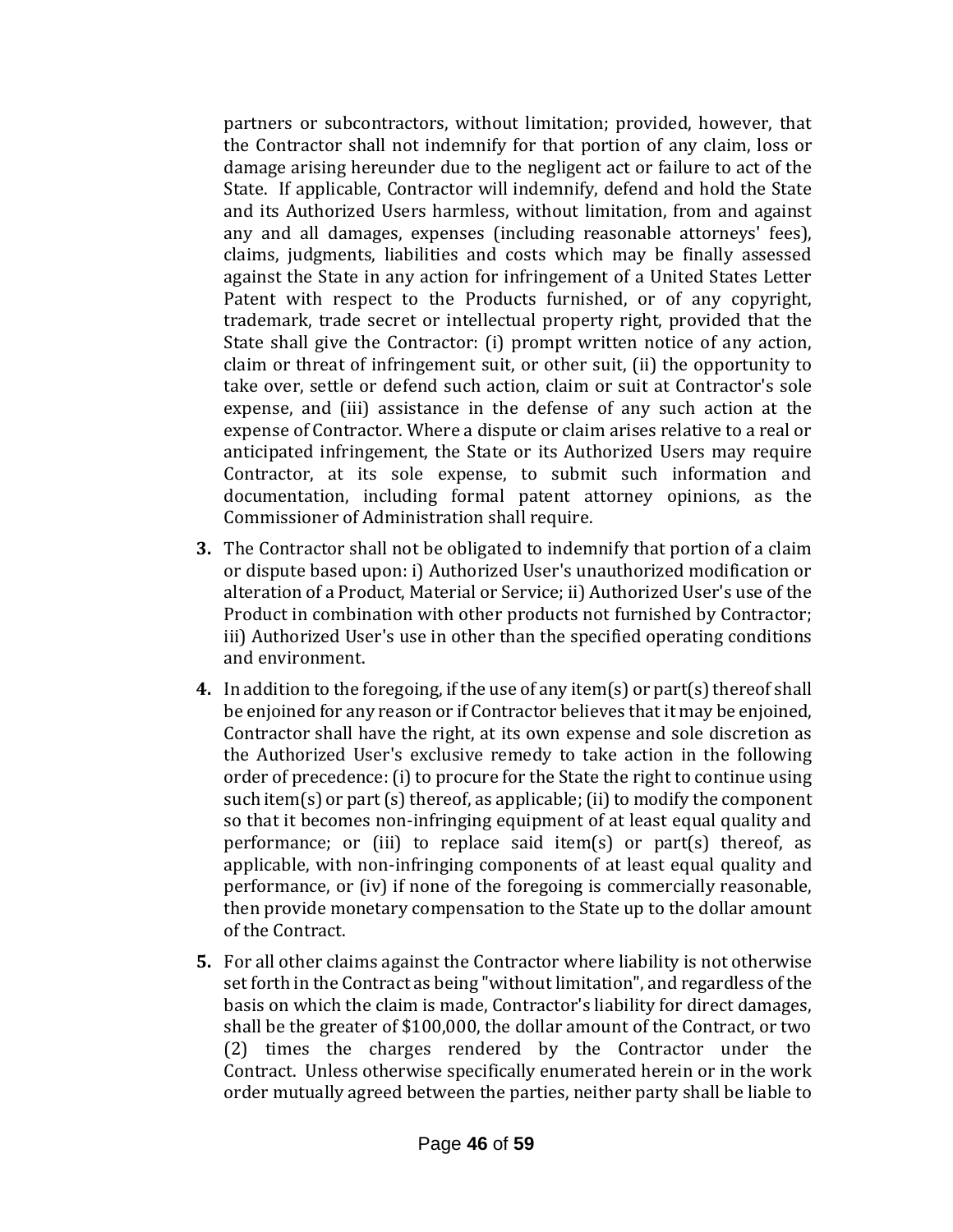the other for special, indirect or consequential damages, including lost data or records (unless the Contractor is required to back-up the data or records as part of the work plan), even if the party has been advised of the possibility of such damages. Neither party shall be liable for lost profits, lost revenue or lost institutional operating savings.

**6.** The State and Authorized User may, in addition to other remedies available to them at law or equity and upon notice to the Contractor, retain such monies from amounts due Contractor, or may proceed against the performance and payment bond, if any, as may be necessary to satisfy any claim for damages, penalties, costs and the like asserted by or against them.

### **E. Termination**

### **1. Termination For Cause**

State may terminate this Contract for cause based upon the failure of Contractor to comply with the terms and/or conditions of the Contract; provided that the State shall give the Contractor written notice specifying the Contractor's failure. If within thirty (30) calendar days after receipt of such notice, the Contractor shall not have either corrected such failure or, in the case of failure which cannot be corrected in thirty (30) calendar days, begun in good faith to correct said failure and thereafter proceeded diligently to complete such correction, then the State may, at its option, place the Contractor in default and the Contract shall terminate on the date specified in such notice. Failure to perform within the time agreed upon in the contract may constitute default and may cause cancellation of the contract.

Contractor may exercise any rights available to it under Louisiana law to terminate for cause upon the failure of the State to comply with the terms and conditions of this contract provided that the Contractor shall give the State written notice specifying the State agency's failure and a reasonable opportunity for the state to cure the defect.

### **2. Termination For Convenience**

State may terminate the Contract at any time without penalty by giving thirty (30) days written notice to the Contractor of such termination or negotiating with the Contractor an effective date. Contractor shall be entitled to payment for deliverables in progress, to the extent work has been performed satisfactorily

### **3. Termination For Non-Appropriation Of Funds**

The continuation of this contract is contingent upon the appropriation of funds by the legislature to fulfill the requirements of the contract by the legislature. If the legislature fails to appropriate sufficient monies to provide for the continuation of the contract, or if such appropriation is reduced by the veto of the Governor or by any means provided in the appropriations act of Title 39 of the Louisiana Revised Statutes of 1950 to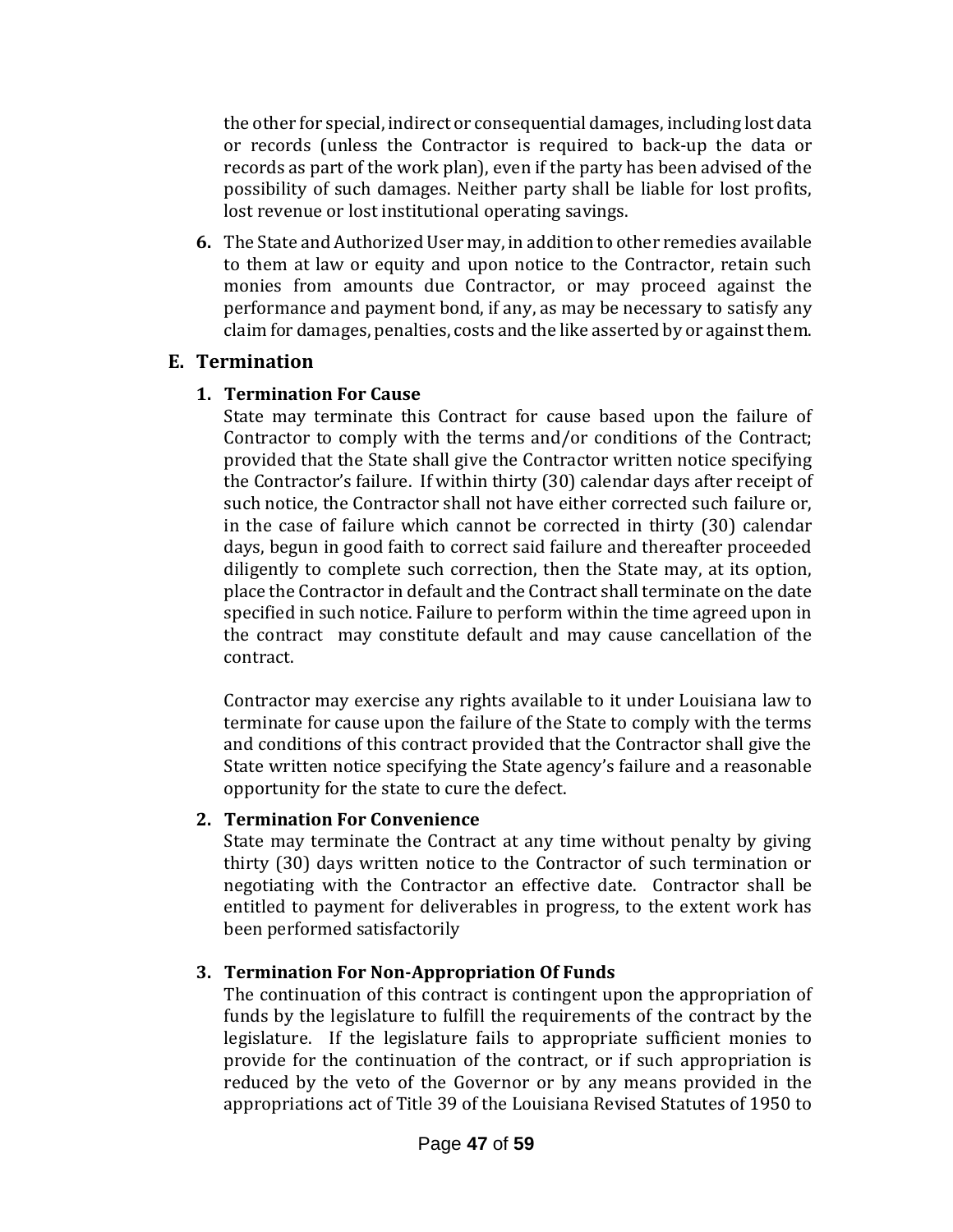prevent the total appropriation for the year from exceeding revenues for that year, or for any other lawful purpose, and the effect of such reduction is to provide insufficient monies for the continuation of the contract, the contract shall terminate on the date of the beginning of the first fiscal year for which funds have not been appropriated.

#### **F. Independent Assurances**

Not Applicable

#### **Attachments:**

- **I. Veteran and Hudson Initiatives**
- **II. Certification Statement**
- **III. DHH Standard Contract Form (CF-1)**
- **IV. HIPAA BAA**
- **V. Cost Template**
- **VI. Assurance of Compliance**
- **VII. Regional Map**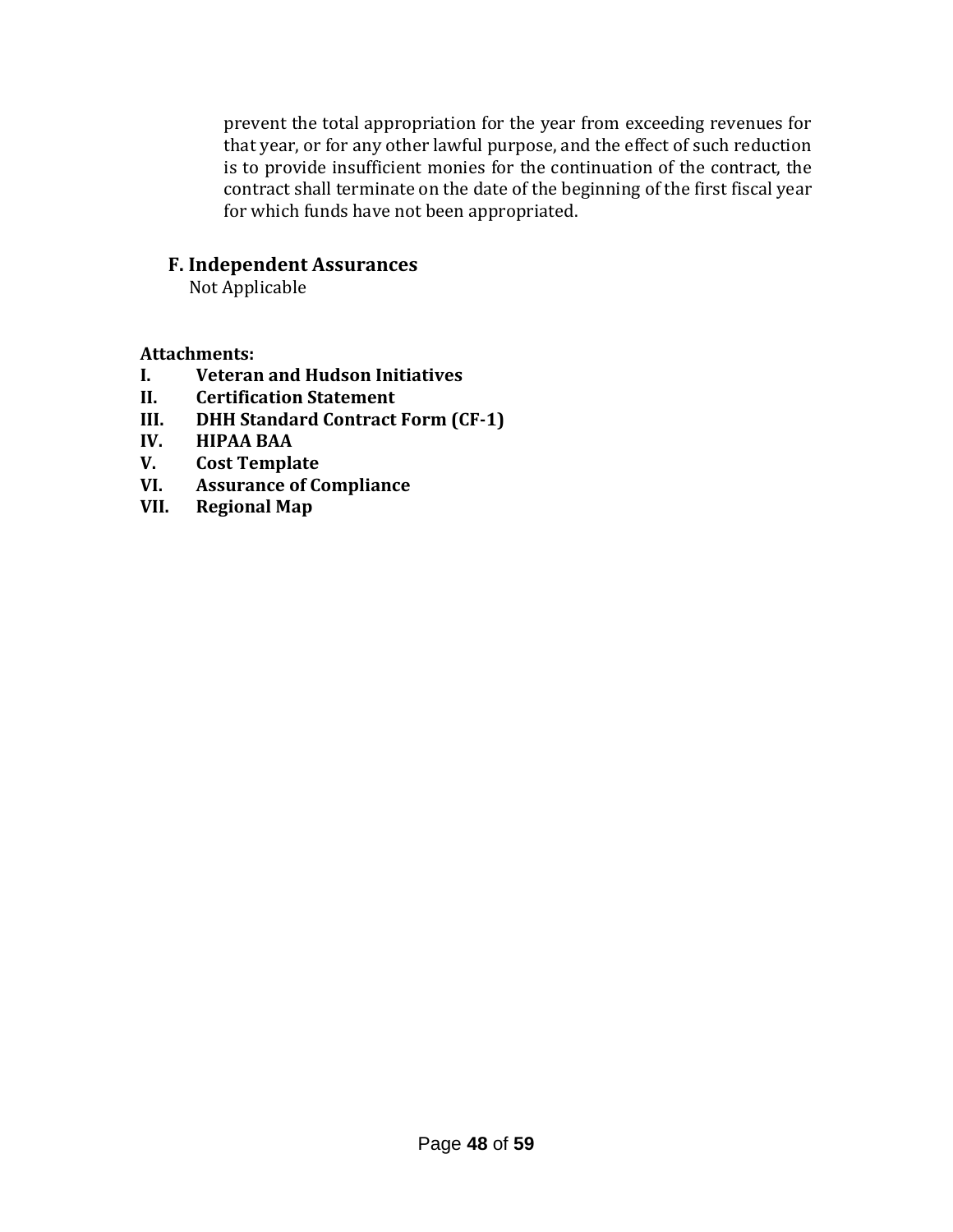## **Veteran-Owned And Service-Connected Small Entrepreneurships (Veteran Initiatives) And Louisiana Imitative For Small Entrepreneurships (Hudson Initiative) Programs**

#### *Participation of Veteran Initiative and Hudson Initiative small entrepreneurships will be scored as part of the technical evaluation.*

The State of Louisiana Veteran and Hudson Initiatives are designed to provide additional opportunities for Louisiana-based small entrepreneurships (sometimes referred to as LaVet's and SE's respectively) to participate in contracting and procurement with the state. A certified Veteran-Owned and Service-Connected Disabled Veteran-Owned small entrepreneurship (LaVet) and a Louisiana Initiative for Small Entrepreneurships (Hudson Initiative) small entrepreneurship are businesses that have been certified by the Louisiana Department of Economic Development. All eligible vendors are encouraged to become certified. Qualification requirements and online certification are available at

<https://smallbiz.louisianaeconomicdevelopment.com/Account/Login>

Ten percent (10%) of the total evaluation points on this RFP are reserved for proposers who are themselves a certified Veteran or Hudson Initiative small entrepreneurship or who will engage the participation of one or more certified Veteran or Hudson Initiatives small entrepreneurships as subcontractors.

Reserved points shall be added to the applicable proposers' evaluation score as follows:

#### **ProposerStatusandReservedPoints**

- Proposer is a certified small entrepreneurship: Full amount of the reserved points
- Proposer is not a certified small entrepreneurship but has engaged one or more certified small entrepreneurships to participate as subcontractors or distributors. Points will be allocated based on the following criteria:
	- $\circ$  the number of certified small entrepreneurships to be utilized
	- $\circ$  the experience and qualifications of the certified small entrepreneurship(s)
	- $\circ$  the anticipated earnings to accrue to the certified small entrepreneurship(s)

If a proposer is not a certified small entrepreneurship as described herein, but plans to use certified small entrepreneurship(s), proposer shall include in their proposal the names of their certified Veteran Initiative or Hudson Initiative small entrepreneurship subcontractor(s), a description of the work each will perform, and the dollar value of each subcontract. During the term of the contract and at expiration, the Contractor will also be required to report Veteran- Owned and Service-Connected Disabled Veteran-Owned and Hudson Initiative small entrepreneurship subcontractor or distributor participation and the dollar amount of each. The statutes (R.S 39:2171 et*. seq.)* concerning the Veteran Initiative may be viewed at <http://legis.la.gov/lss/lss.asp?doc=671504> and the statutes (R.S 39:2001 *et. seq.)* concerning the Hudson Initiative may be viewed at[:http://legis.la.gov/lss/lss.asp?doc=96265](http://legis.la.gov/lss/lss.asp?doc=96265%20) The rules for the Veteran Initiative (LAC 19: VII. Chapters 11 and 15) and for the Hudson Initiative (LAC 19: VIII Chapters 11 and 13) may be viewed at<http://www.doa.louisiana.gov/osp/se/se.htm>

A current list of certified Veteran-Owned and Service-Connected Disabled Veteran-Owned and Hudson Initiative small entrepreneurships may be obtained from the Louisiana Economic Development Certification System at <https://smallbiz.louisianaeconomicdevelopment.com/Account/Login> Additionally, a list of Hudson and Veteran Initiative small entrepreneurships, which have been certified by the Louisiana Department of Economic Development and who have opted to register in the State of Louisiana LaGov Supplier Portal [https://lagoverpvendor.doa.louisiana.gov/irj/portal/anonymous?guest\\_user=self\\_reg](https://lagoverpvendor.doa.louisiana.gov/irj/portal/anonymous?guest_user=self_reg) may be accessed from the State of Louisiana Procurement and Contract (LaPAC) Network

[http://wwwprd1.doa.louisiana.gov/osp/lapac/vendor/srchven.cfm.](http://wwwprd1.doa.louisiana.gov/osp/lapac/Vendor/srchven.cfm) When using this site, determine the search criteria (i.e. alphabetized list of all certified vendors, by commodities, etc.) and select SmallE, VSE, or DVSE.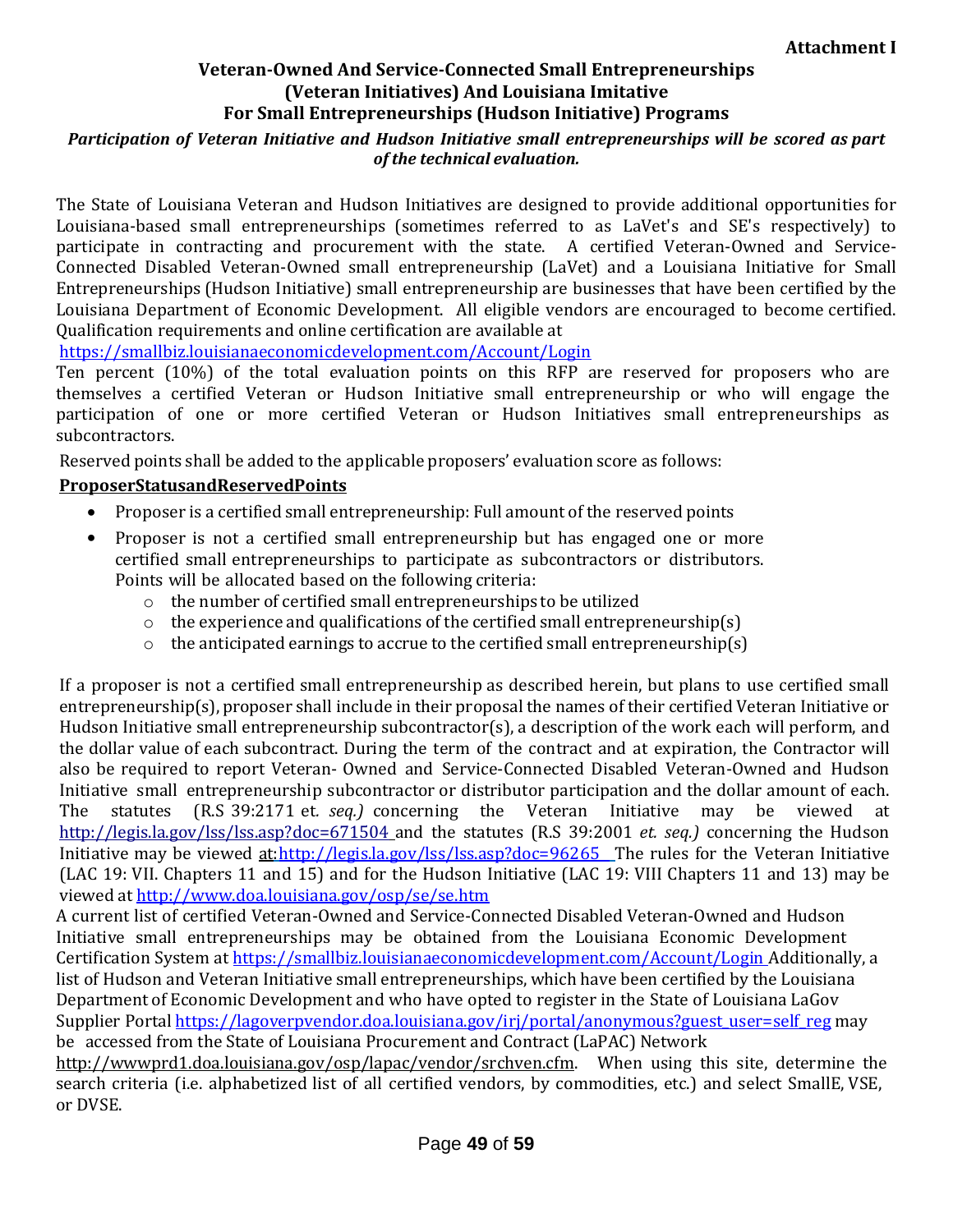# **CERTIFICATION STATEMENT**

The undersigned hereby acknowledges she/he has read and understands all requirements and specifications of the Request for Proposals (RFP), including attachments.

**OFFICIAL CONTACT:** The State requests that the Proposer designate one person to receive all documents and the method in which the documents are best delivered. Identify the Contact name and fill in the information below: (Print Clearly)

| Date                             |  |
|----------------------------------|--|
|                                  |  |
| <b>Official Contact Name</b>     |  |
|                                  |  |
| <b>Email Address</b>             |  |
| <b>Fax Number with Area Code</b> |  |
| <b>Telephone Number</b>          |  |
| <b>Street Address</b>            |  |
| City, State, and Zip             |  |

Proposer certifies that the above information is true and grants permission to the Department to contact the above named person or otherwise verify the information I have provided.

By its submission of this proposal and authorized signature below, proposer certifies that:

- 1. The information contained in its response to this RFP is accurate;
- 2. Proposer complies with each of the mandatory requirements listed in the RFP and will meet or exceed the functional and technical requirements specified therein;.
- 3. Proposer accepts the procedures, evaluation criteria, mandatory contract terms and conditions, and all other administrative requirements set forth in this RFP.
- 4. Proposer's technical and cost proposals are valid for at least 120 calendar days from the date of proposer's signature below;
- 5. Proposer understands that if selected as the successful Proposer, he/she will have *30* calendar days from the date of delivery of initial contract in which to complete contract negotiations, if any, and execute the final contract document. The Department has the option to waive this deadline if actions or inactions by the Department cause the delay.
- 6. Proposer certifies, by signing and submitting a proposal for \$25,000 or more, that their company, any subcontractors, or principals are not suspended or debarred by the General Services Administration (GSA) in accordance with the requirements in OMB Circular A-133. (A list of parties who have been suspended or debarred can be viewed via the internet at https://www.sam.gov).

#### **Authorized Signature:**

*Original Signature Only: Electronic or Photocopy Signature are NOT Allowed*

#### **Print Name:**

**Title:**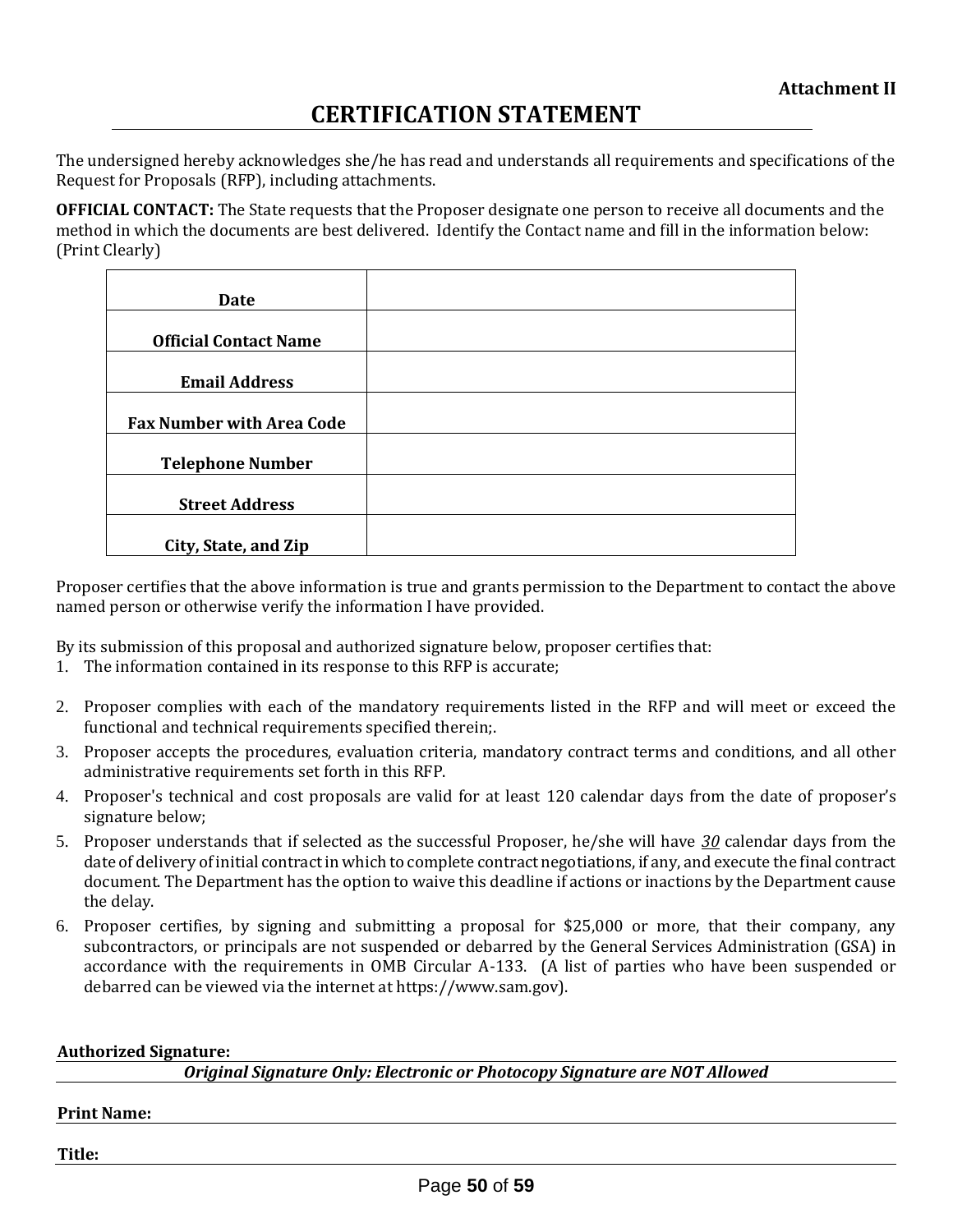| DHH - CF - 1     |                                                                                                                 | <b>CONTRACT BETWEEN STATE OF LOUISIANA</b> |                                    | <b>CFMS:</b>                                                                                                                                                                                                          |
|------------------|-----------------------------------------------------------------------------------------------------------------|--------------------------------------------|------------------------------------|-----------------------------------------------------------------------------------------------------------------------------------------------------------------------------------------------------------------------|
| Revised: 2011-06 |                                                                                                                 |                                            | DEPARTMENT OF HEALTH AND HOSPITALS |                                                                                                                                                                                                                       |
|                  |                                                                                                                 |                                            | <b>AND</b>                         |                                                                                                                                                                                                                       |
|                  | Personal Services                                                                                               | <b>Professional Services</b>               | <b>FOR</b>                         | <b>Consulting Services</b><br><b>Social Services</b>                                                                                                                                                                  |
| 1)               | <b>Contractor (Legal Name if Corporation)</b>                                                                   |                                            |                                    | Federal Employer Tax ID# or Social Security #<br>5)<br>(Must be 11 Digits)                                                                                                                                            |
| 2)               | <b>Street Address</b>                                                                                           |                                            |                                    | Parish(es) Served<br>6)                                                                                                                                                                                               |
|                  | <b>City</b>                                                                                                     | <b>State</b>                               | <b>Zip Code</b>                    | License or Certification #<br>7)                                                                                                                                                                                      |
| 3)               | <b>Telephone Number</b>                                                                                         |                                            |                                    | <b>Contractor Status</b><br>8)<br>$N_0$ Yes<br>Yes<br>Subrecipient:<br>No Yes<br>Corporation:<br>No                                                                                                                   |
| 4)               | <b>Mailing Address (if different)</b>                                                                           |                                            |                                    | For Profit:<br>No<br>Yes<br>Publicly Traded:                                                                                                                                                                          |
|                  |                                                                                                                 |                                            |                                    |                                                                                                                                                                                                                       |
| 9)               | City<br><b>Brief Description Of Services To Be Provided:</b>                                                    | <b>State</b>                               | <b>Zip Code</b>                    | 8a) CFDA#(Federal Grant #)                                                                                                                                                                                            |
|                  |                                                                                                                 |                                            |                                    |                                                                                                                                                                                                                       |
|                  | 10) Effective Date                                                                                              |                                            | 11) Termination Date               |                                                                                                                                                                                                                       |
|                  |                                                                                                                 |                                            |                                    |                                                                                                                                                                                                                       |
|                  | 13) Maximum Contract Amount                                                                                     |                                            |                                    | 12) This contract may be terminated by either party upon giving thirty (30) days advance written notice to the other party with or without cause but in no case shall continue beyond the specified termination date. |
|                  | 14) Terms of Payment                                                                                            |                                            |                                    | If progress and/or completion of services are provided to the satisfaction of the initiating Office/Facility, payments are to be made as follows:                                                                     |
|                  | Contractor obligated to submit final invoices to Agency within fifteen (15) days after termination of contract. |                                            |                                    |                                                                                                                                                                                                                       |
|                  | PAYMENT WILL BE MADE<br><b>ONLY UPON APPROVAL OF:</b>                                                           | <b>First Name</b><br>Title                 |                                    | <b>Last Name</b><br><b>Phone Number</b>                                                                                                                                                                               |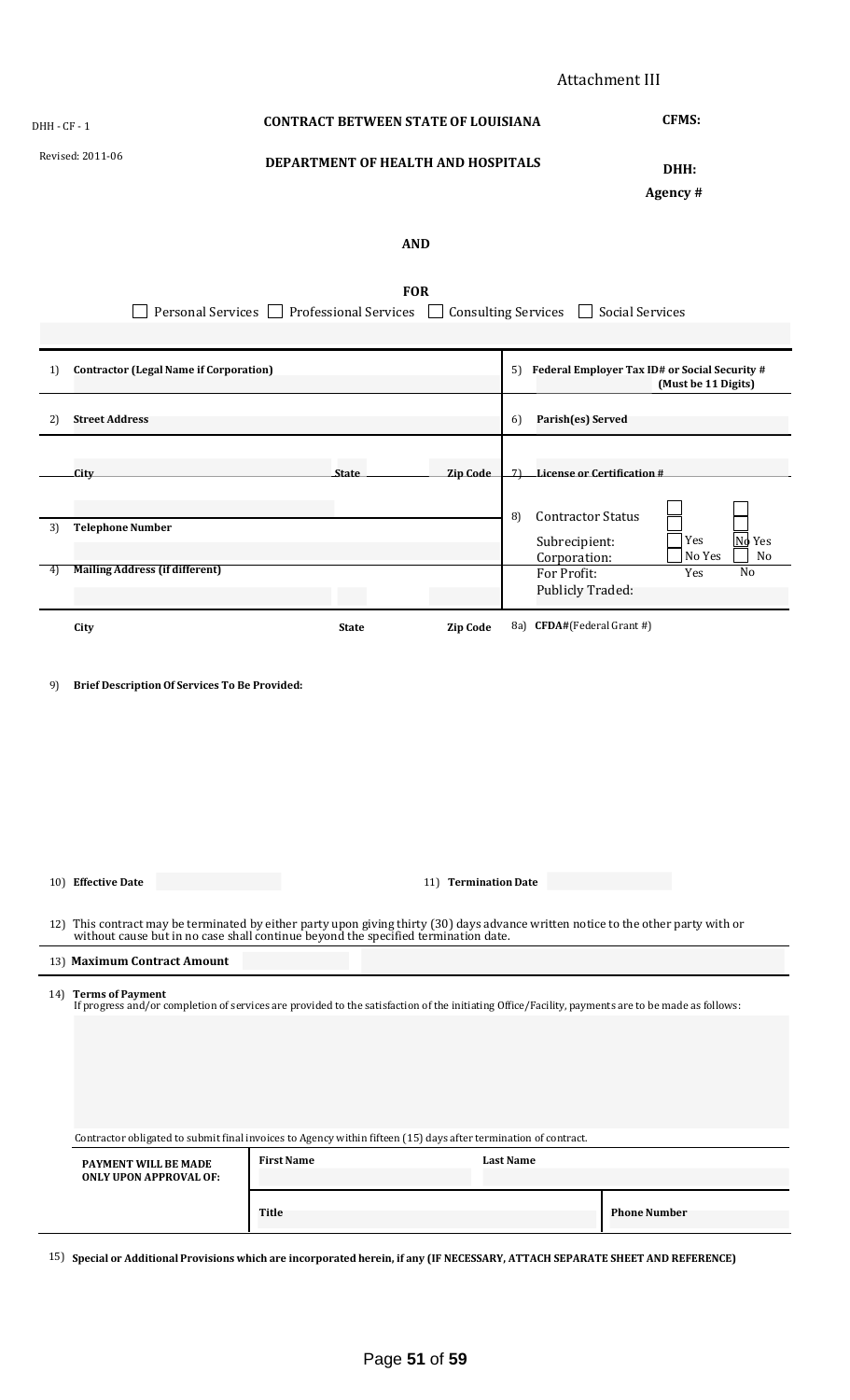#### **During the performance of this contract, the Contractor hereby agrees to the following terms and conditions:**

- **1.** Contractor hereby agrees to adhere as applicable to the mandates dictated by Titles VI and VII of the Civil Rights Act of 1964, as amended; the Vietnam Era Veterans' Readjustment Assistance Act of 1974; Americans with Disabilities Act of 1990 as amended; the Rehabilitation Act of 1973 as amended; Sec. 202 of Executive Order 11246 as amended, and all applicable requirements imposed by or pursuant to the regulations of the U. S. Department of Health and Human Services. Contractor agrees not to discriminate in the rendering of services to and/or employment of individuals because of race, color, religion, sex, age, national origin, handicap, political beliefs, disabled veteran, veteran status, or any other non-merit factor.
- **2.** Contractor shall abide by the laws and regulations concerning confidentially which safeguard information and the patient/client confidentiality. Information obtained shall not be used in any manner except as necessary for the proper discharge of Contractor's obligations. (The Contractor shall establish, subject to review and approval of the Department, confidentiality rules and facility access procedures.)
- **3.** The State Legislative Auditor, Office of the Governor, Division of Administration, and Department Auditors or those designated by the Department shall have the option of auditing all accounts pertaining to this contract during the contract and for a three year period following final payment. Contractor grants to the State of Louisiana, through the Office of the Legislative Auditor, Department of Health and Hospitals, and Inspector General's Office, Federal Government and/or other such officially designated body the right to inspect and review all books and records pertaining to services rendered under this contract, and further agrees to guidelines for fiscal administration as may be promulgated by the Department. Records will be made available during normal working hours.

Contractor shall comply with federal and state laws and/or DHH Policy requiring an audit of the Contractor's operation as a whole or of specific program activities. Audit reports shall be sent within thirty (30) days after the completion of the audit, but no later than six (6) months after the end of the audit period. If an audit is performed within the contract period, for any period, four (4) copies of the audit report shall be sent to the Department of Health and Hospitals, Attention: **Division of Fiscal Management, P.O. Box 91117, Baton Rouge, LA 70821-3797** and one (1) copy of the audit shall be sent to the **originating DHH Office**.

- **4.** Contractor agrees to retain all books, records and other documents relevant to the contract and funds expended thereunder for at least four (4) years after final payment or as prescribed in 45 CFR 74:53 (b) whichever is longer. Contractor shall make available to the Department such records within thirty (30) days of the Department's written request and shall deliver such records to the Department's central office in Baton Rouge, Louisiana, all without expense to the Department. Contractor shall allow the Department to inspect, audit or copy records at the contractor's site, without expense to the Department.
- **5.** Contractor shall not assign any interest in this contract and shall not transfer any interest in the same (whether by assignment or novation), without written consent of the Department thereto, provided, however, that claims for money due or to become due to Contractor from the Department under this contract may be assigned to a bank, trust company or other financial institution without advanced approval. Notice of any such assignment or transfer shall be promptly furnished to the Department and the Division of Administration, Office of Contractual Review.
- **6.** Contractor hereby agrees that the responsibility for payment of taxes from the funds received under this contract shall be Contractor's. The contractor assumes responsibility for its personnel providing services hereunder and shall make all deductions for withholding taxes, and contributions for unemployment compensation funds.
- **7.** Contractor shall obtain and maintain during the contract term all necessary insurance including automobile insurance, workers' compensation insurance, and general liability insurance. The required insurances shall protect the Contractor, the Department of Health and Hospitals, and the State of Louisiana from all claims related to Contractor's performance of this contract. Certificates of Insurance shall be filed with the Department for approval. Said policies shall not be canceled, permitted to expire, or be changed without thirty (30) days advance written notice to the Department. Commercial General Liability Insurance shall provide protection during the performance of work covered by the contract from claims or damages for personal injury, including accidental death, as well as claims for property damages, with combined single limits prescribed by the Department.
- **8.** In cases where travel and related expenses are required to be identified separate from the fee for services, such costs shall be in accordance with State Travel Regulations. The contract contains a maximum compensation which shall be inclusive of all charges including fees and travel expenses.
- **9.** No funds provided herein shall be used to urge any elector to vote for or against any candidate or proposition on an election ballot nor shall such funds be used to lobby for or against any proposition or matter having the effect of law being considered by the legislature or any local governing authority. This provision shall not prevent the normal dissemination of factual information relative to a proposition or any election ballot or a proposition or matter having the effect of law being considered by the legislature or any local governing authority. Contracts with individuals shall be exempt from this provision.
- **10.** Should contractor become an employee of the classified or unclassified service of the State of Louisiana during the effective period of the contract, Contractor must notify his/her appointing authority of any existing contract with State of Louisiana and notify the contracting office of any additional state employment. This is applicable only to contracts with individuals.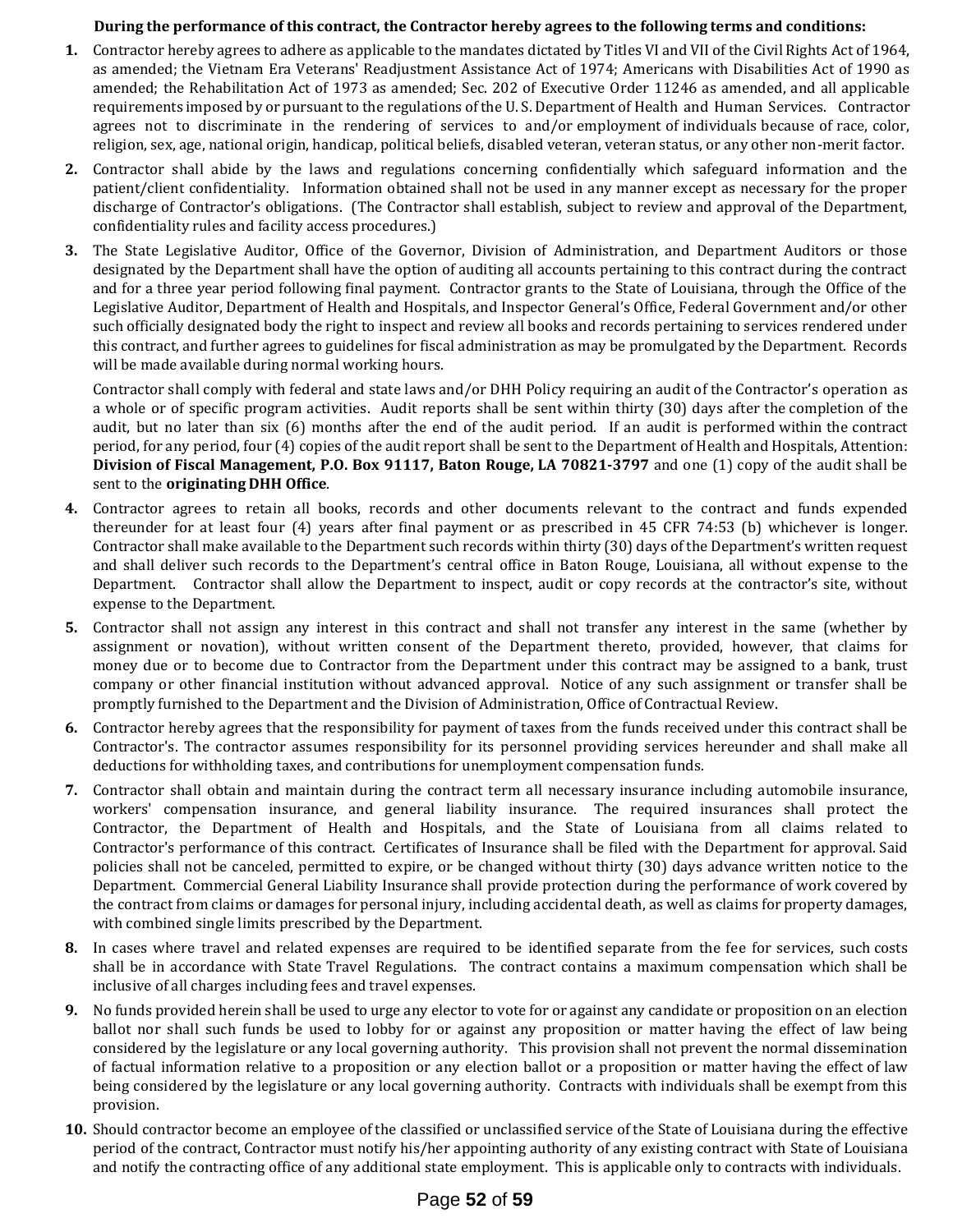- **11.** Contractor shall not enter into any subcontract for work or services contemplated under this contract without obtaining prior written approval of the Department. Any subcontracts approved by the Department shall be subject to conditions and provisions as the Department may deem necessary; provided, however, that notwithstanding the foregoing, unless otherwise provided in this contract, such prior written approval shall not be required for the purchase by the contractor of supplies and services which are incidental but necessary for the performance of the work required under this contract. No subcontract shall relieve the Contractor of the responsibility for the performance of contractual obligations described herein.
- **12.** No person and no entity providing services pursuant to this contract on behalf of contractor or any subcontractor is prohibited from providing such services by the provisions of R.S. 42:1113 as amended in the 2008 Regular Session of the Louisiana Legislature.
- **13.** No claim for services furnished or requested for reimbursement by Contractor, not provided for in this contract, shall be allowed by the Department. In the event the Department determines that certain costs which have been reimbursed to Contractor pursuant to this or previous contracts are not allowable, the Department shall have the right to set off and withhold said amounts from any amount due the Contractor under this contract for costs that are allowable.
- **14.** This contract is subject to and conditioned upon the availability and appropriation of Federal and/or State funds; and no liability or obligation for payment will develop between the parties until the contract has been approved by required authorities of the Department; and, if contract exceeds \$20,000, the Director of the Office of Contractual Review, Division of Administration in accordance with La. R.S. 39:1502..
- **15.** The continuation of this contract is contingent upon the appropriation of funds from the legislature to fulfill the requirements of the contract. If the Legislature fails to appropriate sufficient monies to provide for the continuation of the contract, or if such appropriation is reduced by the veto of the Governor or by any means provided in the appropriations act to prevent the total appropriation for the year from exceeding revenues for that year, or for any other lawful purpose, and the effect of such reduction is to provide insufficient monies for the continuation of the contract, the contract shall terminate on the date of the beginning of the first fiscal year for which funds are not appropriated.
- **16.** Any alteration, variation, modification, or waiver of provisions of this contract shall be valid only when reduced to writing, as an amendment duly signed, and approved by required authorities of the Department; and, if contract exceeds \$20,000, approved by the Director of the Office of Contractual Review, Division of Administration. Budget revisions approved by both parties in cost reimbursement contracts do not require an amendment if the revision only involves the realignment of monies between originally approved cost categories.
- **17.** Any contract disputes will be interpreted under applicable Louisiana laws and regulations in Louisiana administrative tribunals or district courts as appropriate.
- **18.** Contractor will warrant all materials, products and/or services produced hereunder will not infringe upon or violate any patent, copyright, trade secret, or other proprietary right of any third party. In the event of any such claim by any third party against DHH, the Department shall promptly notify Contractor in writing and Contractor shall defend such claim in DHH's name, but at Contractor's expense and shall indemnify and hold harmless DHH against any loss, expense or liability arising out of such claim, whether or not such claim is successful. This provision is not applicable to contracts with physicians, psychiatrists, psychologists or other allied health providers solely for medical services.
- **19.** Any equipment purchased under this contract remains the property of the Contractor for the period of this contract and future continuing contracts for the provision of the same services. Contractor must submit vendor invoice with reimbursement request. For the purpose of this contract, equipment is defined as any tangible, durable property having a useful life of at least (1) year and acquisition cost of \$1000.00 or more. The contractor has the responsibility to submit to the Contract Monitor an inventory list of DHH equipment items when acquired under the contract and any additions to the listing as they occur. Contractor will submit an updated, complete inventory list on a quarterly basis to the Contract Monitor. Contractor agrees that upon termination of contracted services, the equipment purchased under this contract reverts to the Department. Contractor agrees to deliver any such equipment to the Department within 30 days of termination of services.
- **20.** Contractor agrees to protect, indemnify and hold harmless the State of Louisiana, DHH, from all claims for damages, costs, expenses and attorney fees arising in contract or tort from this contract or from any acts or omissions of Contractor's agents, employees, officers or clients, including premises liability and including any claim based on any theory of strictliability. This provision does not apply to actions or omissions for which LA R.S. 40:1299.39 provides malpractice coverage to the contractor, nor claims related to treatment and performance of evaluations of persons when such persons cause harm to third parties (R.S. 13:5108.1(E)). Further it does not apply to premises liability when the services are being performed on premises owned and operated by DHH.
- **21.** Any provision of this contract is severable if that provision is in violation of the laws of the State of Louisiana or the United States, or becomes inoperative due to changes in State and Federal law, or applicable State or Federal regulations.
- **22.** Contractor agrees that the current contract supersedes all previous contracts, negotiations, and all other communications between the parties with respect to the subject matter of the current contract.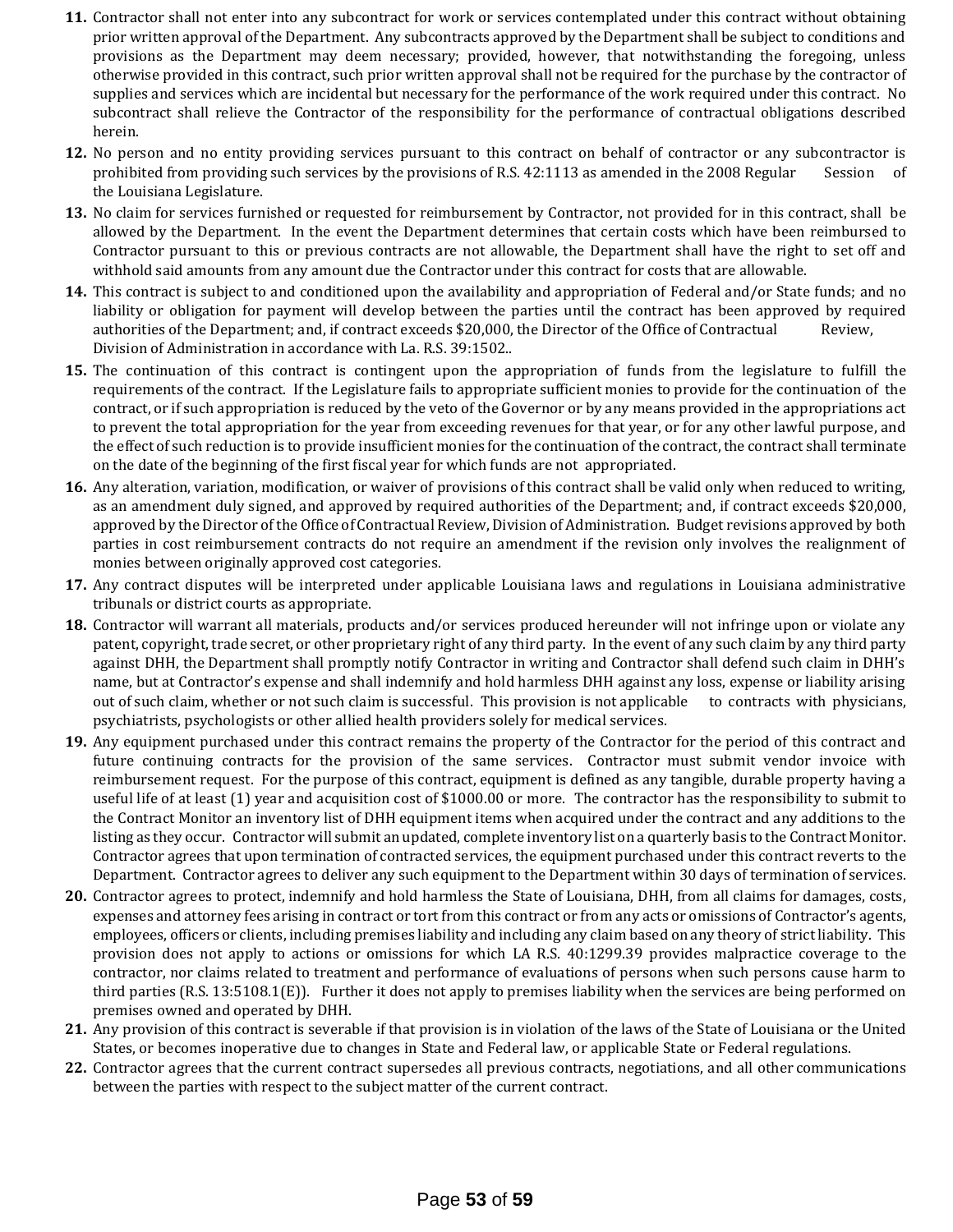**THIS CONTRACT CONTAINS OR HAS ATTACHED HERETO ALL THE TERMS AND CONDITIONS AGREED UPON BY THE CONTRACTING PARTIES. IN WITNESS THEREOF, THIS CONTRACT IS SIGNED ON THE DATE INDICATED BELOW.**

|                  |             | <b>STATE OF LOUISIANA</b><br>DEPARTMENT OF HEALTH AND HOSPITALS |             |
|------------------|-------------|-----------------------------------------------------------------|-------------|
| <b>SIGNATURE</b> | <b>DATE</b> | <b>SIGNATURE</b>                                                | <b>DATE</b> |
| <b>NAME</b>      |             | <b>NAME</b>                                                     |             |
| <b>TITLE</b>     |             | <b>TITLE</b>                                                    |             |
|                  |             |                                                                 |             |
| <b>SIGNATURE</b> | <b>DATE</b> | <b>SIGNATURE</b>                                                | <b>DATE</b> |
| <b>NAME</b>      |             | <b>NAME</b>                                                     |             |
| <b>TITLE</b>     |             | <b>TITLE</b>                                                    |             |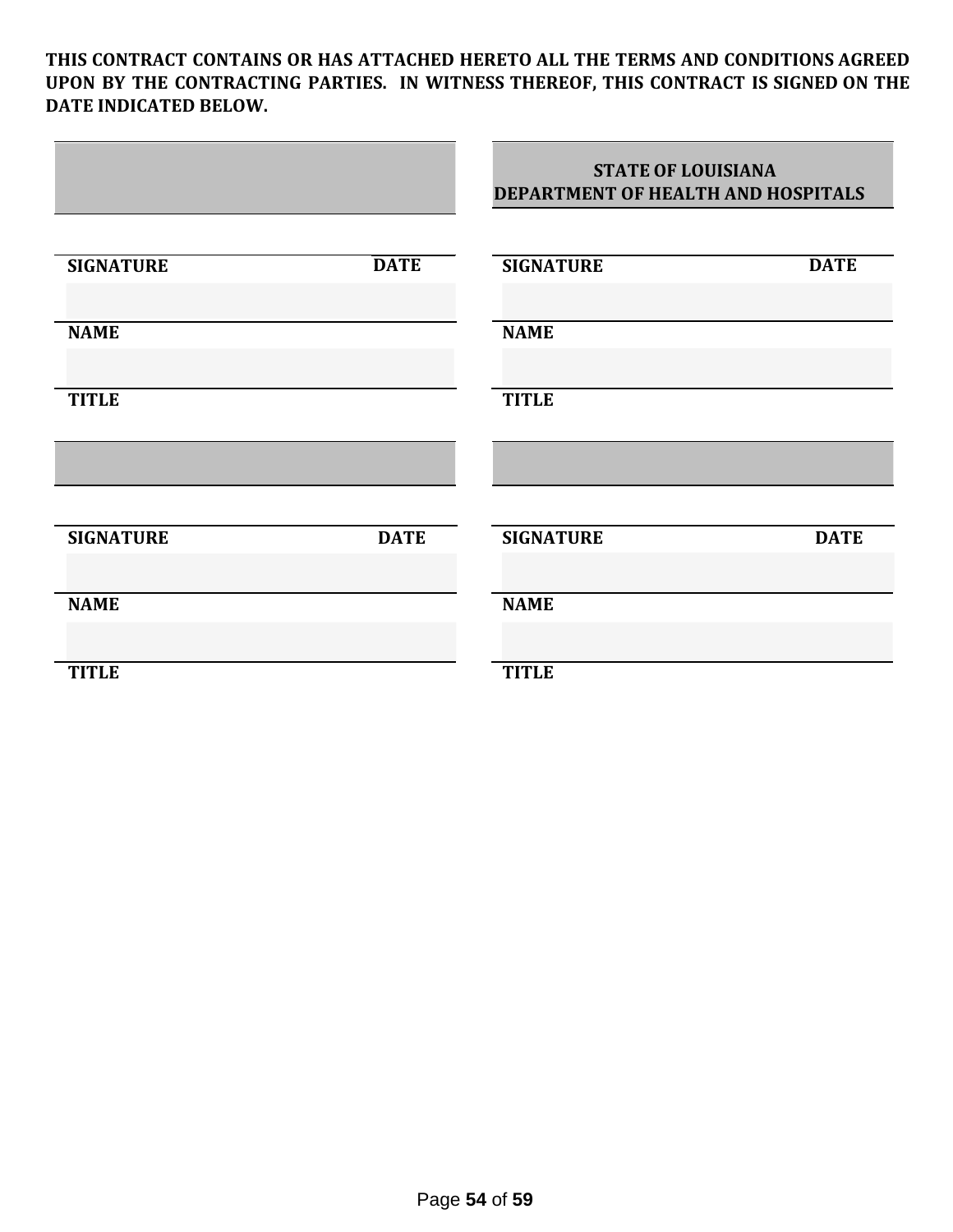This HIPAA Business Associate Addendum is hereby made a part of this contract in its entirety as Attachment \_\_\_\_\_ to the contract.

- 1. The Louisiana Department of Health and Hospitals ("DHH") is a Covered Entity, as that term is defined herein, because it functions as a health plan and as a health care provider that transmits health information in electronic form.
- 2. Contractor is a Business Associate of DHH, as that term is defined herein, because contractor either: (a) creates, receives, maintains, or transmits PHI for or on behalf of DHH; or (b) provides legal, actuarial, accounting, consulting, data aggregation, management, administrative, accreditation, or financial services for DHH involving the disclosure of PHI.
- 3. Definitions: As used in this addendum –

**A**. The term "HIPAA Rules" refers to the federal regulations known as the HIPAA Privacy, Security, Enforcement, and Breach Notification Rules, found at 45 C.F.R. Parts 160 and 164, which were originally promulgated by the U. S. Department of Health and Human Services (DHHS) pursuant to the Health Insurance Portability and Accountability Act ("HIPAA") of 1996 and were subsequently amended pursuant to the Health Information Technology for Economic and Clinical Health ("HITECH") Act of the American Recovery and Reinvestment Act of 2009.

**B.** The terms "Business Associate", "Covered Entity", "disclosure", "electronic protected health information" ("electronic PHI"), "health care provider", "health information", "health plan", "protected health information" ("PHI"), "subcontractor", and "use" have the same meaning as set forth in 45 C.F.R. § 160.103.

**C.** The term "security incident" has the same meaning as set forth in 45 C.F.R. § 164.304.

**D.** The terms "breach" and "unsecured protected health information" ("unsecured PHI") have the same meaning as set forth in 45 C.F.R. § 164.402.

- 4. Contractor and its agents, employees and subcontractors shall comply with all applicable requirements of the HIPAA Rules and shall maintain the confidentiality of all PHI obtained by them pursuant to this contract and addendum as required by the HIPAA Rules and by this contract and addendum.
- 5. Contractor shall use or disclose PHI solely: (a) for meeting its obligations under the contract; or (b) as required by law, rule or regulation (including the HIPAA Rules) or as otherwise required or permitted by this contract and addendum.
- 6. Contractor shall implement and utilize all appropriate safeguards to prevent any use or disclosure of PHI not required or permitted by this contract and addendum, including administrative, physical, and technical safeguards that reasonably and appropriately protect the confidentiality, integrity, and availability of the electronic protected health information that it creates, receives, maintains, or transmits on behalf of DHH.
- 7. In accordance with 45 C.F.R. § 164.502(e)(1)(ii) and (if applicable) § 164.308(b)(2), contractor shall ensure that any agents, employees, subcontractors or others that create, receive, maintain, or transmit PHI on behalf of contractor agree to the same restrictions, conditions and requirements that apply to contractor with respect to such information, and it shall ensure that they implement reasonable and appropriate safeguards to protect such information. Contractor shall take all reasonable steps to ensure that its agents', employees' or subcontractors' actions or omissions do not cause contractor to violate this contract and addendum.
- 8. Contractor shall, within three (3) days of becoming aware of any use or disclosure of PHI, other than as permitted by this contract and addendum, report such disclosure in writing to the person(s) named in section 14 (Terms of Payment), page 1 of the CF-1. Disclosures which must be reported by contractor include, but are not limited to, any security incident, any breach of unsecured PHI, and any "breach of the security system" as defined in the Louisiana Database Security Breach Notification Law, La.R.S. 51:3071 *et seq*. At the option of DHH, any harm or damage resulting from any use or disclosure which violates this contract and addendum shall be mitigated, to the extent practicable, either: (a) by contractor at its own expense; or (b) by DHH, in which case contractor shall reimburse DHH for all expenses that DHH is required to incur in undertaking such mitigation activities.
- 9. To the extent that contractor is to carry out one or more of DHH's obligations under 45 C.F.R. Part 164, Subpart E, contractor shall comply with the requirements of Subpart E that apply to DHH in the performance of such obligation(s).
- 10. Contractor shall make available such information in its possession which is required for DHH to provide an accounting of disclosures in accordance with 45 CFR § 164.528. In the event that a request for accounting is made directly to contractor, contractor shall forward such request to DHH within two (2) days of such receipt. Contractor shall implement an appropriate record keeping process to enable it to comply with the requirements of this provision. Contractor shall maintain data on all disclosures of PHI for which accounting is required by 45 CFR § 164.528 for at least six (6) years after the date of the last such disclosure.
- 11. Contractor shall make PHI available to DHH upon request in accordance with 45 CFR § 164.524.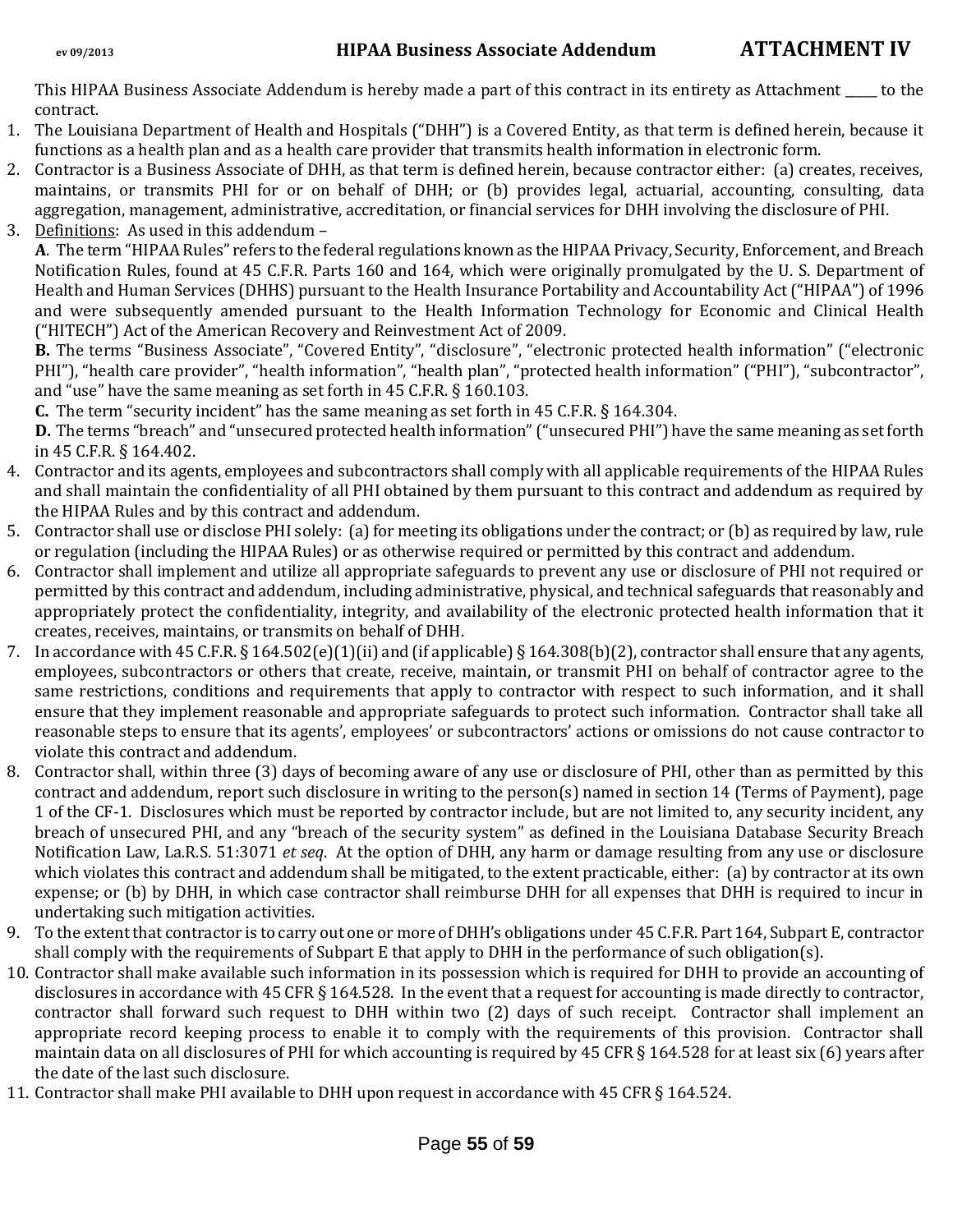- 12. Contractor shall make PHI available to DHH upon request for amendment and shall incorporate any amendments to PHI in accordance with 45 CFR § 164.526.
- 13. Contractor shall make its internal practices, books, and records relating to the use and disclosure of PHI received from or created or received by contractor on behalf of DHH available to the Secretary of the U. S. DHHS for purposes of determining DHH's compliance with the HIPAA Rules.
- 14. Contractor shall indemnify and hold DHH harmless from and against any and all liabilities, claims for damages, costs, expenses and attorneys' fees resulting from any violation of this addendum by contractor or by its agents, employees or subcontractors, without regard to any limitation or exclusion of damages provision otherwise set forth in the contract.
- 15. The parties agree that the legal relationship between DHH and contractor is strictly an independent contractor relationship. Nothing in this contract and addendum shall be deemed to create a joint venture, agency, partnership, or employeremployee relationship between DHH and contractor.
- 16. Notwithstanding any other provision of the contract, DHH shall have the right to terminate the contract immediately if DHH determines that contractor has violated any provision of the HIPAA Rules or any material term of this addendum.
- 17. At the termination of the contract, or upon request of DHH, whichever occurs first, contractor shall return or destroy (at the option of DHH) all PHI received or created by contractor that contractor still maintains in any form and retain no copies of such information; or if such return or destruction is not feasible, contractor shall extend the confidentiality protections of the contract to the information and limit further uses and disclosure to those purposes that make the return or destruction of the information infeasible.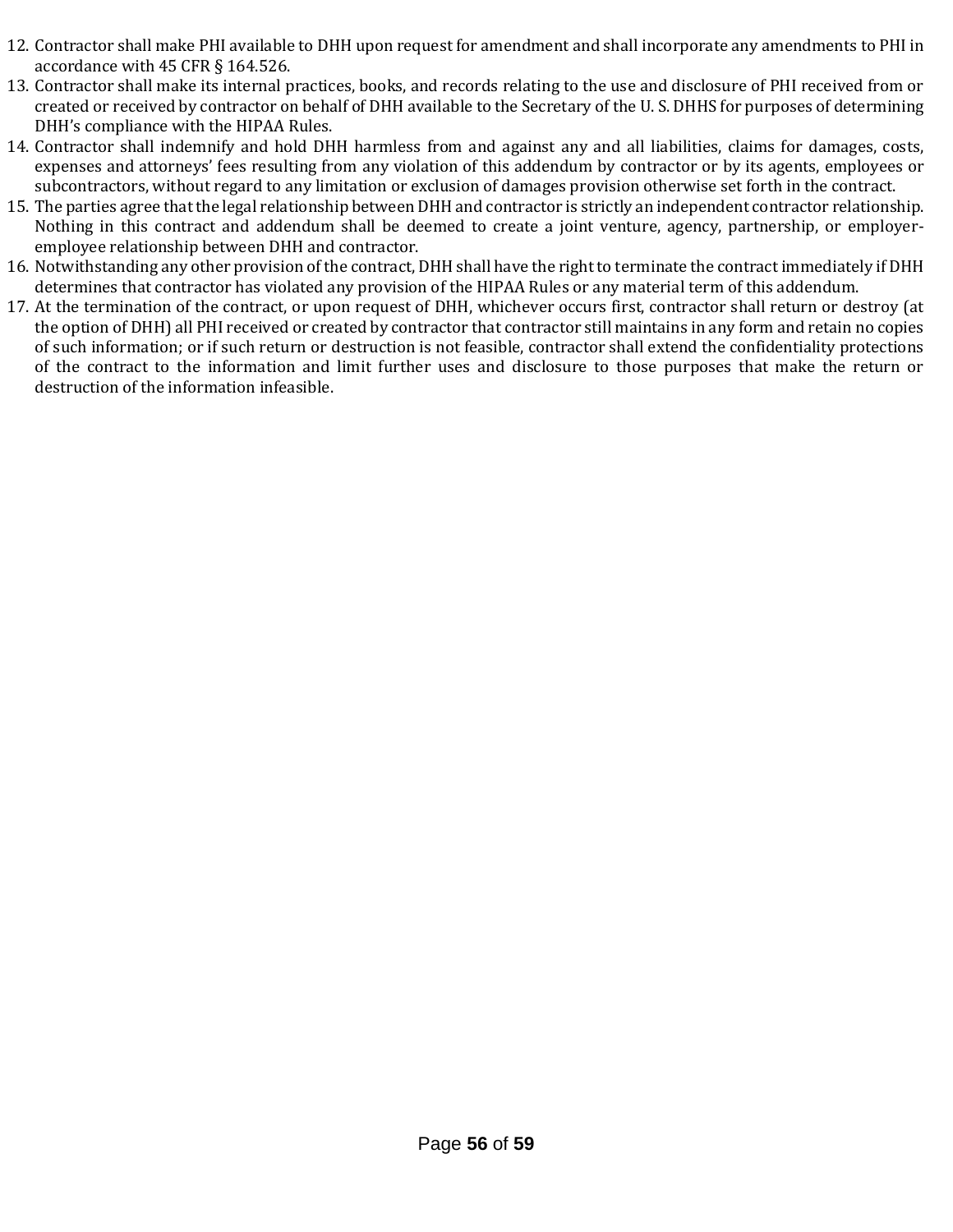# **COST TEMPLATE**

Proposers must complete a cost proposal in the following format to be considered for award. If it is not completed, the Proposer will be disqualified from consideration. **Instructions:**

| Year 1                       | <b>Hourly Rate</b> | <b>Annual Cost</b>                   |
|------------------------------|--------------------|--------------------------------------|
| Administrative Staff         |                    |                                      |
| (list by position)           |                    |                                      |
|                              |                    |                                      |
|                              |                    |                                      |
|                              |                    |                                      |
|                              |                    |                                      |
|                              |                    |                                      |
|                              |                    |                                      |
| Direct Labor Staff           |                    |                                      |
| (list by position)           |                    |                                      |
|                              |                    |                                      |
|                              |                    |                                      |
|                              |                    |                                      |
|                              |                    |                                      |
|                              |                    |                                      |
|                              |                    |                                      |
|                              |                    |                                      |
| <b>Contracted Staff</b>      |                    |                                      |
| (list by position)           |                    |                                      |
|                              |                    |                                      |
|                              |                    |                                      |
|                              |                    |                                      |
|                              |                    |                                      |
| <b>Benefits</b>              |                    |                                      |
|                              |                    |                                      |
| <b>Operating Costs:</b>      |                    |                                      |
| Rent                         |                    |                                      |
| Utilities                    |                    |                                      |
| Telephone                    |                    |                                      |
| Insurance                    |                    |                                      |
| Other (List):                |                    |                                      |
|                              |                    |                                      |
|                              |                    |                                      |
|                              |                    |                                      |
| Office Supplies (List)       |                    |                                      |
|                              |                    |                                      |
|                              |                    |                                      |
|                              |                    |                                      |
|                              |                    |                                      |
| Professional Services (list) |                    |                                      |
|                              |                    |                                      |
| Other Direct Costs (list)    |                    |                                      |
| Total Year 1 Cost            |                    | \$                                   |
| PER DIEM rate for Year 1     |                    | $\overline{\boldsymbol{\mathsf{S}}}$ |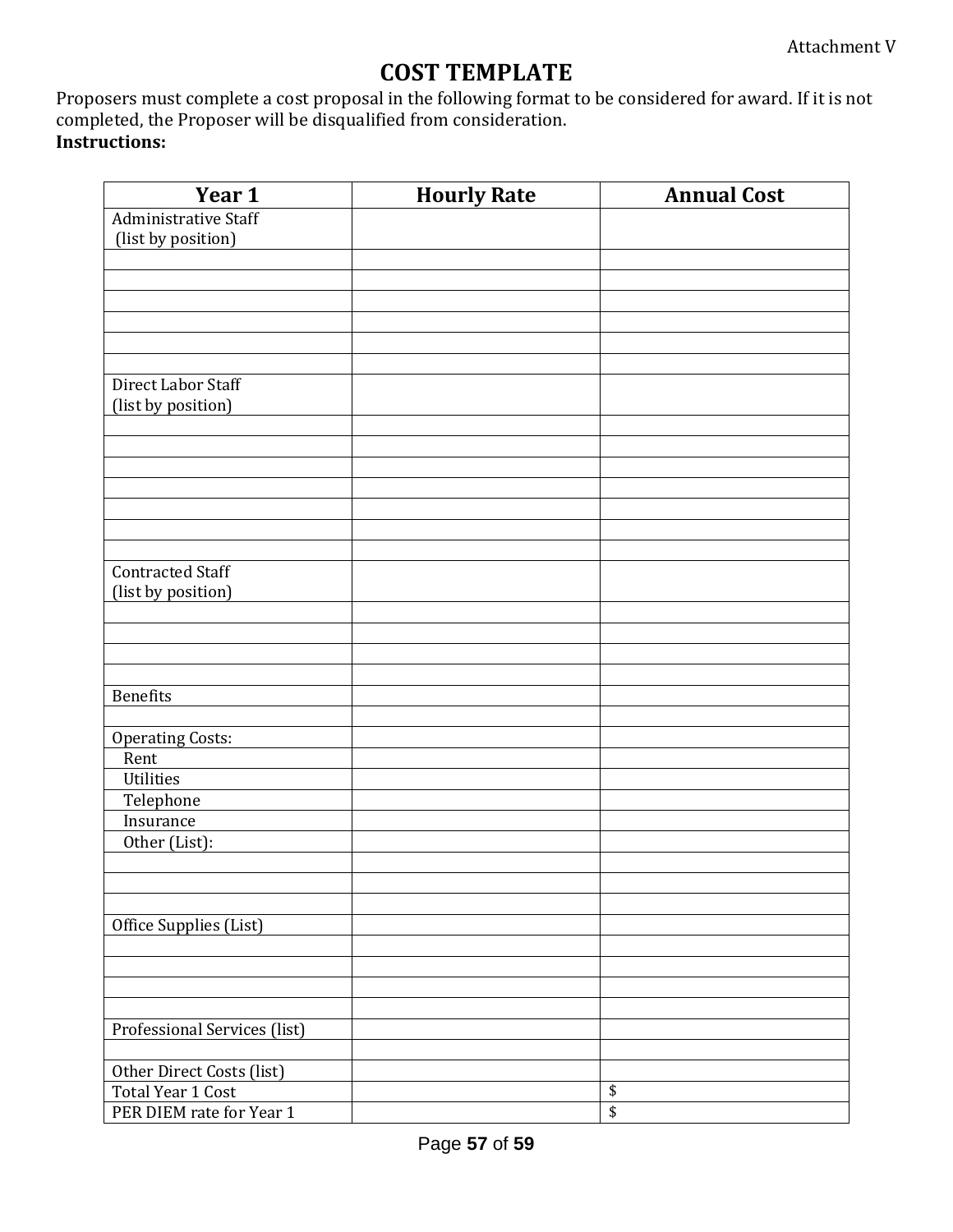| Year <sub>2</sub>            | <b>Hourly Rate</b> | <b>Annual Cost</b> |
|------------------------------|--------------------|--------------------|
| Administrative Staff         |                    |                    |
| (list by position)           |                    |                    |
|                              |                    |                    |
|                              |                    |                    |
|                              |                    |                    |
|                              |                    |                    |
|                              |                    |                    |
|                              |                    |                    |
| Direct Labor Staff           |                    |                    |
| (list by position)           |                    |                    |
|                              |                    |                    |
|                              |                    |                    |
|                              |                    |                    |
|                              |                    |                    |
|                              |                    |                    |
|                              |                    |                    |
|                              |                    |                    |
| <b>Contracted Staff</b>      |                    |                    |
| (list by position)           |                    |                    |
|                              |                    |                    |
|                              |                    |                    |
|                              |                    |                    |
|                              |                    |                    |
| <b>Benefits</b>              |                    |                    |
|                              |                    |                    |
| <b>Operating Costs:</b>      |                    |                    |
| Rent                         |                    |                    |
| Utilities                    |                    |                    |
| Telephone                    |                    |                    |
| Insurance                    |                    |                    |
| Other (List):                |                    |                    |
|                              |                    |                    |
|                              |                    |                    |
|                              |                    |                    |
| Office Supplies (List)       |                    |                    |
|                              |                    |                    |
|                              |                    |                    |
|                              |                    |                    |
|                              |                    |                    |
| Professional Services (list) |                    |                    |
|                              |                    |                    |
| Other Direct Costs (list)    |                    |                    |
| Total Year 2 cost            |                    | \$                 |
| PER DIEM rate for year 2     |                    | $\overline{\$}$    |